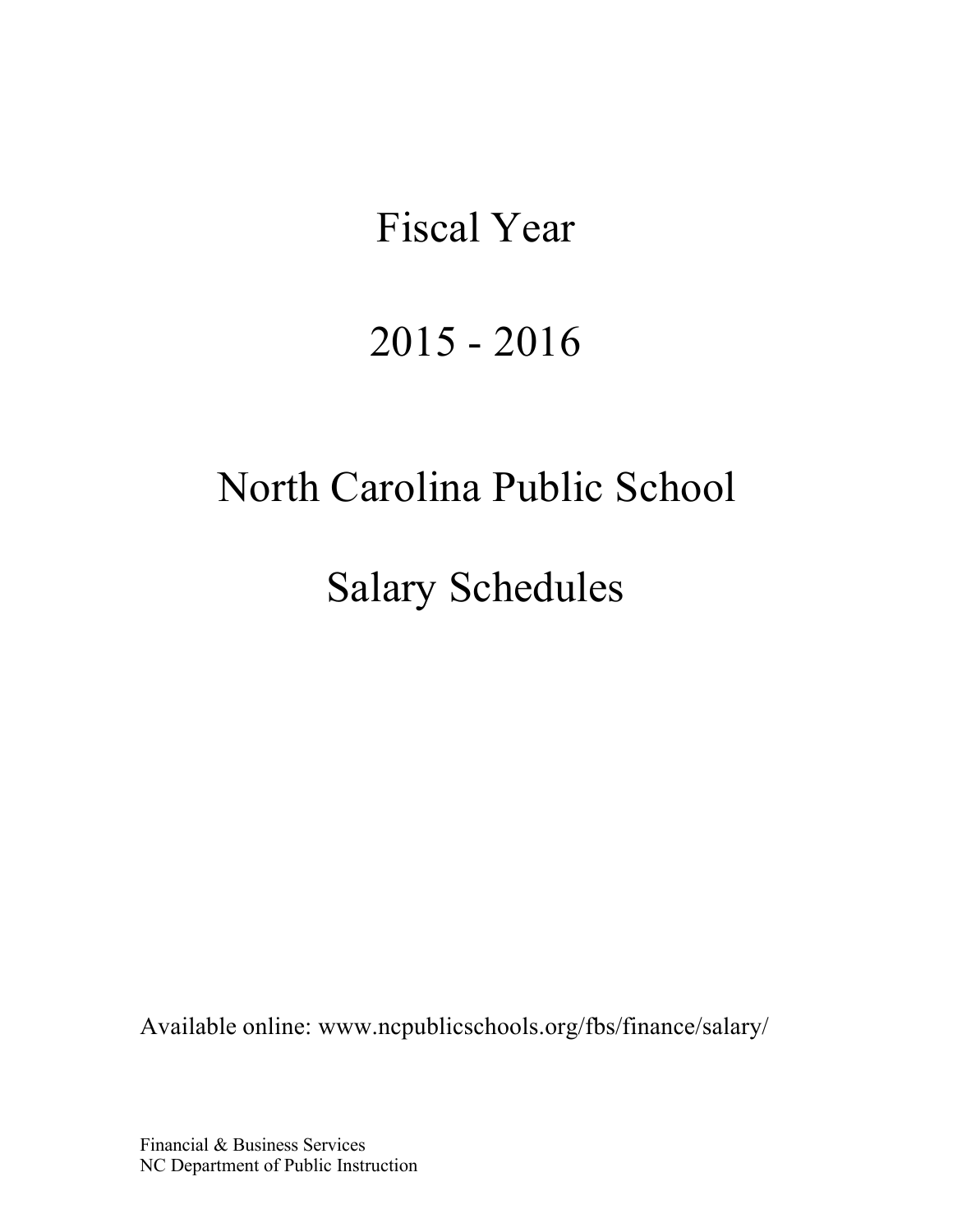## **CERTIFIED TEACHER SALARY SCHEDULE 2015-2016 BACHELOR'S DEGREE**

## **Effective July 1, 2015**

| <b>Years</b>   |         | <b>Bachelor's Teacher</b> |                      | <b>Bachelor's w/ NBPTS Certification</b> |               |              |                      |  |
|----------------|---------|---------------------------|----------------------|------------------------------------------|---------------|--------------|----------------------|--|
| of             | Monthly | 12 Monthly                | <b>Annual Salary</b> |                                          | Monthly       | 12 Monthly   | <b>Annual Salary</b> |  |
| <b>Exp</b>     | Salary  | Installments              | $(10$ months)        |                                          | <b>Salary</b> | Installments | $(10$ months)        |  |
| $0 - 2$        | \$3,500 | \$2,916.67                | \$35,000             |                                          | N/A           | N/A          | N/A                  |  |
| $3 - 4$        | \$3,500 | \$2,916.67                | \$35,000             |                                          | \$3,920       | \$3,266.67   | \$39,200             |  |
| 5              | \$3,650 | \$3,041.67                | \$36,500             |                                          | \$4,088       | \$3,406.67   | \$40,880             |  |
| 6              | \$3,650 | \$3,041.67                | \$36,500             |                                          | \$4,088       | \$3,406.67   | \$40,880             |  |
| $\overline{7}$ | \$3,650 | \$3,041.67                | \$36,500             |                                          | \$4,088       | \$3,406.67   | \$40,880             |  |
| 8              | \$3,650 | \$3,041.67                | \$36,500             |                                          | \$4,088       | \$3,406.67   | \$40,880             |  |
| 9              | \$3,650 | \$3,041.67                | \$36,500             |                                          | \$4,088       | \$3,406.67   | \$40,880             |  |
| 10             | \$4,000 | \$3,333.33                | \$40,000             |                                          | \$4,480       | \$3,733.33   | \$44,800             |  |
| 11             | \$4,000 | \$3,333.33                | \$40,000             |                                          | \$4,480       | \$3,733.33   | \$44,800             |  |
| 12             | \$4,000 | \$3,333.33                | \$40,000             |                                          | \$4,480       | \$3,733.33   | \$44,800             |  |
| 13             | \$4,000 | \$3,333.33                | \$40,000             |                                          | \$4,480       | \$3,733.33   | \$44,800             |  |
| 14             | \$4,000 | \$3,333.33                | \$40,000             |                                          | \$4,480       | \$3,733.33   | \$44,800             |  |
| 15             | \$4,350 | \$3,625.00                | \$43,500             |                                          | \$4,872       | \$4,060.00   | \$48,720             |  |
| 16             | \$4,350 | \$3,625.00                | \$43,500             |                                          | \$4,872       | \$4,060.00   | \$48,720             |  |
| 17             | \$4,350 | \$3,625.00                | \$43,500             |                                          | \$4,872       | \$4,060.00   | \$48,720             |  |
| 18             | \$4,350 | \$3,625.00                | \$43,500             |                                          | \$4,872       | \$4,060.00   | \$48,720             |  |
| 19             | \$4,350 | \$3,625.00                | \$43,500             |                                          | \$4,872       | \$4,060.00   | \$48,720             |  |
| 20             | \$4,650 | \$3,875.00                | \$46,500             |                                          | \$5,208       | \$4,340.00   | \$52,080             |  |
| 21             | \$4,650 | \$3,875.00                | \$46,500             |                                          | \$5,208       | \$4,340.00   | \$52,080             |  |
| 22             | \$4,650 | \$3,875.00                | \$46,500             |                                          | \$5,208       | \$4,340.00   | \$52,080             |  |
| 23             | \$4,650 | \$3,875.00                | \$46,500             |                                          | \$5,208       | \$4,340.00   | \$52,080             |  |
| 24             | \$4,650 | \$3,875.00                | \$46,500             |                                          | \$5,208       | \$4,340.00   | \$52,080             |  |
| 25             | \$5,000 | \$4,166.67                | \$50,000             |                                          | \$5,600       | \$4,666.67   | \$56,000             |  |
| 26             | \$5,000 | \$4,166.67                | \$50,000             |                                          | \$5,600       | \$4,666.67   | \$56,000             |  |
| 27             | \$5,000 | \$4,166.67                | \$50,000             |                                          | \$5,600       | \$4,666.67   | \$56,000             |  |
| 28             | \$5,000 | \$4,166.67                | \$50,000             |                                          | \$5,600       | \$4,666.67   | \$56,000             |  |
| 29             | \$5,000 | \$4,166.67                | \$50,000             |                                          | \$5,600       | \$4,666.67   | \$56,000             |  |
| 30             | \$5,000 | \$4,166.67                | \$50,000             |                                          | \$5,600       | \$4,666.67   | \$56,000             |  |
| 31             | \$5,000 | \$4,166.67                | \$50,000             |                                          | \$5,600       | \$4,666.67   | \$56,000             |  |
| 32             | \$5,000 | \$4,166.67                | \$50,000             |                                          | \$5,600       | \$4,666.67   | \$56,000             |  |
| 33             | \$5,000 | \$4,166.67                | \$50,000             |                                          | \$5,600       | \$4,666.67   | \$56,000             |  |
| 34             | \$5,000 | \$4,166.67                | \$50,000             |                                          | \$5,600       | \$4,666.67   | \$56,000             |  |
| $35+$          | \$5,000 | \$4,166.67                | \$50,000             |                                          | \$5,600       | \$4,666.67   | \$56,000             |  |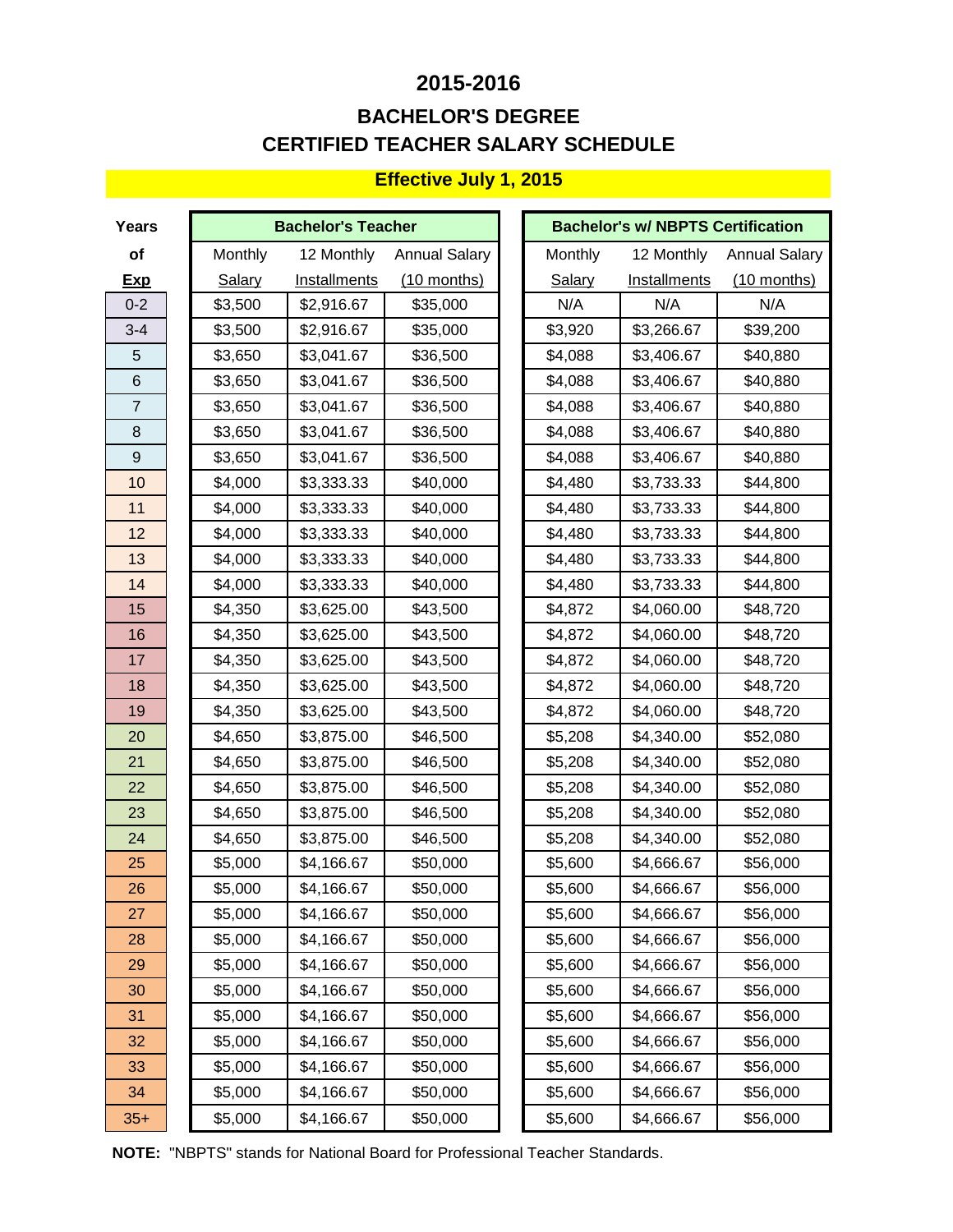## **CERTIFIED TEACHER SALARY SCHEDULE 2015-2016 MASTER'S DEGREE**

### **Effective July 1, 2015**

| <b>Years</b>   |         | <b>Master's Teacher</b> |                      |               | <b>Master's w/NBPTS Certification</b> |                      |
|----------------|---------|-------------------------|----------------------|---------------|---------------------------------------|----------------------|
| of             | Monthly | 12 Monthly              | <b>Annual Salary</b> | Monthly       | 12 Monthly                            | <b>Annual Salary</b> |
| <b>Exp</b>     | Salary  | Installments            | $(10$ months)        | <b>Salary</b> | Installments                          | $(10$ months)        |
| $0 - 2$        | \$3,850 | \$3,208.33              | \$38,500             | N/A           | N/A                                   | N/A                  |
| $3 - 4$        | \$3,850 | \$3,208.33              | \$38,500             | \$4,270       | \$3,558.33                            | \$42,700             |
| 5              | \$4,015 | \$3,345.83              | \$40,150             | \$4,453       | \$3,710.83                            | \$44,530             |
| $\,6$          | \$4,015 | \$3,345.83              | \$40,150             | \$4,453       | \$3,710.83                            | \$44,530             |
| $\overline{7}$ | \$4,015 | \$3,345.83              | \$40,150             | \$4,453       | \$3,710.83                            | \$44,530             |
| $\bf 8$        | \$4,015 | \$3,345.83              | \$40,150             | \$4,453       | \$3,710.83                            | \$44,530             |
| $\overline{9}$ | \$4,015 | \$3,345.83              | \$40,150             | \$4,453       | \$3,710.83                            | \$44,530             |
| 10             | \$4,400 | \$3,666.67              | \$44,000             | \$4,880       | \$4,066.67                            | \$48,800             |
| 11             | \$4,400 | \$3,666.67              | \$44,000             | \$4,880       | \$4,066.67                            | \$48,800             |
| 12             | \$4,400 | \$3,666.67              | \$44,000             | \$4,880       | \$4,066.67                            | \$48,800             |
| 13             | \$4,400 | \$3,666.67              | \$44,000             | \$4,880       | \$4,066.67                            | \$48,800             |
| 14             | \$4,400 | \$3,666.67              | \$44,000             | \$4,880       | \$4,066.67                            | \$48,800             |
| 15             | \$4,785 | \$3,987.50              | \$47,850             | \$5,307       | \$4,422.50                            | \$53,070             |
| 16             | \$4,785 | \$3,987.50              | \$47,850             | \$5,307       | \$4,422.50                            | \$53,070             |
| 17             | \$4,785 | \$3,987.50              | \$47,850             | \$5,307       | \$4,422.50                            | \$53,070             |
| 18             | \$4,785 | \$3,987.50              | \$47,850             | \$5,307       | \$4,422.50                            | \$53,070             |
| 19             | \$4,785 | \$3,987.50              | \$47,850             | \$5,307       | \$4,422.50                            | \$53,070             |
| 20             | \$5,115 | \$4,262.50              | \$51,150             | \$5,673       | \$4,727.50                            | \$56,730             |
| 21             | \$5,115 | \$4,262.50              | \$51,150             | \$5,673       | \$4,727.50                            | \$56,730             |
| 22             | \$5,115 | \$4,262.50              | \$51,150             | \$5,673       | \$4,727.50                            | \$56,730             |
| 23             | \$5,115 | \$4,262.50              | \$51,150             | \$5,673       | \$4,727.50                            | \$56,730             |
| 24             | \$5,115 | \$4,262.50              | \$51,150             | \$5,673       | \$4,727.50                            | \$56,730             |
| 25             | \$5,500 | \$4,583.33              | \$55,000             | \$6,100       | \$5,083.33                            | \$61,000             |
| 26             | \$5,500 | \$4,583.33              | \$55,000             | \$6,100       | \$5,083.33                            | \$61,000             |
| 27             | \$5,500 | \$4,583.33              | \$55,000             | \$6,100       | \$5,083.33                            | \$61,000             |
| 28             | \$5,500 | \$4,583.33              | \$55,000             | \$6,100       | \$5,083.33                            | \$61,000             |
| 29             | \$5,500 | \$4,583.33              | \$55,000             | \$6,100       | \$5,083.33                            | \$61,000             |
| 30             | \$5,500 | \$4,583.33              | \$55,000             | \$6,100       | \$5,083.33                            | \$61,000             |
| 31             | \$5,500 | \$4,583.33              | \$55,000             | \$6,100       | \$5,083.33                            | \$61,000             |
| 32             | \$5,500 | \$4,583.33              | \$55,000             | \$6,100       | \$5,083.33                            | \$61,000             |
| 33             | \$5,500 | \$4,583.33              | \$55,000             | \$6,100       | \$5,083.33                            | \$61,000             |
| 34             | \$5,500 | \$4,583.33              | \$55,000             | \$6,100       | \$5,083.33                            | \$61,000             |
| $35+$          | \$5,500 | \$4,583.33              | \$55,000             | \$6,100       | \$5,083.33                            | \$61,000             |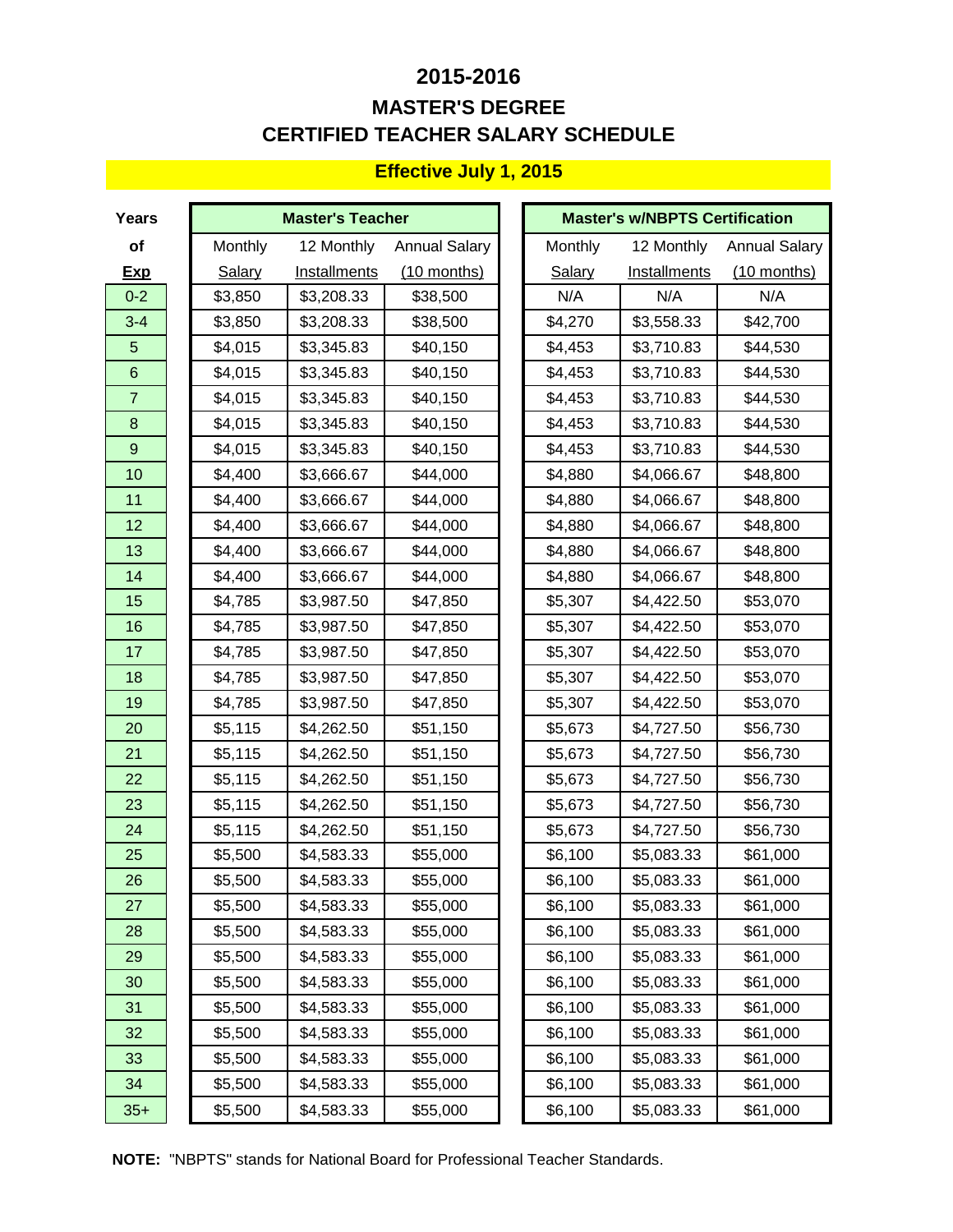### **Effective July 1, 2015 TEACHER SALARY SCHEDULE 2015-2016 ADVANCED AND DOCTORAL DEGREE**

- -

|                  |         | <b>ADVANCED (SIXTH YEAR)</b> |         |                     |         | <b>DOCTORATE</b>   |              |                    |
|------------------|---------|------------------------------|---------|---------------------|---------|--------------------|--------------|--------------------|
| Years            |         | Adv. Teacher                 |         | Adv. w/ NBPTS Cert. |         | <b>PhD Teacher</b> |              | PhD w/ NBPTS Cert. |
| of               | 10      | 12 Monthly                   | 10      | 12 Monthly          | $10$    | 12 Monthly         | 10           | 12 Monthly         |
| <u>Exp</u>       | Month   | <b>Installments</b>          | Month   | Installments        | Month   | Installments       | <b>Month</b> | Installments       |
| $0 - 2$          | \$3,976 | \$3,313.33                   | N/A     | N/A                 | \$4,103 | \$3,419.17         | N/A          | N/A                |
| $3 - 4$          | \$3,976 | \$3,313.33                   | \$4,396 | \$3,663.33          | \$4,103 | \$3,419.17         | \$4,523      | \$3,769.17         |
| 5                | \$4,141 | \$3,450.83                   | \$4,579 | \$3,815.83          | \$4,268 | \$3,556.67         | \$4,706      | \$3,921.67         |
| $\,6\,$          | \$4,141 | \$3,450.83                   | \$4,579 | \$3,815.83          | \$4,268 | \$3,556.67         | \$4,706      | \$3,921.67         |
| $\overline{7}$   | \$4,141 | \$3,450.83                   | \$4,579 | \$3,815.83          | \$4,268 | \$3,556.67         | \$4,706      | \$3,921.67         |
| $\bf 8$          | \$4,141 | \$3,450.83                   | \$4,579 | \$3,815.83          | \$4,268 | \$3,556.67         | \$4,706      | \$3,921.67         |
| $\boldsymbol{9}$ | \$4,141 | \$3,450.83                   | \$4,579 | \$3,815.83          | \$4,268 | \$3,556.67         | \$4,706      | \$3,921.67         |
| 10               | \$4,526 | \$3,771.67                   | \$5,006 | \$4,171.67          | \$4,653 | \$3,877.50         | \$5,133      | \$4,277.50         |
| 11               | \$4,526 | \$3,771.67                   | \$5,006 | \$4,171.67          | \$4,653 | \$3,877.50         | \$5,133      | \$4,277.50         |
| 12               | \$4,526 | \$3,771.67                   | \$5,006 | \$4,171.67          | \$4,653 | \$3,877.50         | \$5,133      | \$4,277.50         |
| 13               | \$4,526 | \$3,771.67                   | \$5,006 | \$4,171.67          | \$4,653 | \$3,877.50         | \$5,133      | \$4,277.50         |
| 14               | \$4,526 | \$3,771.67                   | \$5,006 | \$4,171.67          | \$4,653 | \$3,877.50         | \$5,133      | \$4,277.50         |
| 15               | \$4,911 | \$4,092.50                   | \$5,433 | \$4,527.50          | \$5,038 | \$4,198.33         | \$5,560      | \$4,633.33         |
| 16               | \$4,911 | \$4,092.50                   | \$5,433 | \$4,527.50          | \$5,038 | \$4,198.33         | \$5,560      | \$4,633.33         |
| 17               | \$4,911 | \$4,092.50                   | \$5,433 | \$4,527.50          | \$5,038 | \$4,198.33         | \$5,560      | \$4,633.33         |
| 18               | \$4,911 | \$4,092.50                   | \$5,433 | \$4,527.50          | \$5,038 | \$4,198.33         | \$5,560      | \$4,633.33         |
| 19               | \$4,911 | \$4,092.50                   | \$5,433 | \$4,527.50          | \$5,038 | \$4,198.33         | \$5,560      | \$4,633.33         |
| 20               | \$5,241 | \$4,367.50                   | \$5,799 | \$4,832.50          | \$5,368 | \$4,473.33         | \$5,926      | \$4,938.33         |
| 21               | \$5,241 | \$4,367.50                   | \$5,799 | \$4,832.50          | \$5,368 | \$4,473.33         | \$5,926      | \$4,938.33         |
| 22               | \$5,241 | \$4,367.50                   | \$5,799 | \$4,832.50          | \$5,368 | \$4,473.33         | \$5,926      | \$4,938.33         |
| 23               | \$5,241 | \$4,367.50                   | \$5,799 | \$4,832.50          | \$5,368 | \$4,473.33         | \$5,926      | \$4,938.33         |
| 24               | \$5,241 | \$4,367.50                   | \$5,799 | \$4,832.50          | \$5,368 | \$4,473.33         | \$5,926      | \$4,938.33         |
| 25               | \$5,626 | \$4,688.33                   | \$6,226 | \$5,188.33          | \$5,753 | \$4,794.17         | \$6,353      | \$5,294.17         |
| 26               | \$5,626 | \$4,688.33                   | \$6,226 | \$5,188.33          | \$5,753 | \$4,794.17         | \$6,353      | \$5,294.17         |
| 27               | \$5,626 | \$4,688.33                   | \$6,226 | \$5,188.33          | \$5,753 | \$4,794.17         | \$6,353      | \$5,294.17         |
| 28               | \$5,626 | \$4,688.33                   | \$6,226 | \$5,188.33          | \$5,753 | \$4,794.17         | \$6,353      | \$5,294.17         |
| 29               | \$5,626 | \$4,688.33                   | \$6,226 | \$5,188.33          | \$5,753 | \$4,794.17         | \$6,353      | \$5,294.17         |
| 30               | \$5,626 | \$4,688.33                   | \$6,226 | \$5,188.33          | \$5,753 | \$4,794.17         | \$6,353      | \$5,294.17         |
| 31               | \$5,626 | \$4,688.33                   | \$6,226 | \$5,188.33          | \$5,753 | \$4,794.17         | \$6,353      | \$5,294.17         |
| 32               | \$5,626 | \$4,688.33                   | \$6,226 | \$5,188.33          | \$5,753 | \$4,794.17         | \$6,353      | \$5,294.17         |
| 33               | \$5,626 | \$4,688.33                   | \$6,226 | \$5,188.33          | \$5,753 | \$4,794.17         | \$6,353      | \$5,294.17         |
| 34               | \$5,626 | \$4,688.33                   | \$6,226 | \$5,188.33          | \$5,753 | \$4,794.17         | \$6,353      | \$5,294.17         |
| $35+$            | \$5,626 | \$4,688.33                   | \$6,226 | \$5,188.33          | \$5,753 | \$4,794.17         | \$6,353      | \$5,294.17         |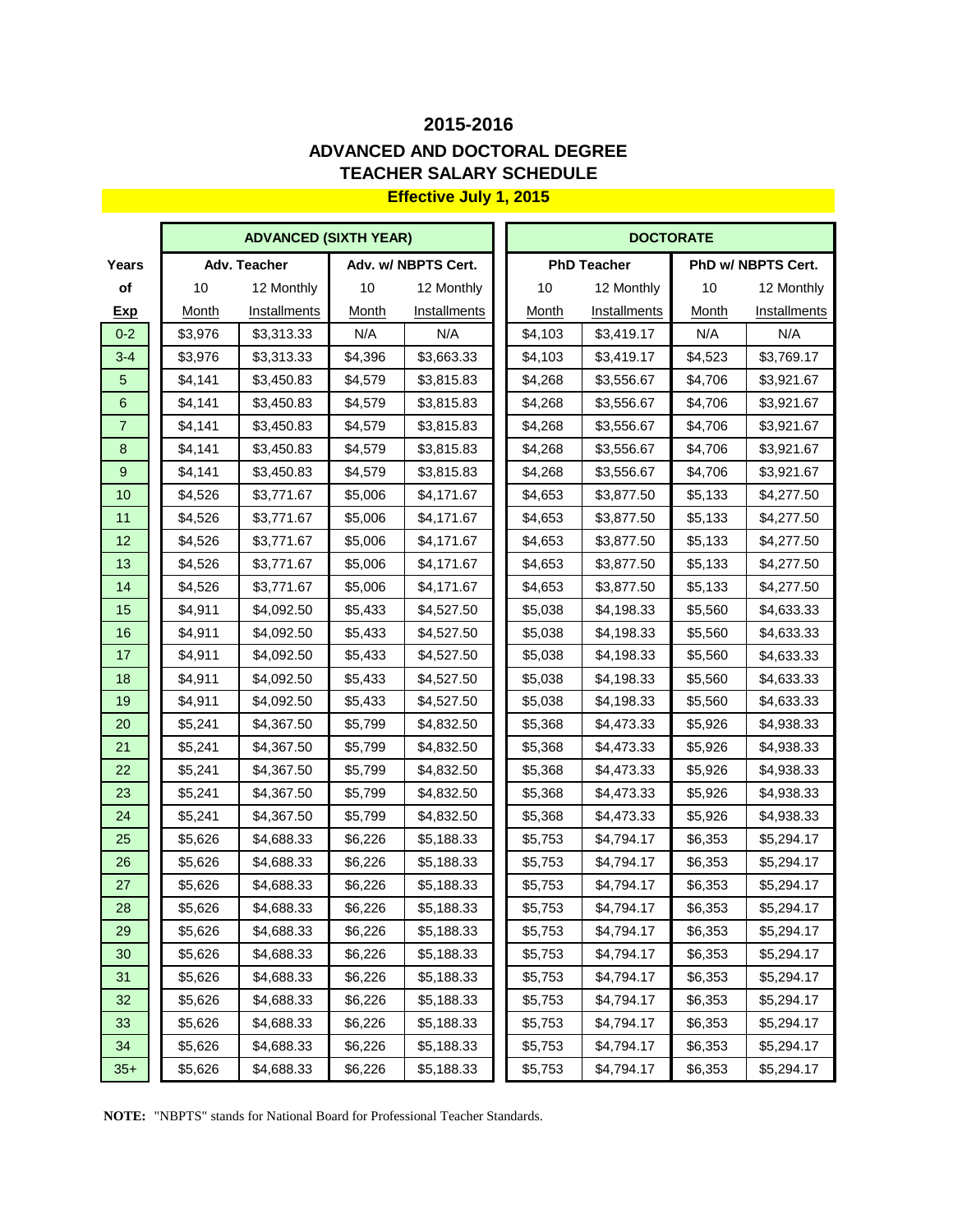## **CERTIFIED SALARY SCHEDULE 2015-2016 BACHELOR'S DEGREE - INSTRUCTIONAL SUPPORT**

#### **Effective July 1, 2015**

| Years          |               | <b>Bachelor's Instructional Support</b> |                      | <b>Bachelor's w/ NBPTS Certification</b> |         |              |                      |  |
|----------------|---------------|-----------------------------------------|----------------------|------------------------------------------|---------|--------------|----------------------|--|
| of             | Monthly       | 12 Monthly                              | <b>Annual Salary</b> |                                          | Monthly | 12 Monthly   | <b>Annual Salary</b> |  |
| <b>Exp</b>     | <b>Salary</b> | Installments                            | $(10$ months)        |                                          | Salary  | Installments | $(10$ months)        |  |
| $0 - 2$        | \$3,500       | \$2,916.67                              | \$35,000             |                                          | N/A     | N/A          | N/A                  |  |
| $3 - 4$        | \$3,500       | \$2,916.67                              | \$35,000             |                                          | \$3,920 | \$3,266.67   | \$39,200             |  |
| 5              | \$3,650       | \$3,041.67                              | \$36,500             |                                          | \$4,088 | \$3,406.67   | \$40,880             |  |
| 6              | \$3,650       | \$3,041.67                              | \$36,500             |                                          | \$4,088 | \$3,406.67   | \$40,880             |  |
| $\overline{7}$ | \$3,650       | \$3,041.67                              | \$36,500             |                                          | \$4,088 | \$3,406.67   | \$40,880             |  |
| 8              | \$3,650       | \$3,041.67                              | \$36,500             |                                          | \$4,088 | \$3,406.67   | \$40,880             |  |
| $9\,$          | \$3,650       | \$3,041.67                              | \$36,500             |                                          | \$4,088 | \$3,406.67   | \$40,880             |  |
| 10             | \$4,000       | \$3,333.33                              | \$40,000             |                                          | \$4,480 | \$3,733.33   | \$44,800             |  |
| 11             | \$4,000       | \$3,333.33                              | \$40,000             |                                          | \$4,480 | \$3,733.33   | \$44,800             |  |
| 12             | \$4,000       | \$3,333.33                              | \$40,000             |                                          | \$4,480 | \$3,733.33   | \$44,800             |  |
| 13             | \$4,000       | \$3,333.33                              | \$40,000             |                                          | \$4,480 | \$3,733.33   | \$44,800             |  |
| 14             | \$4,000       | \$3,333.33                              | \$40,000             |                                          | \$4,480 | \$3,733.33   | \$44,800             |  |
| 15             | \$4,350       | \$3,625.00                              | \$43,500             |                                          | \$4,872 | \$4,060.00   | \$48,720             |  |
| 16             | \$4,350       | \$3,625.00                              | \$43,500             |                                          | \$4,872 | \$4,060.00   | \$48,720             |  |
| 17             | \$4,350       | \$3,625.00                              | \$43,500             |                                          | \$4,872 | \$4,060.00   | \$48,720             |  |
| 18             | \$4,350       | \$3,625.00                              | \$43,500             |                                          | \$4,872 | \$4,060.00   | \$48,720             |  |
| 19             | \$4,350       | \$3,625.00                              | \$43,500             |                                          | \$4,872 | \$4,060.00   | \$48,720             |  |
| 20             | \$4,650       | \$3,875.00                              | \$46,500             |                                          | \$5,208 | \$4,340.00   | \$52,080             |  |
| 21             | \$4,650       | \$3,875.00                              | \$46,500             |                                          | \$5,208 | \$4,340.00   | \$52,080             |  |
| 22             | \$4,650       | \$3,875.00                              | \$46,500             |                                          | \$5,208 | \$4,340.00   | \$52,080             |  |
| 23             | \$4,650       | \$3,875.00                              | \$46,500             |                                          | \$5,208 | \$4,340.00   | \$52,080             |  |
| 24             | \$4,650       | \$3,875.00                              | \$46,500             |                                          | \$5,208 | \$4,340.00   | \$52,080             |  |
| 25             | \$5,000       | \$4,166.67                              | \$50,000             |                                          | \$5,600 | \$4,666.67   | \$56,000             |  |
| 26             | \$5,000       | \$4,166.67                              | \$50,000             |                                          | \$5,600 | \$4,666.67   | \$56,000             |  |
| 27             | \$5,000       | \$4,166.67                              | \$50,000             |                                          | \$5,600 | \$4,666.67   | \$56,000             |  |
| 28             | \$5,000       | \$4,166.67                              | \$50,000             |                                          | \$5,600 | \$4,666.67   | \$56,000             |  |
| 29             | \$5,000       | \$4,166.67                              | \$50,000             |                                          | \$5,600 | \$4,666.67   | \$56,000             |  |
| 30             | \$5,000       | \$4,166.67                              | \$50,000             |                                          | \$5,600 | \$4,666.67   | \$56,000             |  |
| 31             | \$5,000       | \$4,166.67                              | \$50,000             |                                          | \$5,600 | \$4,666.67   | \$56,000             |  |
| 32             | \$5,000       | \$4,166.67                              | \$50,000             |                                          | \$5,600 | \$4,666.67   | \$56,000             |  |
| 33             | \$5,000       | \$4,166.67                              | \$50,000             |                                          | \$5,600 | \$4,666.67   | \$56,000             |  |
| 34             | \$5,000       | \$4,166.67                              | \$50,000             |                                          | \$5,600 | \$4,666.67   | \$56,000             |  |
| $35+$          | \$5,000       | \$4,166.67                              | \$50,000             |                                          | \$5,600 | \$4,666.67   | \$56,000             |  |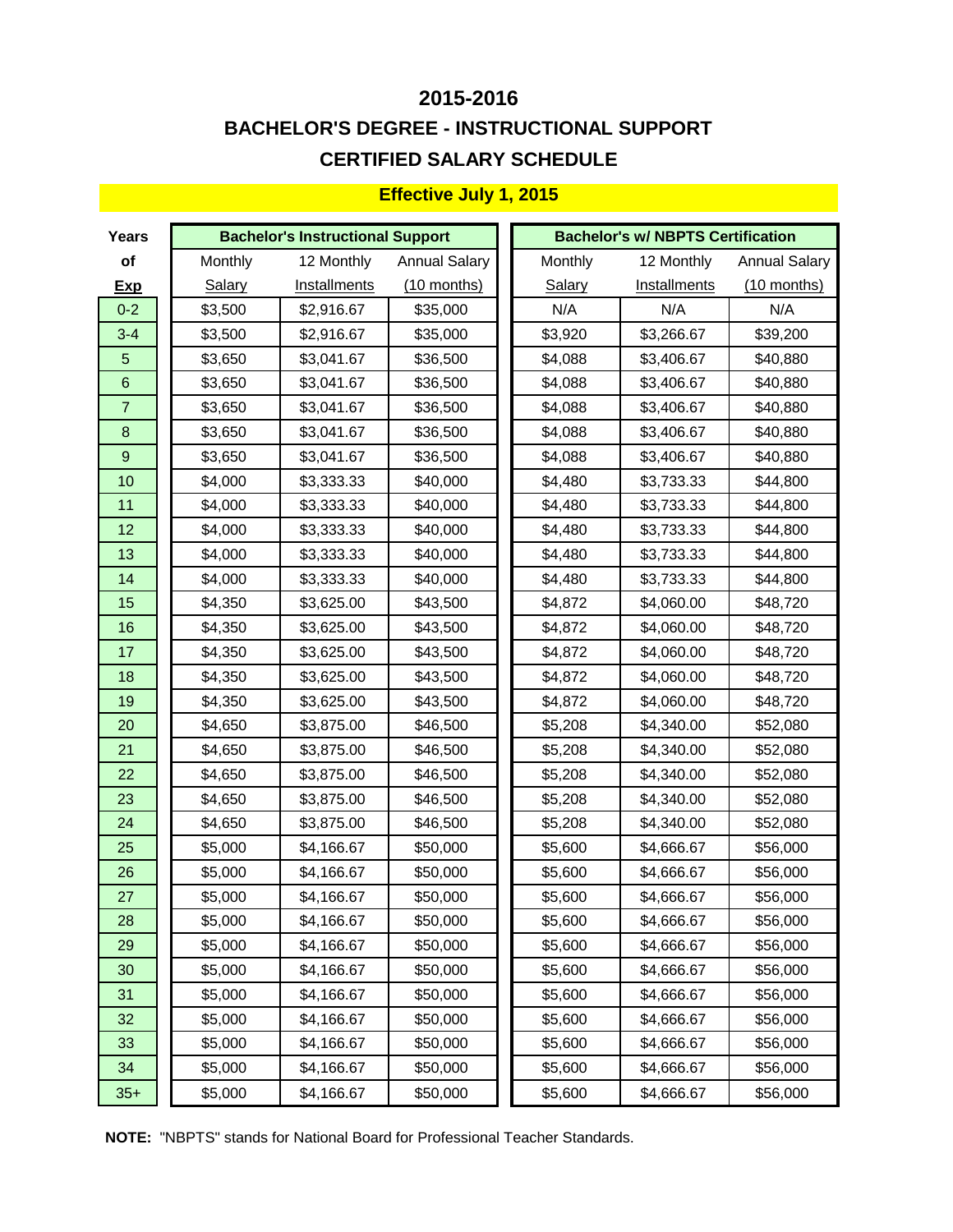## **MASTER'S DEGREE - INSTRUCTIONAL SUPPORT CERTIFIED SALARY SCHEDULE 2015-2016**

## **Effective July 1, 2015**

| <b>Years</b>     |               | <b>Master's Instructional Support</b> |                      |               | <b>Master's w/ NBPTS Certification</b> |                      |  |  |
|------------------|---------------|---------------------------------------|----------------------|---------------|----------------------------------------|----------------------|--|--|
| of               | Monthly       | 12 Monthly                            | <b>Annual Salary</b> | Monthly       | 12 Monthly                             | <b>Annual Salary</b> |  |  |
| <u>Exp</u>       | <b>Salary</b> | <b>Installments</b>                   | $(10$ months)        | <b>Salary</b> | <b>Installments</b>                    | $(10$ months)        |  |  |
| $0 - 2$          | \$3,850       | \$3,208.33                            | \$38,500             | N/A           | N/A                                    | N/A                  |  |  |
| $3 - 4$          | \$3,850       | \$3,208.33                            | \$38,500             | \$4,270       | \$3,558.33                             | \$42,700             |  |  |
| 5                | \$4,015       | \$3,345.83                            | \$40,150             | \$4,453       | \$3,710.83                             | \$44,530             |  |  |
| $\,6\,$          | \$4,015       | \$3,345.83                            | \$40,150             | \$4,453       | \$3,710.83                             | \$44,530             |  |  |
| $\overline{7}$   | \$4,015       | \$3,345.83                            | \$40,150             | \$4,453       | \$3,710.83                             | \$44,530             |  |  |
| $\bf 8$          | \$4,015       | \$3,345.83                            | \$40,150             | \$4,453       | \$3,710.83                             | \$44,530             |  |  |
| $\boldsymbol{9}$ | \$4,015       | \$3,345.83                            | \$40,150             | \$4,453       | \$3,710.83                             | \$44,530             |  |  |
| 10               | \$4,400       | \$3,666.67                            | \$44,000             | \$4,880       | \$4,066.67                             | \$48,800             |  |  |
| 11               | \$4,400       | \$3,666.67                            | \$44,000             | \$4,880       | \$4,066.67                             | \$48,800             |  |  |
| 12               | \$4,400       | \$3,666.67                            | \$44,000             | \$4,880       | \$4,066.67                             | \$48,800             |  |  |
| 13               | \$4,400       | \$3,666.67                            | \$44,000             | \$4,880       | \$4,066.67                             | \$48,800             |  |  |
| 14               | \$4,400       | \$3,666.67                            | \$44,000             | \$4,880       | \$4,066.67                             | \$48,800             |  |  |
| 15               | \$4,785       | \$3,987.50                            | \$47,850             | \$5,307       | \$4,422.50                             | \$53,070             |  |  |
| 16               | \$4,785       | \$3,987.50                            | \$47,850             | \$5,307       | \$4,422.50                             | \$53,070             |  |  |
| 17               | \$4,785       | \$3,987.50                            | \$47,850             | \$5,307       | \$4,422.50                             | \$53,070             |  |  |
| 18               | \$4,785       | \$3,987.50                            | \$47,850             | \$5,307       | \$4,422.50                             | \$53,070             |  |  |
| 19               | \$4,785       | \$3,987.50                            | \$47,850             | \$5,307       | \$4,422.50                             | \$53,070             |  |  |
| 20               | \$5,115       | \$4,262.50                            | \$51,150             | \$5,673       | \$4,727.50                             | \$56,730             |  |  |
| 21               | \$5,115       | \$4,262.50                            | \$51,150             | \$5,673       | \$4,727.50                             | \$56,730             |  |  |
| 22               | \$5,115       | \$4,262.50                            | \$51,150             | \$5,673       | \$4,727.50                             | \$56,730             |  |  |
| 23               | \$5,115       | \$4,262.50                            | \$51,150             | \$5,673       | \$4,727.50                             | \$56,730             |  |  |
| 24               | \$5,115       | \$4,262.50                            | \$51,150             | \$5,673       | \$4,727.50                             | \$56,730             |  |  |
| 25               | \$5,500       | \$4,583.33                            | \$55,000             | \$6,100       | \$5,083.33                             | \$61,000             |  |  |
| 26               | \$5,500       | \$4,583.33                            | \$55,000             | \$6,100       | \$5,083.33                             | \$61,000             |  |  |
| 27               | \$5,500       | \$4,583.33                            | \$55,000             | \$6,100       | \$5,083.33                             | \$61,000             |  |  |
| 28               | \$5,500       | \$4,583.33                            | \$55,000             | \$6,100       | \$5,083.33                             | \$61,000             |  |  |
| 29               | \$5,500       | \$4,583.33                            | \$55,000             | \$6,100       | \$5,083.33                             | \$61,000             |  |  |
| 30               | \$5,500       | \$4,583.33                            | \$55,000             | \$6,100       | \$5,083.33                             | \$61,000             |  |  |
| 31               | \$5,500       | \$4,583.33                            | \$55,000             | \$6,100       | \$5,083.33                             | \$61,000             |  |  |
| 32               | \$5,500       | \$4,583.33                            | \$55,000             | \$6,100       | \$5,083.33                             | \$61,000             |  |  |
| 33               | \$5,500       | \$4,583.33                            | \$55,000             | \$6,100       | \$5,083.33                             | \$61,000             |  |  |
| 34               | \$5,500       | \$4,583.33                            | \$55,000             | \$6,100       | \$5,083.33                             | \$61,000             |  |  |
| $35+$            | \$5,500       | \$4,583.33                            | \$55,000             | \$6,100       | \$5,083.33                             | \$61,000             |  |  |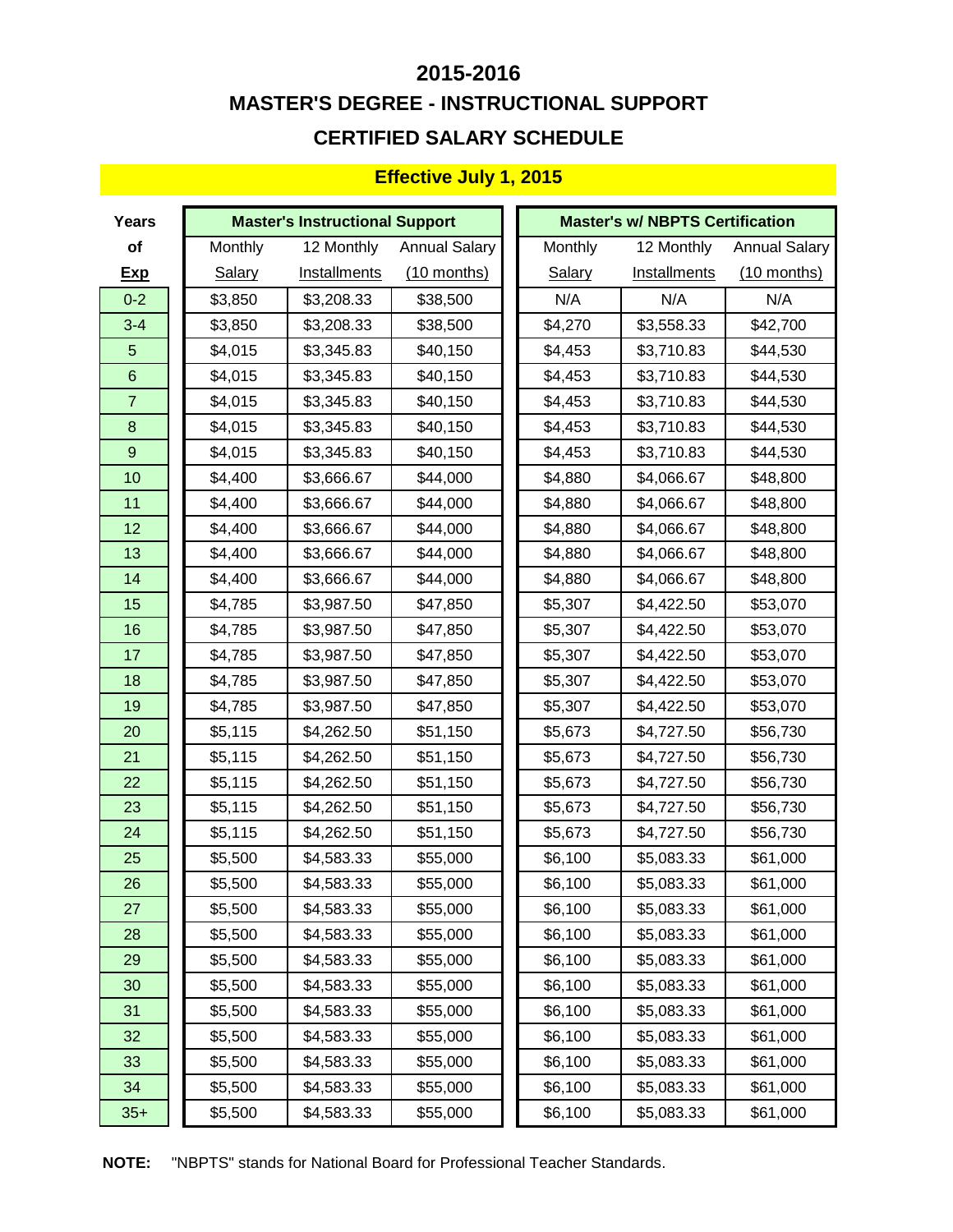### **ADVANCED AND DOCTORAL DEGREED INSTRUCTIONAL SUPPORT SALARY SCHEDULE**

|                  |         | <b>ADVANCED (SIXTH YEAR)</b> |              |                     | <b>DOCTORATE</b> |                         |              |                    |  |
|------------------|---------|------------------------------|--------------|---------------------|------------------|-------------------------|--------------|--------------------|--|
| Years            |         | Adv. Ins. Support            |              | Adv. w/ NBPTS Cert. |                  | <b>PhD Ins. Support</b> |              | PhD w/ NBPTS Cert. |  |
| of               | 10      | 12 Monthly                   | 10           | 12 Monthly          | 10               | 12 Monthly              | 10           | 12 Monthly         |  |
| <u>Exp</u>       | Month   | <b>Installments</b>          | <b>Month</b> | Installments        | <b>Month</b>     | Installments            | <b>Month</b> | Installments       |  |
| $0 - 2$          | \$3,976 | \$3,313.33                   | N/A          | N/A                 | \$4,103          | \$3,419.17              | N/A          | N/A                |  |
| $3 - 4$          | \$3,976 | \$3,313.33                   | \$4,396      | \$3,663.33          | \$4,103          | \$3,419.17              | \$4,523      | \$3,769.17         |  |
| $\overline{5}$   | \$4,141 | \$3,450.83                   | \$4,579      | \$3,815.83          | \$4,268          | \$3,556.67              | \$4,706      | \$3,921.67         |  |
| $\,6$            | \$4,141 | \$3,450.83                   | \$4,579      | \$3,815.83          | \$4,268          | \$3,556.67              | \$4,706      | \$3,921.67         |  |
| $\overline{7}$   | \$4,141 | \$3,450.83                   | \$4,579      | \$3,815.83          | \$4,268          | \$3,556.67              | \$4,706      | \$3,921.67         |  |
| $\bf 8$          | \$4,141 | \$3,450.83                   | \$4,579      | \$3,815.83          | \$4,268          | \$3,556.67              | \$4,706      | \$3,921.67         |  |
| $\boldsymbol{9}$ | \$4,141 | \$3,450.83                   | \$4,579      | \$3,815.83          | \$4,268          | \$3,556.67              | \$4,706      | \$3,921.67         |  |
| 10               | \$4,526 | \$3,771.67                   | \$5,006      | \$4,171.67          | \$4,653          | \$3,877.50              | \$5,133      | \$4,277.50         |  |
| 11               | \$4,526 | \$3,771.67                   | \$5,006      | \$4,171.67          | \$4,653          | \$3,877.50              | \$5,133      | \$4,277.50         |  |
| 12               | \$4,526 | \$3,771.67                   | \$5,006      | \$4,171.67          | \$4,653          | \$3,877.50              | \$5,133      | \$4,277.50         |  |
| 13               | \$4,526 | \$3,771.67                   | \$5,006      | \$4,171.67          | \$4,653          | \$3,877.50              | \$5,133      | \$4,277.50         |  |
| 14               | \$4,526 | \$3,771.67                   | \$5,006      | \$4,171.67          | \$4,653          | \$3,877.50              | \$5,133      | \$4,277.50         |  |
| 15               | \$4,911 | \$4,092.50                   | \$5,433      | \$4,527.50          | \$5,038          | \$4,198.33              | \$5,560      | \$4,633.33         |  |
| 16               | \$4,911 | \$4,092.50                   | \$5,433      | \$4,527.50          | \$5,038          | \$4,198.33              | \$5,560      | \$4,633.33         |  |
| 17               | \$4,911 | \$4,092.50                   | \$5,433      | \$4,527.50          | \$5,038          | \$4,198.33              | \$5,560      | \$4,633.33         |  |
| 18               | \$4,911 | \$4,092.50                   | \$5,433      | \$4,527.50          | \$5,038          | \$4,198.33              | \$5,560      | \$4,633.33         |  |
| 19               | \$4,911 | \$4,092.50                   | \$5,433      | \$4,527.50          | \$5,038          | \$4,198.33              | \$5,560      | \$4,633.33         |  |
| 20               | \$5,241 | \$4,367.50                   | \$5,799      | \$4,832.50          | \$5,368          | \$4,473.33              | \$5,926      | \$4,938.33         |  |
| 21               | \$5,241 | \$4,367.50                   | \$5,799      | \$4,832.50          | \$5,368          | \$4,473.33              | \$5,926      | \$4,938.33         |  |
| 22               | \$5,241 | \$4,367.50                   | \$5,799      | \$4,832.50          | \$5,368          | \$4,473.33              | \$5,926      | \$4,938.33         |  |
| 23               | \$5,241 | \$4,367.50                   | \$5,799      | \$4,832.50          | \$5,368          | \$4,473.33              | \$5,926      | \$4,938.33         |  |
| 24               | \$5,241 | \$4,367.50                   | \$5,799      | \$4,832.50          | \$5,368          | \$4,473.33              | \$5,926      | \$4,938.33         |  |
| 25               | \$5,626 | \$4,688.33                   | \$6,226      | \$5,188.33          | \$5,753          | \$4,794.17              | \$6,353      | \$5,294.17         |  |
| 26               | \$5,626 | \$4,688.33                   | \$6,226      | \$5,188.33          | \$5,753          | \$4,794.17              | \$6,353      | \$5,294.17         |  |
| 27               | \$5,626 | \$4,688.33                   | \$6,226      | \$5,188.33          | \$5,753          | \$4,794.17              | \$6,353      | \$5,294.17         |  |
| 28               | \$5,626 | \$4,688.33                   | \$6,226      | \$5,188.33          | \$5,753          | \$4,794.17              | \$6,353      | \$5,294.17         |  |
| 29               | \$5,626 | \$4,688.33                   | \$6,226      | \$5,188.33          | \$5,753          | \$4,794.17              | \$6,353      | \$5,294.17         |  |
| 30               | \$5,626 | \$4,688.33                   | \$6,226      | \$5,188.33          | \$5,753          | \$4,794.17              | \$6,353      | \$5,294.17         |  |
| 31               | \$5,626 | \$4,688.33                   | \$6,226      | \$5,188.33          | \$5,753          | \$4,794.17              | \$6,353      | \$5,294.17         |  |
| 32               | \$5,626 | \$4,688.33                   | \$6,226      | \$5,188.33          | \$5,753          | \$4,794.17              | \$6,353      | \$5,294.17         |  |
| 33               | \$5,626 | \$4,688.33                   | \$6,226      | \$5,188.33          | \$5,753          | \$4,794.17              | \$6,353      | \$5,294.17         |  |
| 34               | \$5,626 | \$4,688.33                   | \$6,226      | \$5,188.33          | \$5,753          | \$4,794.17              | \$6,353      | \$5,294.17         |  |
| $35+$            | \$5,626 | \$4,688.33                   | \$6,226      | \$5,188.33          | \$5,753          | \$4,794.17              | \$6,353      | \$5,294.17         |  |

**NOTE:** "NBPTS" stands for National Board for Professional Teacher Standards.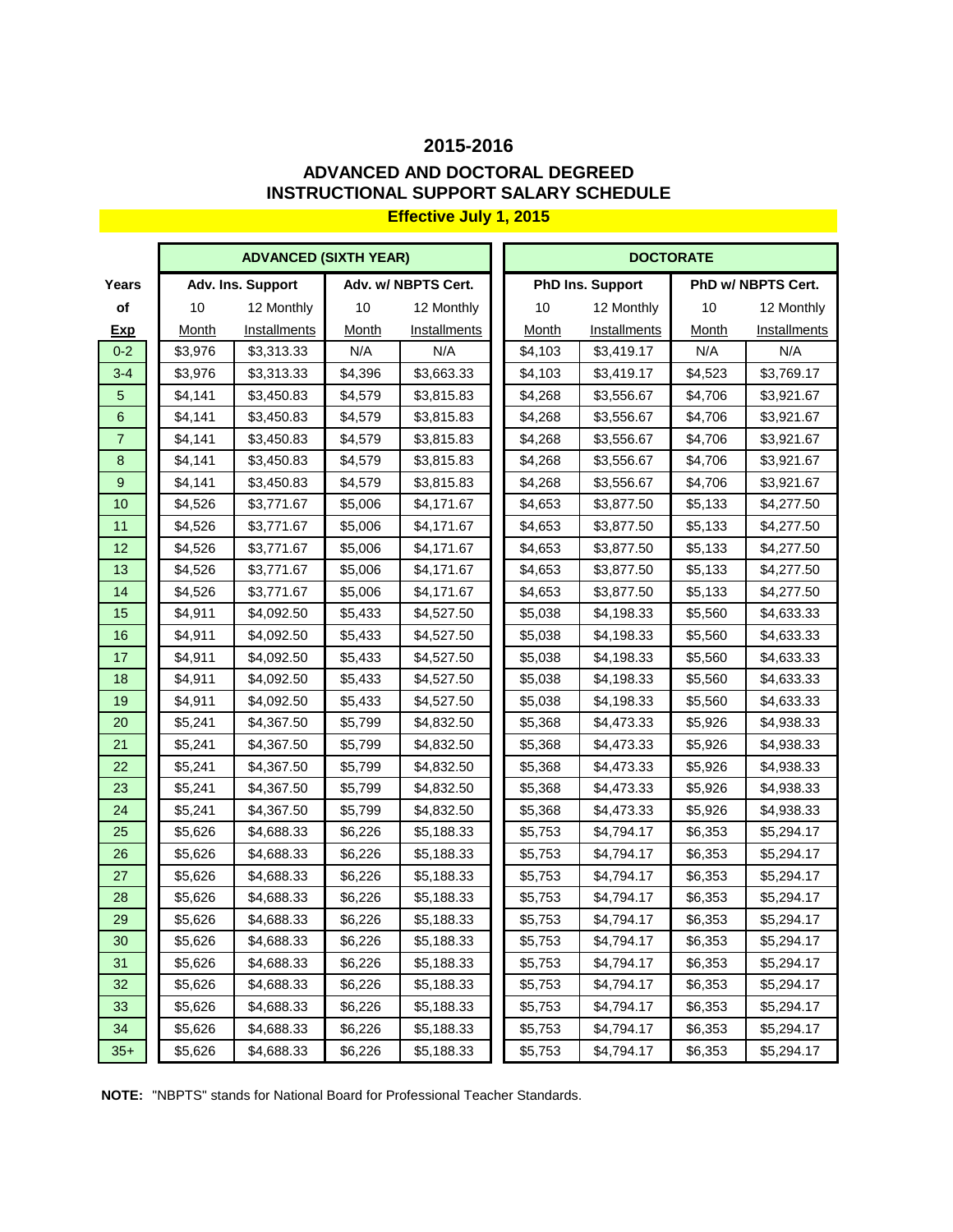## **SCHOOL PSYCHOLOGIST SALARY SCHEDULE**

### (INCLUDING MASTER'S LEVEL SPEECH-LANGUAGE PATHOLOGISTS AND MASTER'S LEVEL AUDIOLOGISTS)

#### **Effective July 1, 2015**

| Years            |               | <b>Master's</b>     |               | <b>Advanced</b>     |               | <b>Doctorate</b>    |
|------------------|---------------|---------------------|---------------|---------------------|---------------|---------------------|
| of               | Monthly       | 12 Monthly          | Monthly       | 12 Monthly          | Monthly       | 12 Monthly          |
| <b>Exp</b>       | <b>Salary</b> | <b>Installments</b> | <b>Salary</b> | <b>Installments</b> | <b>Salary</b> | <b>Installments</b> |
| $0 - 2$          | \$4,015       | \$3,345.83          | \$4,141       | \$3,450.83          | \$4,268       | \$3,556.67          |
| $3 - 4$          | \$4,015       | \$3,345.83          | \$4,141       | \$3,450.83          | \$4,268       | \$3,556.67          |
| $\sqrt{5}$       | \$4,400       | \$3,666.67          | \$4,526       | \$3,771.67          | \$4,653       | \$3,877.50          |
| $\,$ 6 $\,$      | \$4,400       | \$3,666.67          | \$4,526       | \$3,771.67          | \$4,653       | \$3,877.50          |
| $\overline{7}$   | \$4,400       | \$3,666.67          | \$4,526       | \$3,771.67          | \$4,653       | \$3,877.50          |
| $\bf 8$          | \$4,400       | \$3,666.67          | \$4,526       | \$3,771.67          | \$4,653       | \$3,877.50          |
| $\boldsymbol{9}$ | \$4,400       | \$3,666.67          | \$4,526       | \$3,771.67          | \$4,653       | \$3,877.50          |
| 10               | \$4,785       | \$3,987.50          | \$4,911       | \$4,092.50          | \$5,038       | \$4,198.33          |
| 11               | \$4,785       | \$3,987.50          | \$4,911       | \$4,092.50          | \$5,038       | \$4,198.33          |
| 12               | \$4,785       | \$3,987.50          | \$4,911       | \$4,092.50          | \$5,038       | \$4,198.33          |
| 13               | \$4,785       | \$3,987.50          | \$4,911       | \$4,092.50          | \$5,038       | \$4,198.33          |
| 14               | \$4,785       | \$3,987.50          | \$4,911       | \$4,092.50          | \$5,038       | \$4,198.33          |
| 15               | \$5,115       | \$4,262.50          | \$5,241       | \$4,367.50          | \$5,368       | \$4,473.33          |
| 16               | \$5,115       | \$4,262.50          | \$5,241       | \$4,367.50          | \$5,368       | \$4,473.33          |
| 17               | \$5,115       | \$4,262.50          | \$5,241       | \$4,367.50          | \$5,368       | \$4,473.33          |
| 18               | \$5,115       | \$4,262.50          | \$5,241       | \$4,367.50          | \$5,368       | \$4,473.33          |
| 19               | \$5,115       | \$4,262.50          | \$5,241       | \$4,367.50          | \$5,368       | \$4,473.33          |
| 20               | \$5,500       | \$4,583.33          | \$5,626       | \$4,688.33          | \$5,753       | \$4,794.17          |
| 21               | \$5,500       | \$4,583.33          | \$5,626       | \$4,688.33          | \$5,753       | \$4,794.17          |
| 22               | \$5,500       | \$4,583.33          | \$5,626       | \$4,688.33          | \$5,753       | \$4,794.17          |
| 23               | \$5,500       | \$4,583.33          | \$5,626       | \$4,688.33          | \$5,753       | \$4,794.17          |
| 24               | \$5,500       | \$4,583.33          | \$5,626       | \$4,688.33          | \$5,753       | \$4,794.17          |
| 25               | \$5,913       | \$4,927.50          | \$6,039       | \$5,032.50          | \$6,166       | \$5,138.33          |
| 26               | \$5,913       | \$4,927.50          | \$6,039       | \$5,032.50          | \$6,166       | \$5,138.33          |
| 27               | \$5,913       | \$4,927.50          | \$6,039       | \$5,032.50          | \$6,166       | \$5,138.33          |
| 28               | \$5,913       | \$4,927.50          | \$6,039       | \$5,032.50          | \$6,166       | \$5,138.33          |
| 29               | \$5,913       | \$4,927.50          | \$6,039       | \$5,032.50          | \$6,166       | \$5,138.33          |
| 30               | \$5,913       | \$4,927.50          | \$6,039       | \$5,032.50          | \$6,166       | \$5,138.33          |
| 31               | \$5,913       | \$4,927.50          | \$6,039       | \$5,032.50          | \$6,166       | \$5,138.33          |
| 32               | \$5,913       | \$4,927.50          | \$6,039       | \$5,032.50          | \$6,166       | \$5,138.33          |
| 33               | \$5,913       | \$4,927.50          | \$6,039       | \$5,032.50          | \$6,166       | \$5,138.33          |
| 34               | \$5,913       | \$4,927.50          | \$6,039       | \$5,032.50          | \$6,166       | \$5,138.33          |
| $35+$            | \$5,913       | \$4,927.50          | \$6,039       | \$5,032.50          | \$6,166       | \$5,138.33          |

**NOTE:** Speech-language pathologists and audiologists who are not certified at the master's level in

 their field are to be paid on the teacher salary schedule according to their highest level of certification.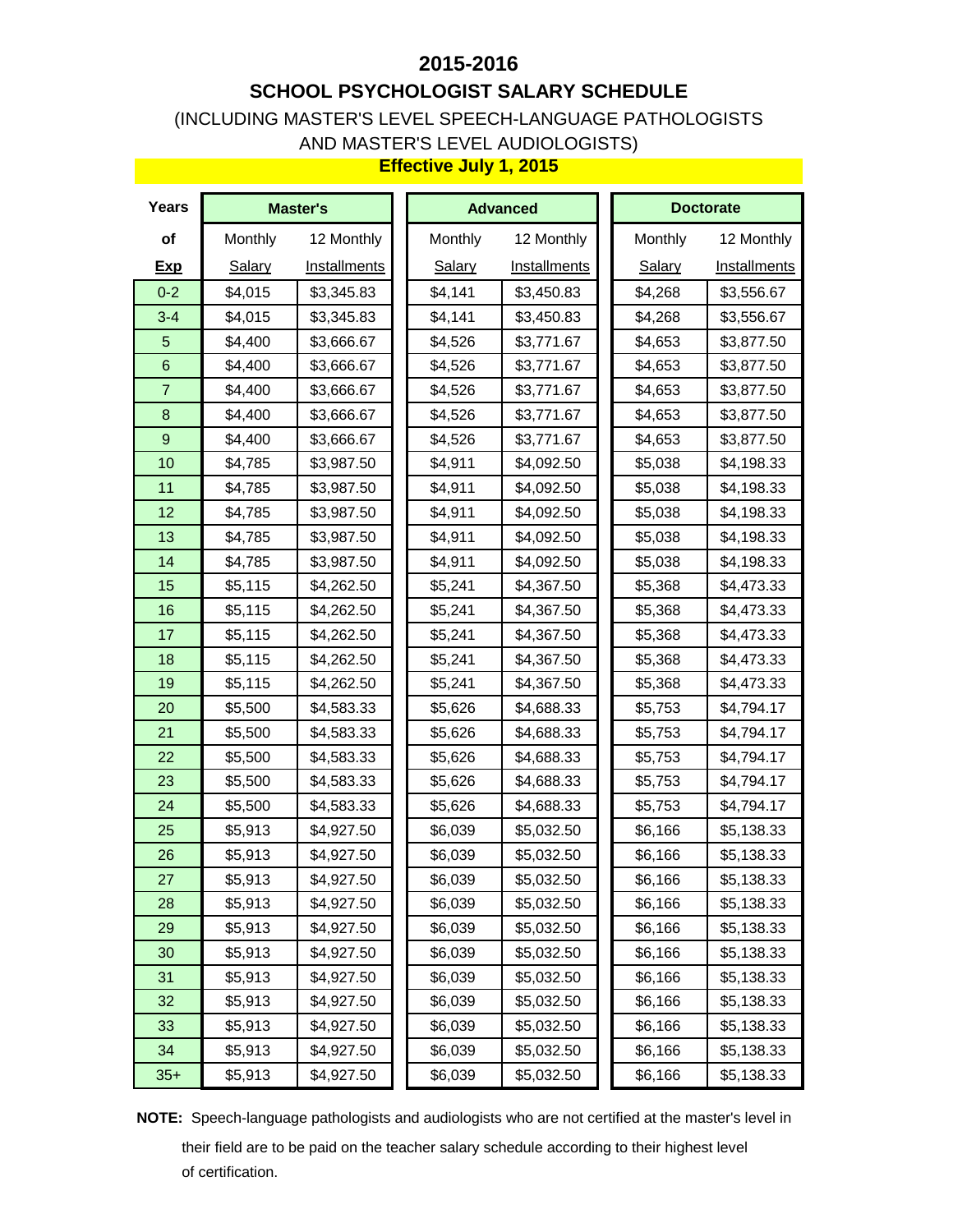## **DAILY RATE SCHEDULES**

### **DAILY RATES FOR TEACHERS AND SUPPORT SERVICE PERSONNEL**

| Years          |          | <b>Bachelor's Degree</b> |          | <b>Master's Degree</b> |          | <b>Advanced Degree</b> |           | <b>Doctorate Degree</b> |
|----------------|----------|--------------------------|----------|------------------------|----------|------------------------|-----------|-------------------------|
| of             |          | Bachelor's               |          | Master's               |          | Advanced               |           | Doctorate               |
| Exp            |          | Bachelor's with NBPTS    | Master's | with NBPTS             | Advanced | with NBPTS             | Doctorate | with NBPTS              |
| $0 - 2$        | \$162.79 | N/A                      | \$179.07 | N/A                    | \$184.93 | N/A                    | \$190.84  | N/A                     |
| $3 - 4$        | \$162.79 | \$182.33                 | \$179.07 | \$198.60               | \$184.93 | \$204.47               | \$190.84  | \$210.37                |
| 5              | \$169.77 | \$190.14                 | \$186.74 | \$207.12               | \$192.60 | \$212.98               | \$198.51  | \$218.88                |
| 6              | \$169.77 | \$190.14                 | \$186.74 | \$207.12               | \$192.60 | \$212.98               | \$198.51  | \$218.88                |
| $\overline{7}$ | \$169.77 | \$190.14                 | \$186.74 | \$207.12               | \$192.60 | \$212.98               | \$198.51  | \$218.88                |
| 8              | \$169.77 | \$190.14                 | \$186.74 | \$207.12               | \$192.60 | \$212.98               | \$198.51  | \$218.88                |
| 9              | \$169.77 | \$190.14                 | \$186.74 | \$207.12               | \$192.60 | \$212.98               | \$198.51  | \$218.88                |
| 10             | \$186.05 | \$208.37                 | \$204.65 | \$226.98               | \$210.51 | \$232.84               | \$216.42  | \$238.74                |
| 11             | \$186.05 | \$208.37                 | \$204.65 | \$226.98               | \$210.51 | \$232.84               | \$216.42  | \$238.74                |
| 12             | \$186.05 | \$208.37                 | \$204.65 | \$226.98               | \$210.51 | \$232.84               | \$216.42  | \$238.74                |
| 13             | \$186.05 | \$208.37                 | \$204.65 | \$226.98               | \$210.51 | \$232.84               | \$216.42  | \$238.74                |
| 14             | \$186.05 | \$208.37                 | \$204.65 | \$226.98               | \$210.51 | \$232.84               | \$216.42  | \$238.74                |
| 15             | \$202.33 | \$226.60                 | \$222.56 | \$246.84               | \$228.42 | \$252.70               | \$234.33  | \$258.60                |
| 16             | \$202.33 | \$226.60                 | \$222.56 | \$246.84               | \$228.42 | \$252.70               | \$234.33  | \$258.60                |
| 17             | \$202.33 | \$226.60                 | \$222.56 | \$246.84               | \$228.42 | \$252.70               | \$234.33  | \$258.60                |
| 18             | \$202.33 | \$226.60                 | \$222.56 | \$246.84               | \$228.42 | \$252.70               | \$234.33  | \$258.60                |
| 19             | \$202.33 | \$226.60                 | \$222.56 | \$246.84               | \$228.42 | \$252.70               | \$234.33  | \$258.60                |
| 20             | \$216.28 | \$242.23                 | \$237.91 | \$263.86               | \$243.77 | \$269.72               | \$249.67  | \$275.63                |
| 21             | \$216.28 | \$242.23                 | \$237.91 | \$263.86               | \$243.77 | \$269.72               | \$249.67  | \$275.63                |
| 22             | \$216.28 | \$242.23                 | \$237.91 | \$263.86               | \$243.77 | \$269.72               | \$249.67  | \$275.63                |
| 23             | \$216.28 | \$242.23                 | \$237.91 | \$263.86               | \$243.77 | \$269.72               | \$249.67  | \$275.63                |
| 24             | \$216.28 | \$242.23                 | \$237.91 | \$263.86               | \$243.77 | \$269.72               | \$249.67  | \$275.63                |
| 25             | \$232.56 | \$260.47                 | \$255.81 | \$283.72               | \$261.67 | \$289.58               | \$267.58  | \$295.49                |
| 26             | \$232.56 | \$260.47                 | \$255.81 | \$283.72               | \$261.67 | \$289.58               | \$267.58  | \$295.49                |
| 27             | \$232.56 | \$260.47                 | \$255.81 | \$283.72               | \$261.67 | \$289.58               | \$267.58  | \$295.49                |
| 28             | \$232.56 | \$260.47                 | \$255.81 | \$283.72               | \$261.67 | \$289.58               | \$267.58  | \$295.49                |
| 29             | \$232.56 | \$260.47                 | \$255.81 | \$283.72               | \$261.67 | \$289.58               | \$267.58  | \$295.49                |
| 30             | \$232.56 | \$260.47                 | \$255.81 | \$283.72               | \$261.67 | \$289.58               | \$267.58  | \$295.49                |
| 31             | \$232.56 | \$260.47                 | \$255.81 | \$283.72               | \$261.67 | \$289.58               | \$267.58  | \$295.49                |
| 32             | \$232.56 | \$260.47                 | \$255.81 | \$283.72               | \$261.67 | \$289.58               | \$267.58  | \$295.49                |
| 33             | \$232.56 | \$260.47                 | \$255.81 | \$283.72               | \$261.67 | \$289.58               | \$267.58  | \$295.49                |
| 34             | \$232.56 | \$260.47                 | \$255.81 | \$283.72               | \$261.67 | \$289.58               | \$267.58  | \$295.49                |
| $35+$          | \$232.56 | \$260.47                 | \$255.81 | \$283.72               | \$261.67 | \$289.58               | \$267.58  | \$295.49                |

#### **(Based on 21.5 Days) Effective July 1, 2015**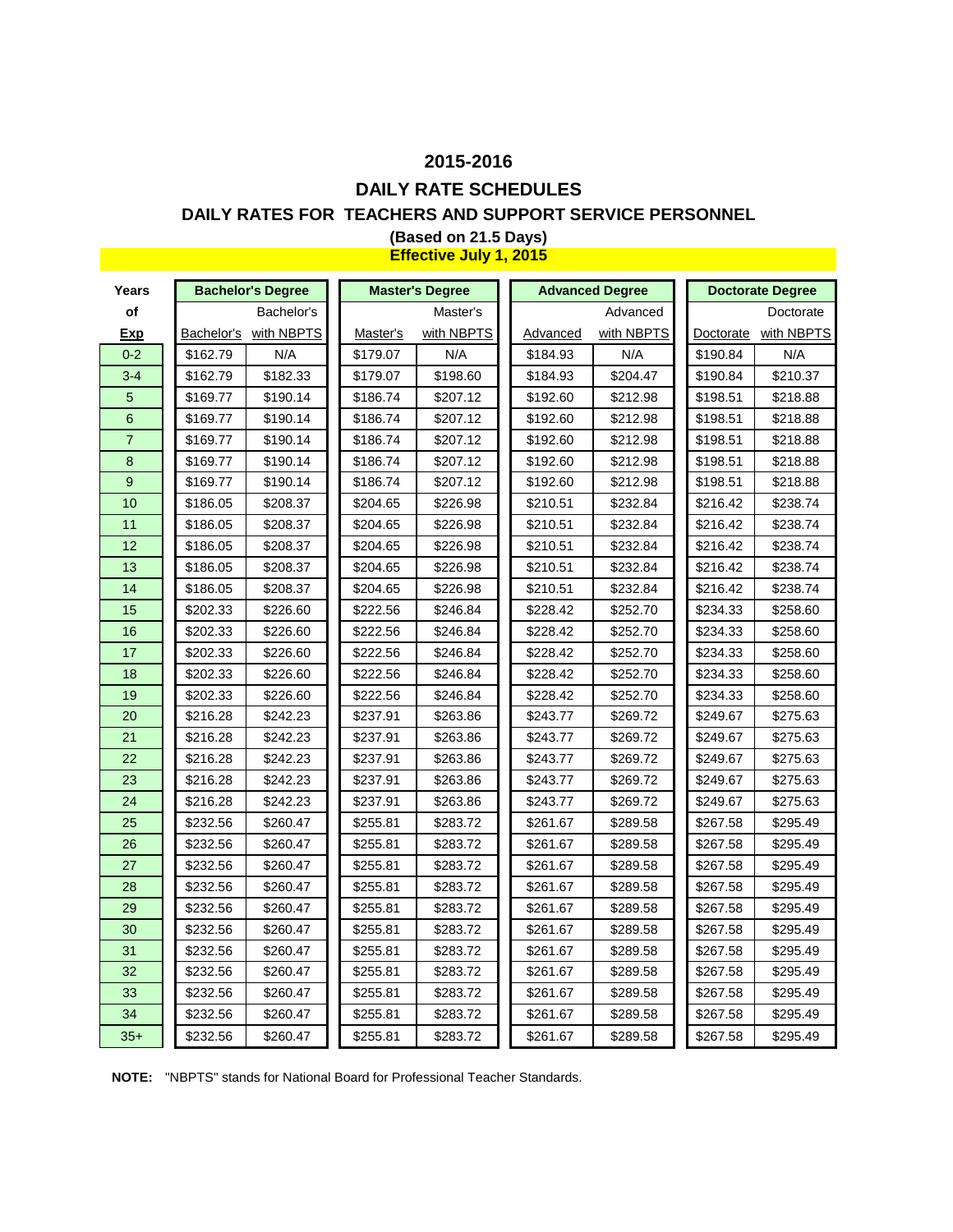## **DAILY RATES FOR SCHOOL PSYCHOLOGISTS**

Including Masters Level Speech-Language Pathologists

and Masters Level Audiologists

## **(Based on 21.5 Days)**

| <b>EXP</b>     |               |                |                 |                  |
|----------------|---------------|----------------|-----------------|------------------|
|                | <b>SALARY</b> | <b>Masters</b> | <b>Advanced</b> | <b>Doctorate</b> |
| $0 - 2$        | \$4,015       | \$186.74       | \$192.60        | \$198.51         |
| $3 - 4$        | \$4,015       | \$186.74       | \$192.60        | \$198.51         |
| 5              | \$4,400       | \$204.65       | \$210.51        | \$216.42         |
| $6\phantom{1}$ | \$4,400       | \$204.65       | \$210.51        | \$216.42         |
| $\overline{7}$ | \$4,400       | \$204.65       | \$210.51        | \$216.42         |
| 8              | \$4,400       | \$204.65       | \$210.51        | \$216.42         |
| $\mathsf g$    | \$4,400       | \$204.65       | \$210.51        | \$216.42         |
| 10             | \$4,785       | \$222.56       | \$228.42        | \$234.33         |
| 11             | \$4,785       | \$222.56       | \$228.42        | \$234.33         |
| 12             | \$4,785       | \$222.56       | \$228.42        | \$234.33         |
| 13             | \$4,785       | \$222.56       | \$228.42        | \$234.33         |
| 14             | \$4,785       | \$222.56       | \$228.42        | \$234.33         |
| 15             | \$5,115       | \$237.91       | \$243.77        | \$249.67         |
| 16             | \$5,115       | \$237.91       | \$243.77        | \$249.67         |
| 17             | \$5,115       | \$237.91       | \$243.77        | \$249.67         |
| 18             | \$5,115       | \$237.91       | \$243.77        | \$249.67         |
| 19             | \$5,115       | \$237.91       | \$243.77        | \$249.67         |
| 20             | \$5,500       | \$255.81       | \$261.67        | \$267.58         |
| 21             | \$5,500       | \$255.81       | \$261.67        | \$267.58         |
| 22             | \$5,500       | \$255.81       | \$261.67        | \$267.58         |
| 23             | \$5,500       | \$255.81       | \$261.67        | \$267.58         |
| 24             | \$5,500       | \$255.81       | \$261.67        | \$267.58         |
| 25             | \$5,913       | \$275.02       | \$280.88        | \$286.79         |
| 26             | \$5,913       | \$275.02       | \$280.88        | \$286.79         |
| 27             | \$5,913       | \$275.02       | \$280.88        | \$286.79         |
| 28             | \$5,913       | \$275.02       | \$280.88        | \$286.79         |
| 29             | \$5,913       | \$275.02       | \$280.88        | \$286.79         |
| 30             | \$5,913       | \$275.02       | \$280.88        | \$286.79         |
| 31             | \$5,913       | \$275.02       | \$280.88        | \$286.79         |
| 32             | \$5,913       | \$275.02       | \$280.88        | \$286.79         |
| 33             | \$5,913       | \$275.02       | \$280.88        | \$286.79         |
| 34             | \$5,913       | \$275.02       | \$280.88        | \$286.79         |
| $35+$          | \$5,913       | \$275.02       | \$280.88        | \$286.79         |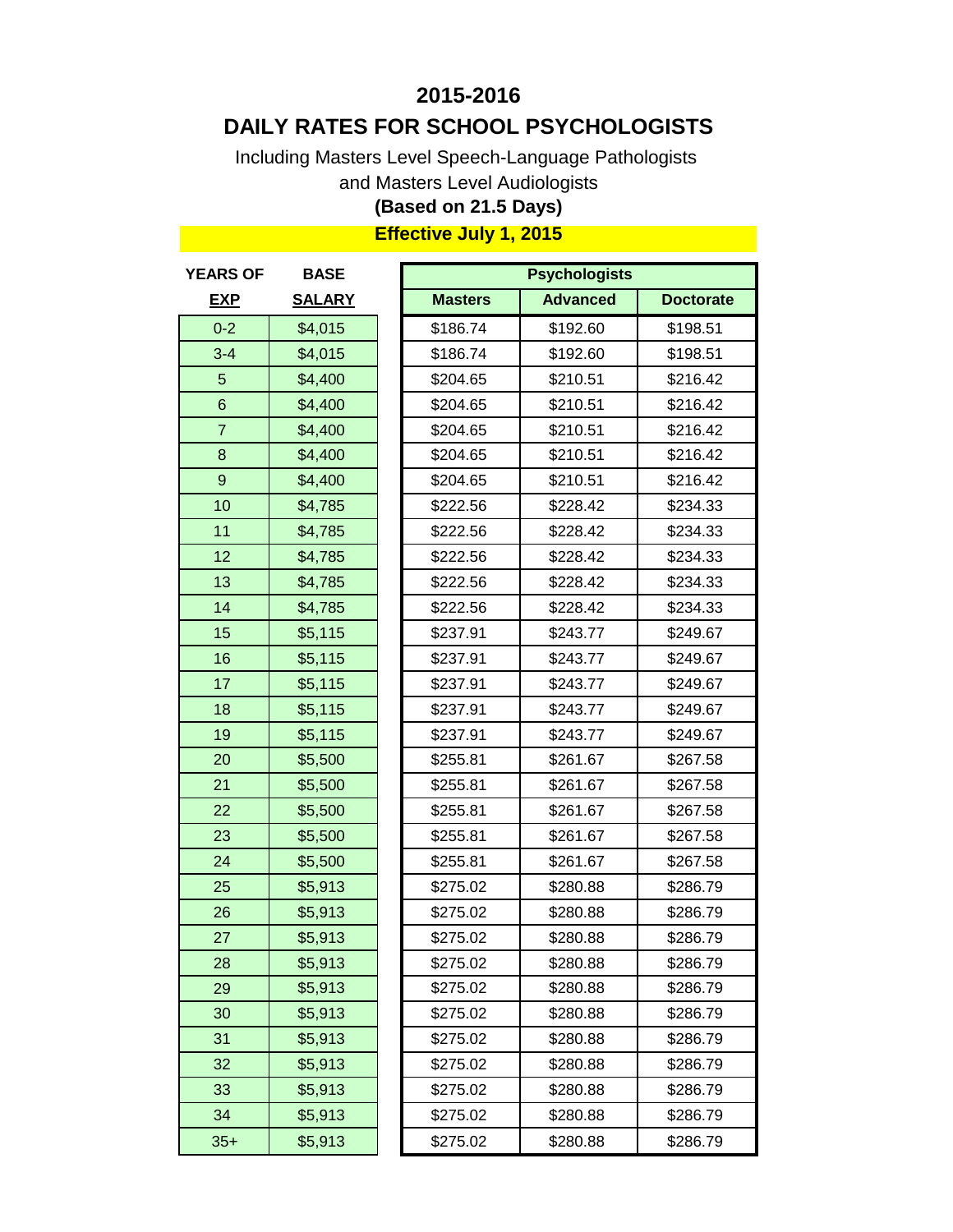### **FY 2015-16 ASSISTANT PRINCIPAL SALARY SCHEDULE Effective July 1, 2015**

|                 |                  | <b>Base</b>    | <b>Base + 1%</b> | <b>Base + 2%</b> | <b>Base + 3%</b> | Base + $4\%$   | <b>Base + 5%</b> | <b>Base + 6%</b> |
|-----------------|------------------|----------------|------------------|------------------|------------------|----------------|------------------|------------------|
| <b>Years of</b> | Schedule/        | <b>Monthly</b> | <b>Monthly</b>   | <b>Monthly</b>   | <b>Monthly</b>   | <b>Monthly</b> | <b>Monthly</b>   | <b>Monthly</b>   |
| Exp             | <b>Pay Level</b> | <b>Salary</b>  | <b>Salary</b>    | <b>Salary</b>    | <b>Salary</b>    | <b>Salary</b>  | <b>Salary</b>    | <b>Salary</b>    |
| $0 - 9$         | $0 - 1$          | \$3,909        | \$3,948          | \$3,987          | \$4,026          | \$4,065        | \$4,104          | \$4,144          |
| 10              | $0 - 2$          | \$3,977        | \$4,017          | \$4,057          | \$4,096          | \$4,136        | \$4,176          | \$4,216          |
| 11              | $0 - 3$          | \$4,123        | \$4,164          | \$4,205          | \$4,247          | \$4,288        | \$4,329          | \$4,370          |
| 12              | $0 - 4$          | \$4,240        | \$4,282          | \$4,325          | \$4,367          | \$4,410        | \$4,452          | \$4,494          |
| 13              | $0 - 5$          | \$4,323        | \$4,366          | \$4,409          | \$4,453          | \$4,496        | \$4,539          | \$4,582          |
| 14              | $0-6$            | \$4,377        | \$4,421          | \$4,465          | \$4,508          | \$4,552        | \$4,596          | \$4,640          |
| 15              | $0 - 7$          | \$4,434        | \$4,478          | \$4,523          | \$4,567          | \$4,611        | \$4,656          | \$4,700          |
| 16              | $0 - 8$          | \$4,489        | \$4,534          | \$4,579          | \$4,624          | \$4,669        | \$4,713          | \$4,758          |
| 17              | $0-9$            | \$4,547        | \$4,592          | \$4,638          | \$4,683          | \$4,729        | \$4,774          | \$4,820          |
| 18              | $0 - 10$         | \$4,606        | \$4,652          | \$4,698          | \$4,744          | \$4,790        | \$4,836          | \$4,882          |
| 19              | $0 - 11$         | \$4,665        | \$4,712          | \$4,758          | \$4,805          | \$4,852        | \$4,898          | \$4,945          |
| 20              | $0 - 12$         | \$4,726        | \$4,773          | \$4,821          | \$4,868          | \$4,915        | \$4,962          | \$5,010          |
| 21              | $0 - 13$         | \$4,788        | \$4,836          | \$4,884          | \$4,932          | \$4,980        | \$5,027          | \$5,075          |
| 22              | $0 - 14$         | \$4,851        | \$4,900          | \$4,948          | \$4,997          | \$5,045        | \$5,094          | \$5,142          |
| 23              | $0 - 15$         | \$4,918        | \$4,967          | \$5,016          | \$5,066          | \$5,115        | \$5,164          | \$5,213          |
| 24              | $0 - 16$         | \$4,983        | \$5,033          | \$5,083          | \$5,132          | \$5,182        | \$5,232          | \$5,282          |
| 25              | $0 - 17$         | \$5,050        | \$5,101          | \$5,151          | \$5,202          | \$5,252        | \$5,303          | \$5,353          |
| 26              | $0 - 18$         | \$5,119        | \$5,170          | \$5,221          | \$5,273          | \$5,324        | \$5,375          | \$5,426          |
| 27              | $0 - 19$         | \$5,188        | \$5,240          | \$5,292          | \$5,344          | \$5,396        | \$5,447          | \$5,499          |
| 28              | $0 - 20$         | \$5,263        | \$5,316          | \$5,368          | \$5,421          | \$5,474        | \$5,526          | \$5,579          |
| 29              | $0 - 21$         | \$5,335        | \$5,388          | \$5,442          | \$5,495          | \$5,548        | \$5,602          | \$5,655          |
| 30              | $0 - 22$         | \$5,409        | \$5,463          | \$5,517          | \$5,571          | \$5,625        | \$5,679          | \$5,734          |
| 31              | $0 - 23$         | \$5,483        | \$5,538          | \$5,593          | \$5,647          | \$5,702        | \$5,757          | \$5,812          |
| 32              | $0 - 24$         | \$5,561        | \$5,617          | \$5,672          | \$5,728          | \$5,783        | \$5,839          | \$5,895          |
| 33              | $0 - 25$         | \$5,641        | \$5,697          | \$5,754          | \$5,810          | \$5,867        | \$5,923          | \$5,979          |
| 34              | $0 - 26$         | \$5,722        | \$5,779          | \$5,836          | \$5,894          | \$5,951        | \$6,008          | \$6,065          |
| 35              | $0 - 27$         | \$5,794        | \$5,852          | \$5,910          | \$5,968          | \$6,026        | \$6,084          | \$6,142          |
| $36+$           | $0 - 28$         | \$5,909        | \$5,968          | \$6,027          | \$6,086          | \$6,145        | \$6,204          | \$6,264          |

#### **NOTES:**

- 1. ADD \$126 per month for an earned advanced degree.
- 2. ADD \$253 per month for an earned doctorate degree.
- 3. Placement on one of the Base through Base + 6% salary schedules is determined by 1997-98, 1998-99 and 1999-2000 only ABCs and School Safety accomplishments.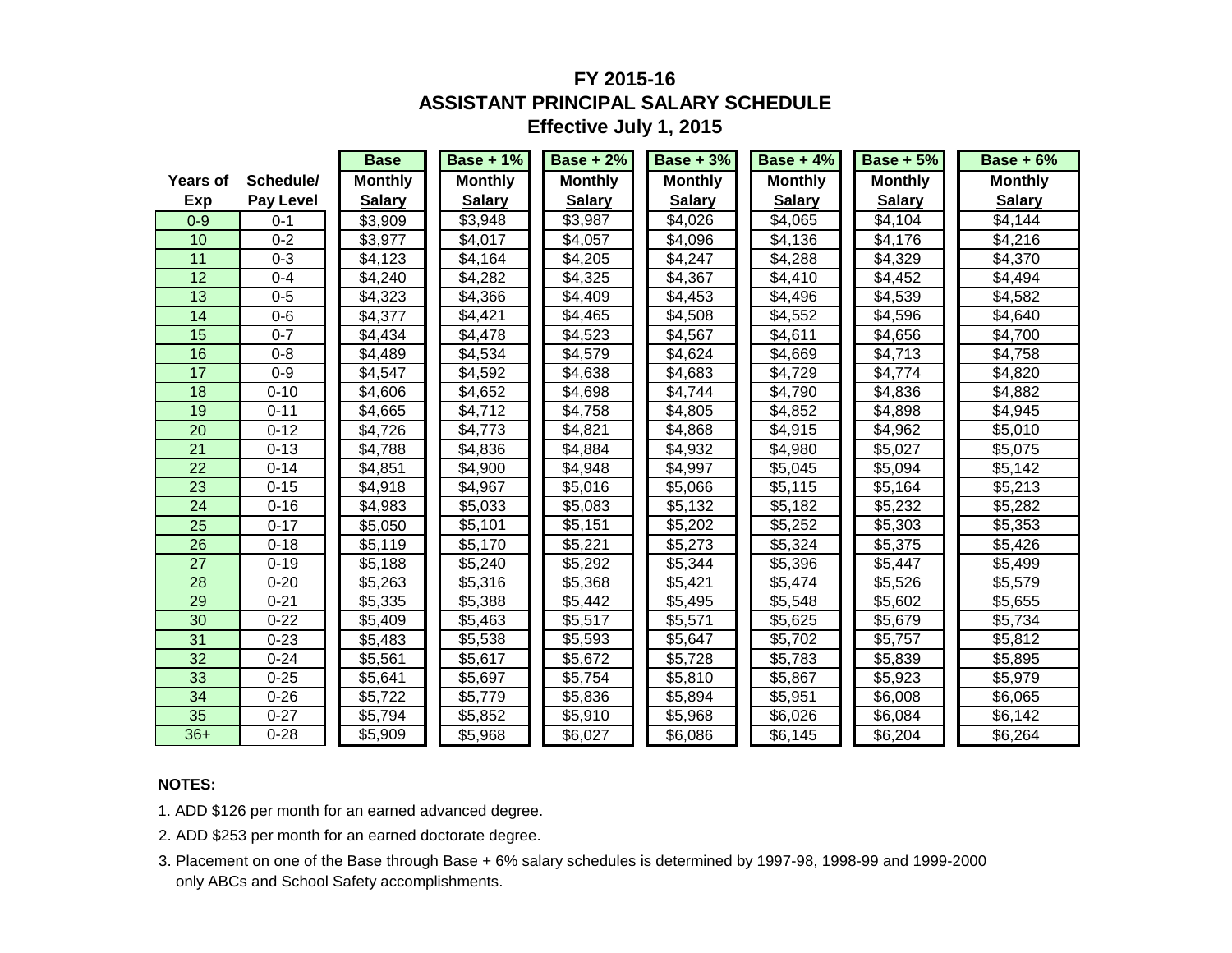### **FY 2015-16 PRINCIPAL SALARY SCHEDULES PRINCIPAL I 0 - 10 Teachers Effective July 1, 2015**

| <b>Combined</b> |                  | <b>Base</b>    | <b>Base + 1%</b> | <b>Base + 2%</b> | <b>Base + 3%</b> | <b>Base + 4%</b> | <b>Base + 5%</b> | Base $+6%$     |
|-----------------|------------------|----------------|------------------|------------------|------------------|------------------|------------------|----------------|
| <b>Years of</b> | Schedule/        | <b>Monthly</b> | <b>Monthly</b>   | <b>Monthly</b>   | <b>Monthly</b>   | <b>Monthly</b>   | <b>Monthly</b>   | <b>Monthly</b> |
| Exp             | <b>Pay Level</b> | <b>Salary</b>  | <b>Salary</b>    | <b>Salary</b>    | <b>Salary</b>    | <b>Salary</b>    | <b>Salary</b>    | <b>Salary</b>  |
| $0 - 13$        | $0 - 5$          | \$4,323        | \$4,366          | \$4,409          | \$4,453          | \$4,496          | \$4,539          | \$4,582        |
| 14              | $0-6$            | \$4,377        | \$4,421          | \$4,465          | \$4,508          | \$4,552          | \$4,596          | \$4,640        |
| 15              | $0 - 7$          | \$4,434        | \$4,478          | \$4,523          | \$4,567          | \$4,611          | \$4,656          | \$4,700        |
| 16              | $0 - 8$          | \$4,489        | \$4,534          | \$4,579          | \$4,624          | \$4,669          | \$4,713          | \$4,758        |
| 17              | $0 - 9$          | \$4,547        | \$4,592          | \$4,638          | \$4,683          | \$4,729          | \$4,774          | \$4,820        |
| 18              | $0 - 10$         | \$4,606        | \$4,652          | \$4,698          | \$4,744          | \$4,790          | \$4,836          | \$4,882        |
| 19              | $0 - 11$         | \$4,665        | \$4,712          | \$4,758          | \$4,805          | \$4,852          | \$4,898          | \$4,945        |
| 20              | $0 - 12$         | \$4,726        | \$4,773          | \$4,821          | \$4,868          | \$4,915          | \$4,962          | \$5,010        |
| 21              | $0 - 13$         | \$4,788        | \$4,836          | \$4,884          | \$4,932          | \$4,980          | \$5,027          | \$5,075        |
| 22              | $0 - 14$         | \$4,851        | \$4,900          | \$4,948          | \$4,997          | \$5,045          | \$5,094          | \$5,142        |
| 23              | $0 - 15$         | \$4,918        | \$4,967          | \$5,016          | \$5,066          | \$5,115          | \$5,164          | \$5,213        |
| 24              | $0 - 16$         | \$4,983        | \$5,033          | \$5,083          | \$5,132          | \$5,182          | \$5,232          | \$5,282        |
| 25              | $0 - 17$         | \$5,050        | \$5,101          | \$5,151          | \$5,202          | \$5,252          | \$5,303          | \$5,353        |
| 26              | $0 - 18$         | \$5,119        | \$5,170          | \$5,221          | \$5,273          | \$5,324          | \$5,375          | \$5,426        |
| 27              | $0 - 19$         | \$5,188        | \$5,240          | \$5,292          | \$5,344          | \$5,396          | \$5,447          | \$5,499        |
| 28              | $0 - 20$         | \$5,263        | \$5,316          | \$5,368          | \$5,421          | \$5,474          | \$5,526          | \$5,579        |
| 29              | $0 - 21$         | \$5,335        | \$5,388          | \$5,442          | \$5,495          | \$5,548          | \$5,602          | \$5,655        |
| 30              | $0 - 22$         | \$5,409        | \$5,463          | \$5,517          | \$5,571          | \$5,625          | \$5,679          | \$5,734        |
| 31              | $0 - 23$         | \$5,483        | \$5,538          | \$5,593          | \$5,647          | \$5,702          | \$5,757          | \$5,812        |
| 32              | $0 - 24$         | \$5,561        | \$5,617          | \$5,672          | \$5,728          | \$5,783          | \$5,839          | \$5,895        |
| 33              | $0 - 25$         | \$5,641        | \$5,697          | \$5,754          | \$5,810          | \$5,867          | \$5,923          | \$5,979        |
| 34              | $0 - 26$         | \$5,722        | \$5,779          | \$5,836          | \$5,894          | \$5,951          | \$6,008          | \$6,065        |
| 35              | $0 - 27$         | \$5,794        | \$5,852          | \$5,910          | \$5,968          | \$6,026          | \$6,084          | \$6,142        |
| 36              | $0 - 28$         | \$5,909        | \$5,968          | \$6,027          | \$6,086          | \$6,145          | \$6,204          | \$6,264        |
| $37+$           | $0 - 29$         | \$6,027        | \$6,087          | \$6,148          | \$6,208          | \$6,268          | \$6,328          | \$6,389        |

#### **NOTES:**

- 1. ADD \$126 per month for an earned advanced degree.
- 2. ADD \$253 per month for an earned doctorate degree.
- 3. Placement on one of the Base through Base + 6% salary schedules is determined by 1997-98, 1998-99 and 1999-2000 School Safety accomplishments.
- 4. A principal shall be placed on the step on the salary schedule that reflects the total number of years of experience as a certified employee of the public schools and an additional step for every 3 years serving as a principal on or beofre June 30, 2009.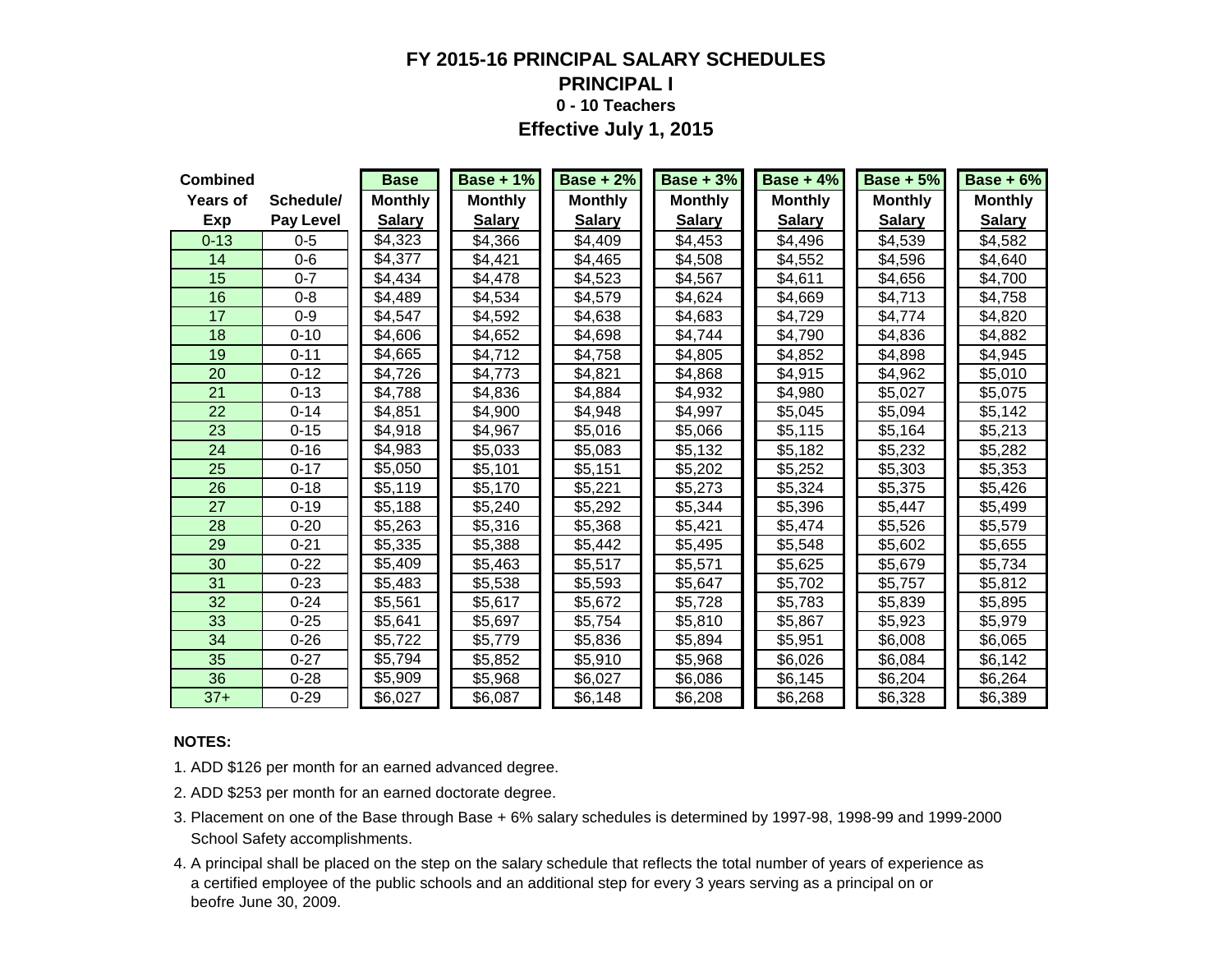#### **FY 2015-16 PRINCIPAL SALARY SCHEDULES PRINCIPAL II 11 - 21 Teachers Effective July 1, 2015**

| <b>Combined</b> |           | <b>Base</b>    | Base + $1\%$   | <b>Base + 2%</b> | Base $+3%$     | Base + $4\%$   | Base + $5\%$   | Base $+6%$     |
|-----------------|-----------|----------------|----------------|------------------|----------------|----------------|----------------|----------------|
| Years of        | Schedule/ | <b>Monthly</b> | <b>Monthly</b> | <b>Monthly</b>   | <b>Monthly</b> | <b>Monthly</b> | <b>Monthly</b> | <b>Monthly</b> |
| Exp             | Pay Level | <b>Salary</b>  | <b>Salary</b>  | <b>Salary</b>    | <b>Salary</b>  | <b>Salary</b>  | <b>Salary</b>  | <b>Salary</b>  |
| $0 - 15$        | $0 - 8$   | \$4.489        | \$4.534        | \$4.579          | \$4.624        | \$4.669        | \$4.713        | \$4.758        |
| 16              | $0-9$     | \$4,547        | \$4.592        | \$4,638          | \$4,683        | \$4,729        | \$4,774        | \$4,820        |
| 17              | $0 - 10$  | \$4,606        | \$4,652        | \$4,698          | \$4,744        | \$4,790        | \$4,836        | \$4,882        |
| 18              | $0 - 11$  | \$4,665        | \$4,712        | \$4,758          | \$4,805        | \$4,852        | \$4,898        | \$4,945        |
| 19              | $0 - 12$  | \$4,726        | \$4.773        | \$4,821          | \$4,868        | \$4,915        | \$4,962        | \$5,010        |
| 20              | $0 - 13$  | \$4,788        | \$4,836        | \$4,884          | \$4,932        | \$4,980        | \$5,027        | \$5,075        |
| 21              | $0 - 14$  | \$4,851        | \$4,900        | \$4.948          | \$4,997        | \$5,045        | \$5,094        | \$5,142        |
| 22              | $0 - 15$  | \$4,918        | \$4,967        | \$5,016          | \$5,066        | \$5,115        | \$5,164        | \$5,213        |
| 23              | $0 - 16$  | \$4.983        | \$5,033        | \$5,083          | \$5,132        | \$5,182        | \$5,232        | \$5,282        |
| 24              | $0 - 17$  | \$5,050        | \$5,101        | \$5,151          | \$5,202        | \$5,252        | \$5,303        | \$5,353        |
| 25              | $0 - 18$  | \$5,119        | \$5,170        | \$5,221          | \$5,273        | \$5,324        | \$5,375        | \$5,426        |
| 26              | $0 - 19$  | \$5,188        | \$5,240        | \$5,292          | \$5,344        | \$5,396        | \$5,447        | \$5,499        |
| 27              | $0 - 20$  | \$5,263        | \$5,316        | \$5,368          | \$5,421        | \$5,474        | \$5,526        | \$5,579        |
| 28              | $0 - 21$  | \$5,335        | \$5,388        | \$5,442          | \$5,495        | \$5,548        | \$5,602        | \$5,655        |
| 29              | $0 - 22$  | \$5,409        | \$5,463        | \$5,517          | \$5,571        | \$5,625        | \$5,679        | \$5,734        |
| 30              | $0 - 23$  | \$5,483        | \$5,538        | \$5,593          | \$5,647        | \$5,702        | \$5,757        | \$5,812        |
| 31              | $0 - 24$  | \$5,561        | \$5,617        | \$5,672          | \$5,728        | \$5,783        | \$5,839        | \$5,895        |
| 32              | $0 - 25$  | \$5,641        | \$5,697        | \$5,754          | \$5,810        | \$5,867        | \$5,923        | \$5,979        |
| 33              | $0 - 26$  | \$5,722        | \$5,779        | \$5,836          | \$5,894        | \$5,951        | \$6,008        | \$6,065        |
| 34              | $0 - 27$  | \$5,794        | \$5,852        | \$5,910          | \$5.968        | \$6,026        | \$6,084        | \$6.142        |
| 35              | $0 - 28$  | \$5,909        | \$5,968        | \$6,027          | \$6,086        | \$6,145        | \$6,204        | \$6,264        |
| 36              | $0 - 29$  | \$6,027        | \$6,087        | \$6,148          | \$6,208        | \$6,268        | \$6,328        | \$6,389        |
| 37              | $0 - 30$  | \$6,148        | \$6,209        | \$6.271          | \$6,332        | \$6,394        | \$6.455        | \$6.517        |
| 38              | $0 - 31$  | \$6,271        | \$6,334        | \$6,396          | \$6,459        | \$6,522        | \$6,585        | \$6,647        |
| $39+$           | $0 - 32$  | \$6,396        | \$6,460        | \$6,524          | \$6,588        | \$6,652        | \$6,716        | \$6,780        |

#### **NOTES:**

1. ADD \$126 per month for an earned advanced degree.

- 3. Placement on one of the Base through Base + 6% salary schedules is determined by 1997-98, 1998-99 and 1999-2000 only ABCs and School Safety accomplishments.
- 4. A principal shall be placed on the step on the salary schedule that reflects the total number of years of experience as a certified employee of the public schools and an additional step for every 3 years serving as a principal on or beofre June 30, 2009.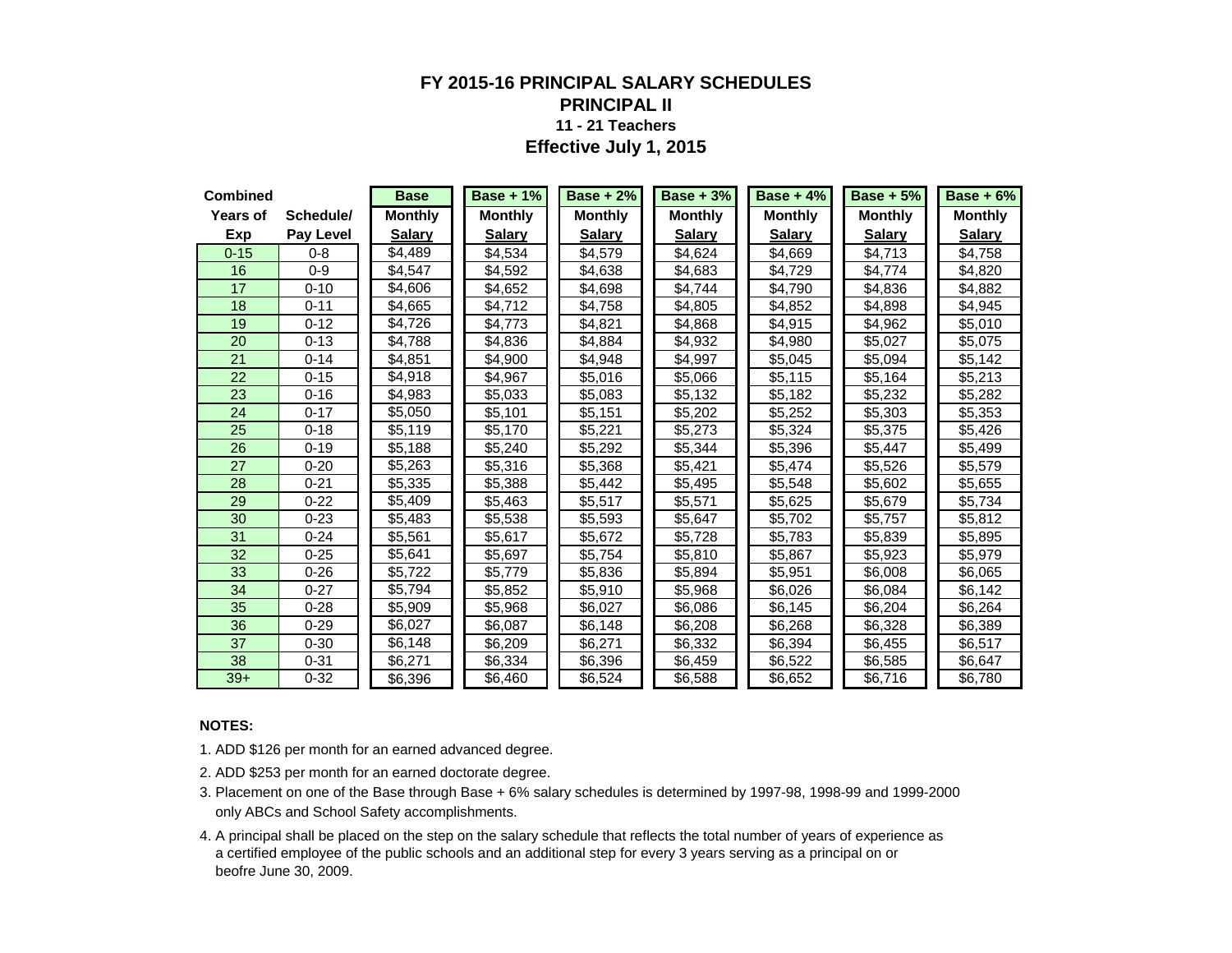#### **FY 2015-16 PRINCIPAL SALARY SCHEDULES PRINCIPAL III 22 - 32 Teachers**

**Effective July 1, 2015**

| <b>Combined</b> |                  | <b>Base</b>    | <b>Base + 1%</b> | Base $+2\%$    | $Base + 3%$    | Base + $4\%$   | Base $+5%$     | Base $+6%$     |
|-----------------|------------------|----------------|------------------|----------------|----------------|----------------|----------------|----------------|
| <b>Years of</b> | Schedule/        | <b>Monthly</b> | <b>Monthly</b>   | <b>Monthly</b> | <b>Monthly</b> | <b>Monthly</b> | <b>Monthly</b> | <b>Monthly</b> |
| Exp             | <b>Pay Level</b> | <b>Salary</b>  | <b>Salary</b>    | <b>Salary</b>  | <b>Salary</b>  | <b>Salary</b>  | <b>Salary</b>  | <b>Salary</b>  |
| $0 - 17$        | $0 - 11$         | \$4,665        | \$4,712          | \$4,758        | \$4,805        | \$4,852        | \$4,898        | \$4,945        |
| 18              | $0 - 12$         | \$4,726        | \$4,773          | \$4,821        | \$4,868        | \$4,915        | \$4,962        | \$5,010        |
| 19              | $0 - 13$         | \$4,788        | \$4,836          | \$4,884        | \$4,932        | \$4,980        | \$5,027        | \$5,075        |
| 20              | $0 - 14$         | \$4,851        | \$4,900          | \$4.948        | \$4,997        | \$5,045        | \$5,094        | \$5,142        |
| 21              | $0 - 15$         | \$4,918        | \$4,967          | \$5,016        | \$5,066        | \$5,115        | \$5,164        | \$5,213        |
| 22              | $0 - 16$         | \$4,983        | \$5,033          | \$5,083        | \$5,132        | \$5,182        | \$5,232        | \$5,282        |
| 23              | $0 - 17$         | \$5,050        | \$5,101          | \$5,151        | \$5,202        | \$5,252        | \$5,303        | \$5,353        |
| 24              | $0 - 18$         | \$5,119        | \$5,170          | \$5,221        | \$5,273        | \$5,324        | \$5,375        | \$5,426        |
| 25              | $0 - 19$         | \$5,188        | \$5,240          | \$5.292        | \$5,344        | \$5,396        | \$5,447        | \$5,499        |
| 26              | $0 - 20$         | \$5,263        | \$5,316          | \$5,368        | \$5,421        | \$5,474        | \$5,526        | \$5,579        |
| 27              | $0 - 21$         | \$5,335        | \$5,388          | \$5,442        | \$5,495        | \$5,548        | \$5,602        | \$5,655        |
| 28              | $0 - 22$         | \$5,409        | \$5,463          | \$5,517        | \$5,571        | \$5,625        | \$5,679        | \$5,734        |
| 29              | $0 - 23$         | \$5,483        | \$5,538          | \$5,593        | \$5,647        | \$5,702        | \$5,757        | \$5,812        |
| 30              | $0 - 24$         | \$5,561        | \$5,617          | \$5,672        | \$5,728        | \$5,783        | \$5,839        | \$5,895        |
| 31              | $0 - 25$         | \$5,641        | \$5,697          | \$5,754        | \$5,810        | \$5,867        | \$5,923        | \$5,979        |
| 32              | $0 - 26$         | \$5,722        | \$5,779          | \$5,836        | \$5,894        | \$5,951        | \$6,008        | \$6,065        |
| 33              | $0 - 27$         | \$5,794        | \$5,852          | \$5,910        | \$5,968        | \$6,026        | \$6,084        | \$6,142        |
| 34              | $0 - 28$         | \$5,909        | \$5,968          | \$6,027        | \$6,086        | \$6,145        | \$6,204        | \$6,264        |
| 35              | $0 - 29$         | \$6,027        | \$6,087          | \$6,148        | \$6,208        | \$6,268        | \$6,328        | \$6,389        |
| 36              | $0 - 30$         | \$6,148        | \$6,209          | \$6,271        | \$6,332        | \$6,394        | \$6,455        | \$6,517        |
| 37              | $0 - 31$         | \$6,271        | \$6,334          | \$6,396        | \$6,459        | \$6,522        | \$6,585        | \$6,647        |
| 38              | $0 - 32$         | \$6,396        | \$6,460          | \$6,524        | \$6,588        | \$6,652        | \$6,716        | \$6,780        |
| 39              | $0 - 33$         | \$6,524        | \$6,589          | \$6,654        | \$6,720        | \$6,785        | \$6,850        | \$6,915        |
| 40              | $0 - 34$         | \$6,654        | \$6,721          | \$6,787        | \$6,854        | \$6,920        | \$6,987        | \$7,053        |
| $41+$           | $0 - 35$         | \$6.787        | \$6,855          | \$6,923        | \$6,991        | \$7,058        | \$7,126        | \$7,194        |

#### **NOTES:**

1. ADD \$126 per month for an earned advanced degree.

- 3. Placement on one of the Base through Base + 6% salary schedules is determined by 1997-98, 1998-99 and 1999-2000 only ABCs and School Safety accomplishments.
- 4. A principal shall be placed on the step on the salary schedule that reflects the total number of years of experience as a certified employee of the public schools and an additional step for every 3 years serving as a principal on or beofre June 30, 2009.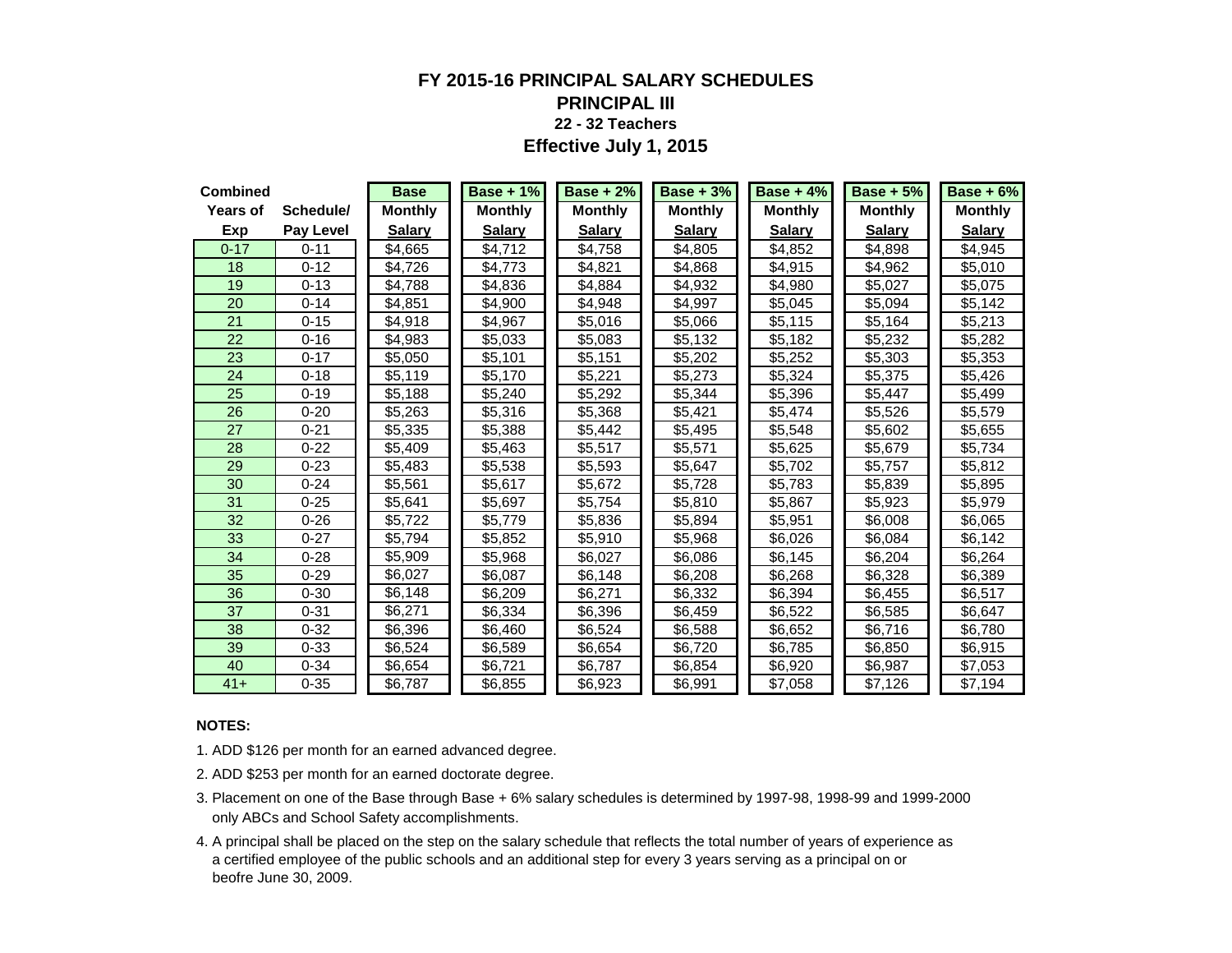### **FY 2015-16 PRINCIPAL SALARY SCHEDULES**

#### **PRINCIPAL IV**

#### **33 - 43 Teachers**

#### **Effective July 1, 2015**

| <b>Combined</b> |           | <b>Base</b>    | <b>Base + 1%</b> | $Base + 2%$    | <b>Base +3%</b> | <b>Base + 4%</b> | Base $+5%$     | Base $+6%$     |
|-----------------|-----------|----------------|------------------|----------------|-----------------|------------------|----------------|----------------|
| <b>Years of</b> | Schedule/ | <b>Monthly</b> | <b>Monthly</b>   | <b>Monthly</b> | <b>Monthly</b>  | <b>Monthly</b>   | <b>Monthly</b> | <b>Monthly</b> |
| Exp             | Pay Level | <b>Salary</b>  | <b>Salary</b>    | <b>Salary</b>  | <b>Salary</b>   | <b>Salary</b>    | <b>Salary</b>  | <b>Salary</b>  |
| $0 - 18$        | $0 - 13$  | \$4,788        | \$4,836          | \$4,884        | \$4,932         | \$4,980          | \$5,027        | \$5,075        |
| 19              | $0 - 14$  | \$4,851        | \$4,900          | \$4,948        | \$4,997         | \$5,045          | \$5,094        | \$5,142        |
| 20              | $0 - 15$  | \$4,918        | \$4,967          | \$5,016        | \$5,066         | \$5,115          | \$5,164        | \$5,213        |
| 21              | $0 - 16$  | \$4,983        | \$5,033          | \$5,083        | \$5,132         | \$5,182          | \$5,232        | \$5,282        |
| 22              | $0 - 17$  | \$5,050        | \$5,101          | \$5,151        | \$5,202         | \$5,252          | \$5,303        | \$5,353        |
| 23              | $0 - 18$  | \$5,119        | \$5,170          | \$5,221        | \$5,273         | \$5,324          | \$5,375        | \$5,426        |
| 24              | $0 - 19$  | \$5,188        | \$5,240          | \$5,292        | \$5,344         | \$5,396          | \$5,447        | \$5,499        |
| 25              | $0 - 20$  | \$5,263        | \$5,316          | \$5,368        | \$5,421         | \$5,474          | \$5,526        | \$5,579        |
| 26              | $0 - 21$  | \$5,335        | \$5,388          | \$5,442        | \$5,495         | \$5,548          | \$5,602        | \$5,655        |
| 27              | $0 - 22$  | \$5,409        | \$5,463          | \$5,517        | \$5,571         | \$5,625          | \$5,679        | \$5,734        |
| 28              | $0 - 23$  | \$5,483        | \$5,538          | \$5,593        | \$5,647         | \$5,702          | \$5,757        | \$5,812        |
| 29              | $0 - 24$  | \$5,561        | \$5,617          | \$5,672        | \$5,728         | \$5,783          | \$5,839        | \$5,895        |
| 30              | $0 - 25$  | \$5,641        | \$5,697          | \$5,754        | \$5,810         | \$5,867          | \$5,923        | \$5,979        |
| 31              | $0 - 26$  | \$5,722        | \$5,779          | \$5,836        | \$5,894         | \$5,951          | \$6,008        | \$6,065        |
| 32              | $0 - 27$  | \$5,794        | \$5,852          | \$5,910        | \$5,968         | \$6,026          | \$6,084        | \$6,142        |
| 33              | $0 - 28$  | \$5,909        | \$5,968          | \$6,027        | \$6,086         | \$6,145          | \$6,204        | \$6,264        |
| 34              | $0 - 29$  | \$6,027        | \$6,087          | \$6,148        | \$6,208         | \$6,268          | \$6,328        | \$6,389        |
| 35              | $0 - 30$  | \$6,148        | \$6,209          | \$6,271        | \$6,332         | \$6,394          | \$6,455        | \$6,517        |
| 36              | $0 - 31$  | \$6,271        | \$6,334          | \$6,396        | \$6,459         | \$6,522          | \$6,585        | \$6,647        |
| 37              | $0 - 32$  | \$6,396        | \$6,460          | \$6,524        | \$6,588         | \$6,652          | \$6,716        | \$6,780        |
| 38              | $0 - 33$  | \$6,524        | \$6,589          | \$6,654        | \$6,720         | \$6,785          | \$6,850        | \$6,915        |
| 39              | $0 - 34$  | \$6,654        | \$6,721          | \$6,787        | \$6,854         | \$6,920          | \$6,987        | \$7,053        |
| 40              | $0 - 35$  | \$6,787        | \$6,855          | \$6,923        | \$6,991         | \$7,058          | \$7,126        | \$7,194        |
| 41              | $0 - 36$  | \$6,923        | \$6,992          | \$7,061        | \$7,131         | \$7,200          | \$7,269        | \$7,338        |
| $42+$           | $0 - 37$  | \$7,061        | \$7,132          | \$7,202        | \$7,273         | \$7,343          | \$7,414        | \$7,485        |

#### **NOTES:**

1. ADD \$126 per month for an earned advanced degree.

- 2. ADD \$253 per month for an earned doctorate degree.
- 3. Placement on one of the Base through Base + 6% salary schedules is determined by 1997-98, 1998-99 and 1999-2000 only ABCs and School Safety accomplishments.
- 4. A principal shall be placed on the step on the salary schedule that reflects the total number of years of experience as a certified employee of the public schools and an additional step for every 3 years serving as a principal on or beofre June 30, 2009.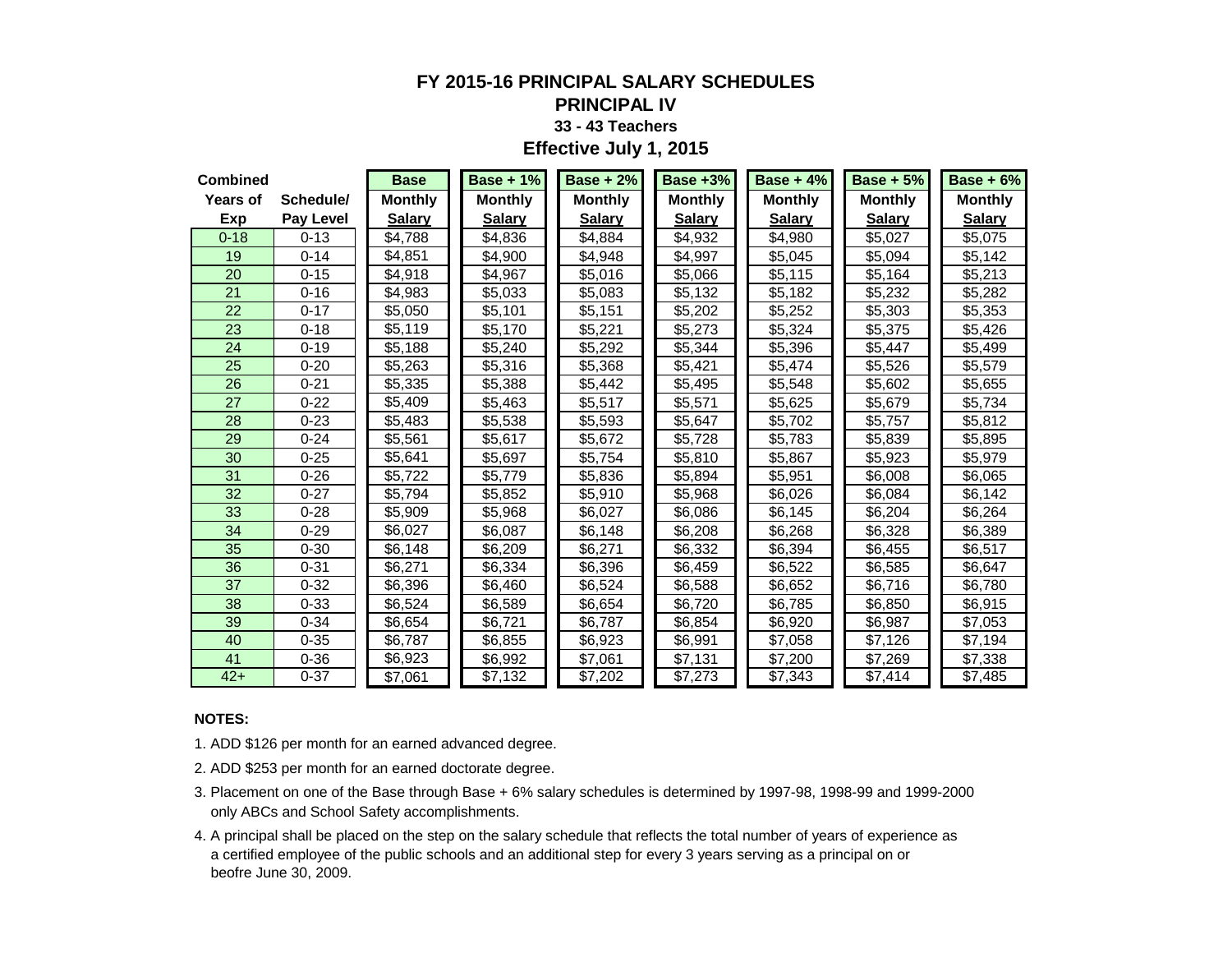#### **FY 2015-16 PRINCIPAL SALARY SCHEDULES PRINCIPAL V**

### **44 - 54 Teachers**

**Effective July 1, 2015**

| <b>Combined</b> |           | <b>Base</b>    | Base + $1\%$   | <b>Base + 2%</b> | Base $+3\%$    | Base + $4\%$   | <b>Base + 5%</b> | $Base + 6%$    |
|-----------------|-----------|----------------|----------------|------------------|----------------|----------------|------------------|----------------|
| Years of        | Schedule/ | <b>Monthly</b> | <b>Monthly</b> | <b>Monthly</b>   | <b>Monthly</b> | <b>Monthly</b> | <b>Monthly</b>   | <b>Monthly</b> |
| Exp             | Pay Level | <b>Salary</b>  | <b>Salary</b>  | <b>Salary</b>    | <b>Salary</b>  | <b>Salary</b>  | <b>Salary</b>    | <b>Salary</b>  |
| $0 - 19$        | $0 - 15$  | \$4,918        | \$4,967        | \$5,016          | \$5,066        | \$5,115        | \$5,164          | \$5,213        |
| 20              | $0 - 16$  | \$4,983        | \$5.033        | \$5,083          | \$5,132        | \$5,182        | \$5,232          | \$5,282        |
| 21              | $0 - 17$  | \$5,050        | \$5,101        | \$5,151          | \$5,202        | \$5,252        | \$5,303          | \$5,353        |
| 22              | $0 - 18$  | \$5,119        | \$5,170        | \$5,221          | \$5,273        | \$5,324        | \$5,375          | \$5,426        |
| 23              | $0 - 19$  | \$5,188        | \$5,240        | \$5,292          | \$5,344        | \$5,396        | \$5,447          | \$5,499        |
| 24              | $0 - 20$  | \$5,263        | \$5,316        | \$5,368          | \$5,421        | \$5,474        | \$5,526          | \$5,579        |
| 25              | $0 - 21$  | \$5,335        | \$5,388        | \$5,442          | \$5,495        | \$5,548        | \$5,602          | \$5,655        |
| 26              | $0 - 22$  | \$5,409        | \$5,463        | \$5,517          | \$5,571        | \$5,625        | \$5,679          | \$5,734        |
| 27              | $0 - 23$  | \$5,483        | \$5,538        | \$5,593          | \$5,647        | \$5,702        | \$5,757          | \$5,812        |
| 28              | $0 - 24$  | \$5,561        | \$5,617        | \$5,672          | \$5,728        | \$5,783        | \$5,839          | \$5,895        |
| 29              | $0 - 25$  | \$5,641        | \$5,697        | \$5,754          | \$5,810        | \$5,867        | \$5,923          | \$5.979        |
| 30              | $0 - 26$  | \$5,722        | \$5,779        | \$5,836          | \$5,894        | \$5,951        | \$6,008          | \$6,065        |
| 31              | $0 - 27$  | \$5,794        | \$5,852        | \$5,910          | \$5,968        | \$6,026        | \$6,084          | \$6,142        |
| 32              | $0 - 28$  | \$5,909        | \$5,968        | \$6,027          | \$6,086        | \$6,145        | \$6,204          | \$6,264        |
| 33              | $0 - 29$  | \$6,027        | \$6,087        | \$6,148          | \$6,208        | \$6,268        | \$6,328          | \$6,389        |
| 34              | $0 - 30$  | \$6,148        | \$6,209        | \$6,271          | \$6,332        | \$6,394        | \$6,455          | \$6,517        |
| 35              | $0 - 31$  | \$6,271        | \$6,334        | \$6,396          | \$6,459        | \$6,522        | \$6,585          | \$6,647        |
| 36              | $0 - 32$  | \$6,396        | \$6,460        | \$6,524          | \$6,588        | \$6,652        | \$6,716          | \$6,780        |
| 37              | $0 - 33$  | \$6,524        | \$6,589        | \$6,654          | \$6,720        | \$6,785        | \$6,850          | \$6,915        |
| 38              | $0 - 34$  | \$6,654        | \$6,721        | \$6,787          | \$6,854        | \$6,920        | \$6,987          | \$7,053        |
| 39              | $0 - 35$  | \$6,787        | \$6,855        | \$6,923          | \$6,991        | \$7,058        | \$7,126          | \$7,194        |
| 40              | $0 - 36$  | \$6,923        | \$6,992        | \$7,061          | \$7,131        | \$7,200        | \$7,269          | \$7,338        |
| 41              | $0 - 37$  | \$7,061        | \$7,132        | \$7,202          | \$7,273        | \$7,343        | \$7,414          | \$7,485        |
| 42              | $0 - 38$  | \$7,202        | \$7,274        | \$7,346          | \$7,418        | \$7,490        | \$7,562          | \$7,634        |
| $43+$           | $0 - 39$  | \$7,346        | \$7,419        | \$7,493          | \$7,566        | \$7,640        | \$7,713          | \$7,787        |

#### **NOTES:**

1. ADD \$126 per month for an earned advanced degree.

- 3. Placement on one of the Base through Base + 6% salary schedules is determined by 1997-98, 1998-99 and 1999-2000 only ABCs and School Safety accomplishments.
- 4. A principal shall be placed on the step on the salary schedule that reflects the total number of years of experience as a certified employee of the public schools and an additional step for every 3 years serving as a principal on or beofre June 30, 2009.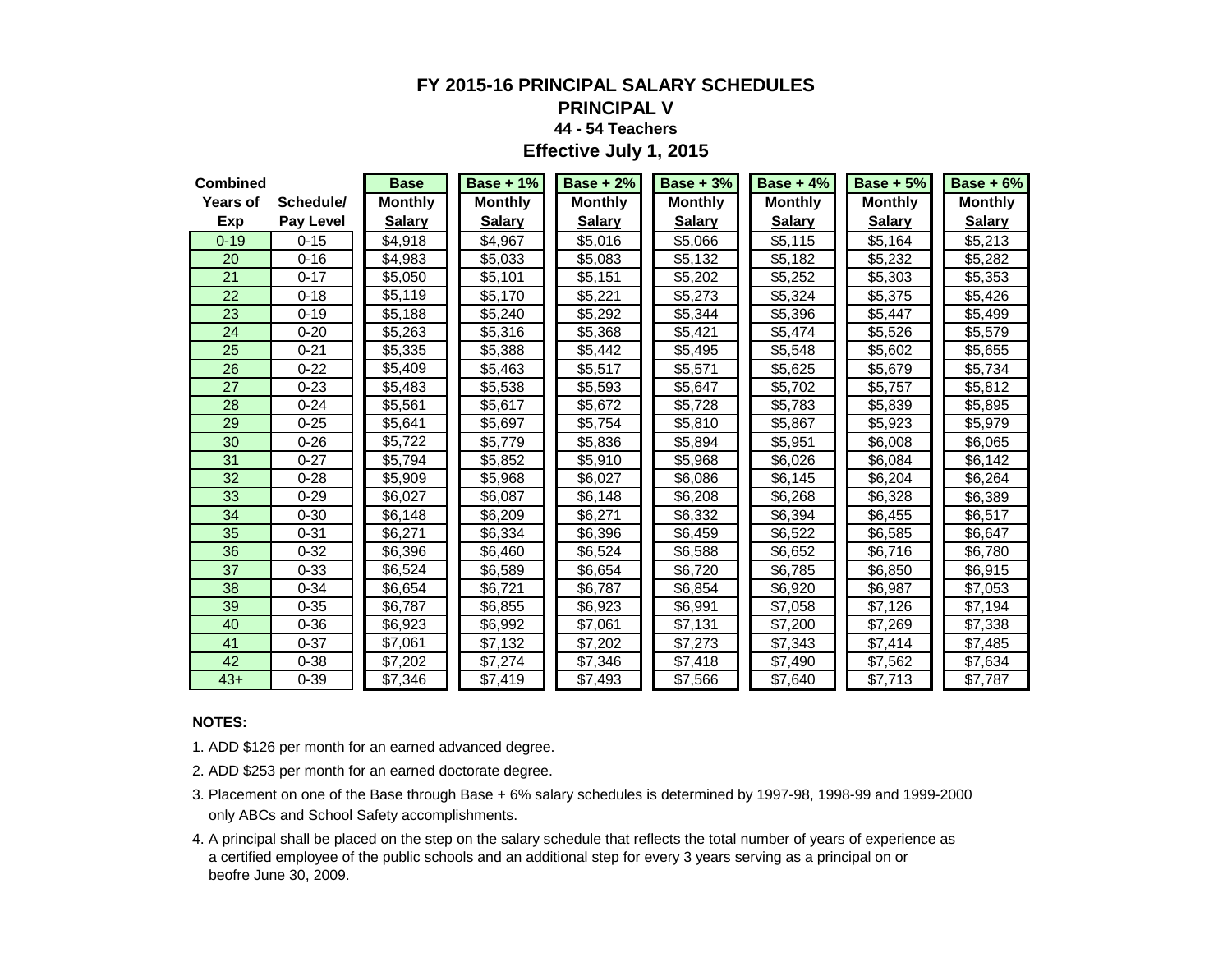#### **FY 2015-16 PRINCIPAL SALARY SCHEDULES PRINCIPAL VI 55 - 65 Teachers Effective July 1, 2015**

| <b>Combined</b> |                  | <b>Base</b>    | Base + $1\%$   | Base $+2\%$    | Base + $3\%$   | Base + $4\%$   | Base $+5%$     | Base $+6%$     |
|-----------------|------------------|----------------|----------------|----------------|----------------|----------------|----------------|----------------|
| Years of        | Schedule/        | <b>Monthly</b> | <b>Monthly</b> | <b>Monthly</b> | <b>Monthly</b> | <b>Monthly</b> | <b>Monthly</b> | <b>Monthly</b> |
| Exp             | <b>Pay Level</b> | <b>Salary</b>  | <b>Salary</b>  | <b>Salary</b>  | <b>Salary</b>  | <b>Salary</b>  | <b>Salary</b>  | <b>Salary</b>  |
| $0 - 21$        | $0 - 18$         | \$5,119        | \$5,170        | \$5,221        | \$5,273        | \$5,324        | \$5,375        | \$5,426        |
| 22              | $0 - 19$         | \$5,188        | \$5,240        | \$5,292        | \$5,344        | \$5,396        | \$5,447        | \$5,499        |
| 23              | $0 - 20$         | \$5,263        | \$5,316        | \$5,368        | \$5,421        | \$5,474        | \$5,526        | \$5,579        |
| 24              | $0 - 21$         | \$5,335        | \$5,388        | \$5,442        | \$5,495        | \$5,548        | \$5,602        | \$5,655        |
| 25              | $0 - 22$         | \$5,409        | \$5,463        | \$5,517        | \$5,571        | \$5,625        | \$5,679        | \$5,734        |
| 26              | $0 - 23$         | \$5,483        | \$5,538        | \$5,593        | \$5,647        | \$5,702        | \$5,757        | \$5,812        |
| 27              | $0 - 24$         | \$5,561        | \$5,617        | \$5,672        | \$5,728        | \$5,783        | \$5,839        | \$5,895        |
| 28              | $0 - 25$         | \$5,641        | \$5,697        | \$5,754        | \$5,810        | \$5,867        | \$5,923        | \$5,979        |
| 29              | $0 - 26$         | \$5,722        | \$5,779        | \$5,836        | \$5,894        | \$5,951        | \$6,008        | \$6,065        |
| 30              | $0 - 27$         | \$5,794        | \$5,852        | \$5,910        | \$5,968        | \$6,026        | \$6,084        | \$6,142        |
| 31              | $0 - 28$         | \$5,909        | \$5,968        | \$6,027        | \$6,086        | \$6,145        | \$6,204        | \$6,264        |
| 32              | $0 - 29$         | \$6,027        | \$6,087        | \$6,148        | \$6,208        | \$6,268        | \$6,328        | \$6,389        |
| 33              | $0 - 30$         | \$6,148        | \$6,209        | \$6,271        | \$6,332        | \$6,394        | \$6,455        | \$6,517        |
| 34              | $0 - 31$         | \$6.271        | \$6,334        | \$6,396        | \$6,459        | \$6,522        | \$6,585        | \$6,647        |
| 35              | $0 - 32$         | \$6,396        | \$6,460        | \$6,524        | \$6,588        | \$6,652        | \$6,716        | \$6,780        |
| 36              | $0 - 33$         | \$6,524        | \$6,589        | \$6,654        | \$6,720        | \$6,785        | \$6,850        | \$6,915        |
| 37              | $0 - 34$         | \$6,654        | \$6,721        | \$6,787        | \$6,854        | \$6,920        | \$6,987        | \$7,053        |
| 38              | $0 - 35$         | \$6,787        | \$6,855        | \$6,923        | \$6,991        | \$7,058        | \$7,126        | \$7,194        |
| 39              | $0 - 36$         | \$6,923        | \$6,992        | \$7,061        | \$7,131        | \$7,200        | \$7,269        | \$7,338        |
| 40              | $0 - 37$         | \$7,061        | \$7,132        | \$7.202        | \$7,273        | \$7,343        | \$7,414        | \$7,485        |
| 41              | $0 - 38$         | \$7,202        | \$7,274        | \$7,346        | \$7,418        | \$7,490        | \$7,562        | \$7,634        |
| 42              | $0 - 39$         | \$7,346        | \$7,419        | \$7,493        | \$7,566        | \$7,640        | \$7,713        | \$7,787        |
| 43              | $0 - 40$         | \$7,493        | \$7,568        | \$7,643        | \$7,718        | \$7,793        | \$7,868        | \$7,943        |
| 44              | $0 - 41$         | \$7,643        | \$7,719        | \$7,796        | \$7,872        | \$7,949        | \$8,025        | \$8,102        |
| $45+$           | $0 - 42$         | \$7,796        | \$7,874        | \$7,952        | \$8,030        | \$8,108        | \$8,186        | \$8,264        |

#### **NOTES:**

1. ADD \$126 per month for an earned advanced degree.

- 3. Placement on one of the Base through Base + 6% salary schedules is determined by 1997-98, 1998-99 and 1999-2000 only ABCs and School Safety accomplishments.
- 4. A principal shall be placed on the step on the salary schedule that reflects the total number of years of experience as a certified employee of the public schools and an additional step for every 3 years serving as a principal on or beofre June 30, 2009.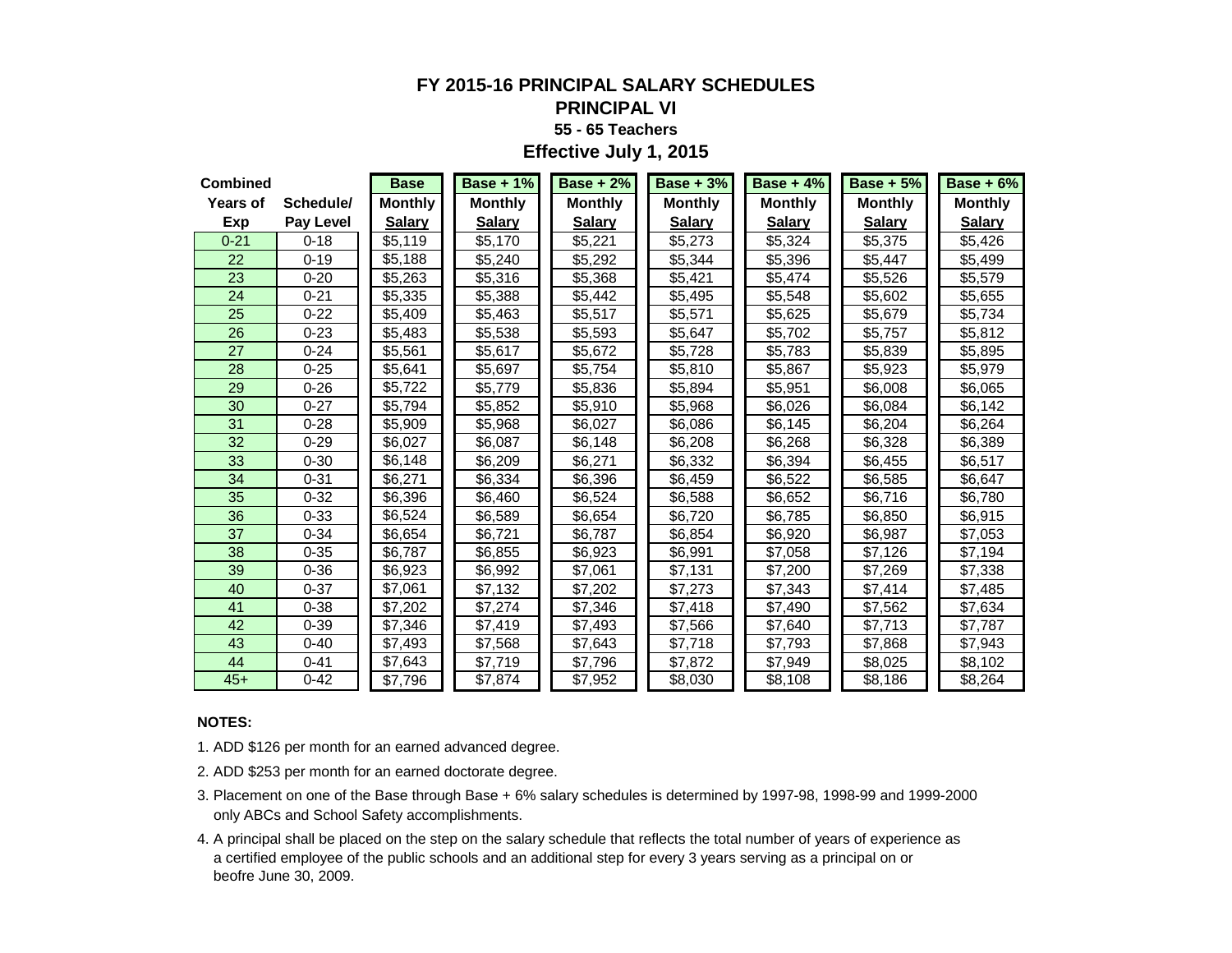### **FY 2015-16 PRINCIPAL SALARY SCHEDULES**

#### **PRINCIPAL VII**

#### **66 - 100 Teachers**

**Effective July 1, 2015**

| <b>Combined</b> |                  | <b>Base</b>    | Base + $1\%$   | Base $+2\%$    | Base $+3%$     | Base + $4\%$   | Base $+5%$     | Base $+6\%$    |
|-----------------|------------------|----------------|----------------|----------------|----------------|----------------|----------------|----------------|
| <b>Years of</b> | Schedule/        | <b>Monthly</b> | <b>Monthly</b> | <b>Monthly</b> | <b>Monthly</b> | <b>Monthly</b> | <b>Monthly</b> | <b>Monthly</b> |
| Exp             | <b>Pay Level</b> | <b>Salary</b>  | <b>Salary</b>  | <b>Salary</b>  | <b>Salary</b>  | <b>Salary</b>  | <b>Salary</b>  | <b>Salary</b>  |
| $0 - 22$        | $0 - 21$         | \$5,335        | \$5,388        | \$5,442        | \$5,495        | \$5,548        | \$5,602        | \$5,655        |
| 23              | $0 - 22$         | \$5,409        | \$5,463        | \$5,517        | \$5,571        | \$5,625        | \$5,679        | \$5.734        |
| 24              | $0 - 23$         | \$5,483        | \$5,538        | \$5,593        | \$5,647        | \$5,702        | \$5,757        | \$5,812        |
| 25              | $0 - 24$         | \$5,561        | \$5,617        | \$5,672        | \$5,728        | \$5,783        | \$5,839        | \$5,895        |
| 26              | $0 - 25$         | \$5,641        | \$5,697        | \$5,754        | \$5,810        | \$5,867        | \$5,923        | \$5,979        |
| 27              | $0 - 26$         | \$5,722        | \$5,779        | \$5,836        | \$5,894        | \$5,951        | \$6,008        | \$6,065        |
| 28              | $0 - 27$         | \$5,794        | \$5,852        | \$5,910        | \$5,968        | \$6,026        | \$6,084        | \$6,142        |
| 29              | $0 - 28$         | \$5,909        | \$5,968        | \$6,027        | \$6,086        | \$6,145        | \$6,204        | \$6,264        |
| 30              | $0 - 29$         | \$6,027        | \$6,087        | \$6,148        | \$6,208        | \$6,268        | \$6,328        | \$6,389        |
| 31              | $0 - 30$         | \$6,148        | \$6,209        | \$6,271        | \$6,332        | \$6,394        | \$6,455        | \$6,517        |
| 32              | $0 - 31$         | \$6,271        | \$6,334        | \$6,396        | \$6,459        | \$6,522        | \$6,585        | \$6,647        |
| 33              | $0 - 32$         | \$6,396        | \$6,460        | \$6,524        | \$6,588        | \$6.652        | \$6,716        | \$6,780        |
| 34              | $0 - 33$         | \$6,524        | \$6,589        | \$6,654        | \$6,720        | \$6,785        | \$6,850        | \$6,915        |
| 35              | $0 - 34$         | \$6,654        | \$6,721        | \$6,787        | \$6,854        | \$6,920        | \$6,987        | \$7,053        |
| 36              | $0 - 35$         | \$6,787        | \$6,855        | \$6,923        | \$6.991        | \$7,058        | \$7,126        | \$7,194        |
| 37              | $0 - 36$         | \$6,923        | \$6,992        | \$7,061        | \$7,131        | \$7,200        | \$7,269        | \$7,338        |
| 38              | $0 - 37$         | \$7,061        | \$7,132        | \$7,202        | \$7,273        | \$7,343        | \$7,414        | \$7,485        |
| 39              | $0 - 38$         | \$7,202        | \$7,274        | \$7,346        | \$7,418        | \$7,490        | \$7,562        | \$7,634        |
| 40              | $0 - 39$         | \$7,346        | \$7,419        | \$7,493        | \$7,566        | \$7,640        | \$7,713        | \$7,787        |
| 41              | $0 - 40$         | \$7,493        | \$7,568        | \$7,643        | \$7,718        | \$7,793        | \$7,868        | \$7,943        |
| 42              | $0 - 41$         | \$7,643        | \$7,719        | \$7,796        | \$7,872        | \$7,949        | \$8,025        | \$8,102        |
| 43              | $0 - 42$         | \$7,796        | \$7,874        | \$7,952        | \$8,030        | \$8,108        | \$8,186        | \$8,264        |
| 44              | $0 - 43$         | \$7,952        | \$8,032        | \$8,111        | \$8,191        | \$8,270        | \$8,350        | \$8,429        |
| 45              | $0 - 44$         | \$8,111        | \$8,192        | \$8,273        | \$8,354        | \$8,435        | \$8,517        | \$8,598        |
| $46+$           | $0 - 45$         | \$8,273        | \$8,356        | \$8,438        | \$8,521        | \$8,604        | \$8,687        | \$8,769        |

#### **NOTES:**

1. ADD \$126 per month for an earned advanced degree.

- 3. Placement on one of the Base through Base + 6% salary schedules is determined by 1997-98, 1998-99 and 1999-2000 only ABCs and School Safety accomplishments.
- 4. A principal shall be placed on the step on the salary schedule that reflects the total number of years of experience as a certified employee of the public schools and an additional step for every 3 years serving as a principal on or beofre June 30, 2009.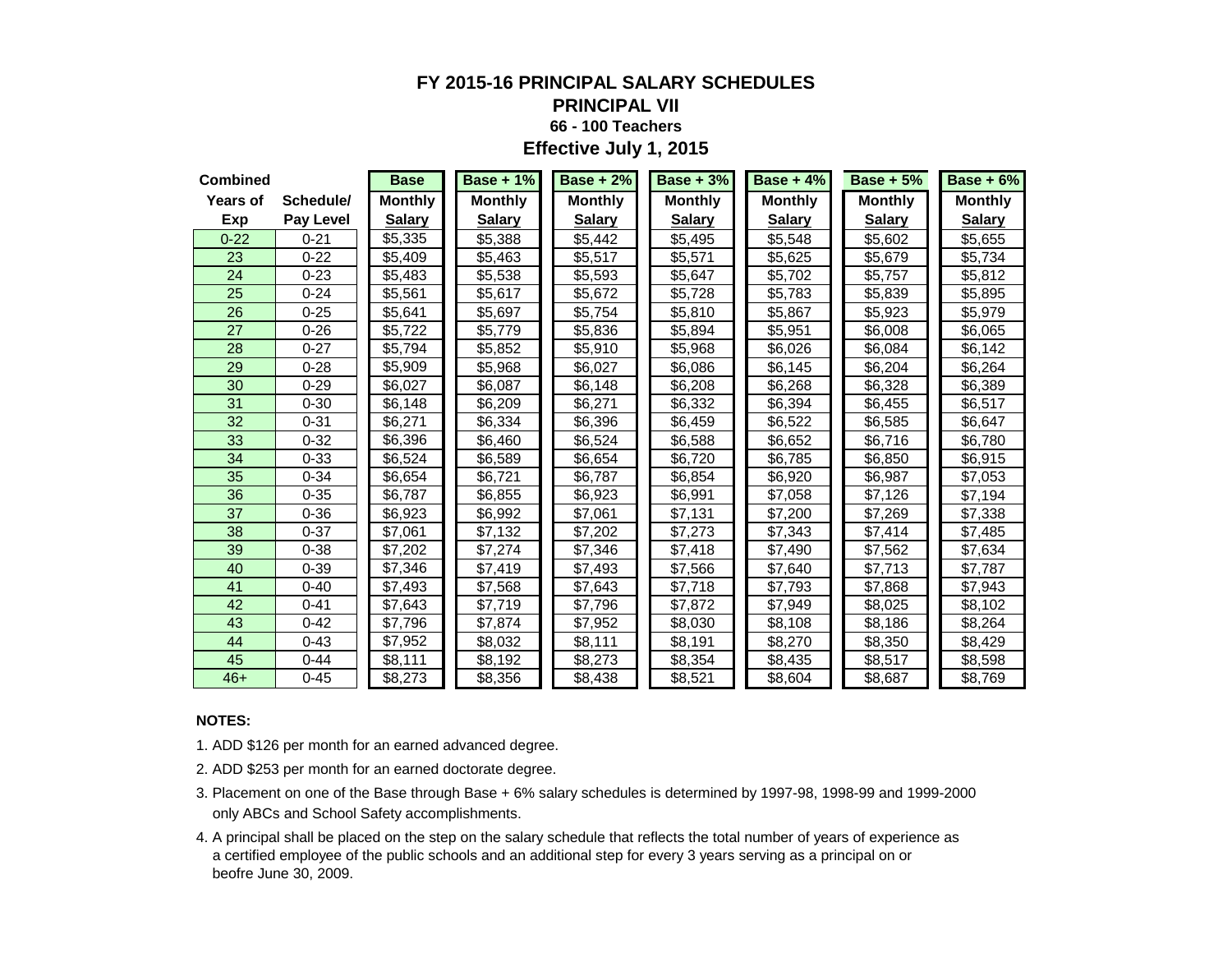## **FY 2015-16 PRINCIPAL SALARY SCHEDULES**

## **PRINCIPAL VIII**

## **101+ Teachers**

#### **Effective July 1, 2015**

| <b>Combined</b> |           | <b>Base</b>    | <b>Base + 1%</b> | <b>Base + 2%</b> | <b>Base + 3%</b> | Base + $4\%$   | <b>Base + 5%</b> | Base $+6%$     |
|-----------------|-----------|----------------|------------------|------------------|------------------|----------------|------------------|----------------|
| <b>Years of</b> | Schedule/ | <b>Monthly</b> | <b>Monthly</b>   | <b>Monthly</b>   | <b>Monthly</b>   | <b>Monthly</b> | <b>Monthly</b>   | <b>Monthly</b> |
| Exp             | Pay Level | <b>Salary</b>  | <b>Salary</b>    | <b>Salary</b>    | <b>Salary</b>    | <b>Salary</b>  | <b>Salary</b>    | <b>Salary</b>  |
| $0 - 23$        | $0 - 23$  | \$5,483        | \$5,538          | \$5,593          | \$5,647          | \$5,702        | \$5,757          | \$5,812        |
| 24              | $0 - 24$  | \$5,561        | \$5,617          | \$5,672          | \$5,728          | \$5,783        | \$5,839          | \$5,895        |
| 25              | $0 - 25$  | \$5,641        | \$5,697          | \$5,754          | \$5,810          | \$5,867        | \$5,923          | \$5,979        |
| 26              | $0 - 26$  | \$5,722        | \$5,779          | \$5,836          | \$5,894          | \$5,951        | \$6,008          | \$6,065        |
| 27              | $0 - 27$  | \$5,794        | \$5,852          | \$5,910          | \$5,968          | \$6,026        | \$6,084          | \$6,142        |
| 28              | $0 - 28$  | \$5,909        | \$5,968          | \$6,027          | \$6,086          | \$6,145        | \$6,204          | \$6,264        |
| 29              | $0 - 29$  | \$6,027        | \$6,087          | \$6,148          | \$6,208          | \$6,268        | \$6,328          | \$6,389        |
| 30              | $0 - 30$  | \$6,148        | \$6,209          | \$6,271          | \$6,332          | \$6,394        | \$6,455          | \$6,517        |
| 31              | $0 - 31$  | \$6,271        | \$6,334          | \$6,396          | \$6,459          | \$6,522        | \$6,585          | \$6,647        |
| 32              | $0 - 32$  | \$6,396        | \$6,460          | \$6,524          | \$6,588          | \$6,652        | \$6,716          | \$6,780        |
| 33              | $0 - 33$  | \$6,524        | \$6,589          | \$6,654          | \$6,720          | \$6,785        | \$6,850          | \$6,915        |
| 34              | $0 - 34$  | \$6,654        | \$6,721          | \$6,787          | \$6,854          | \$6,920        | \$6,987          | \$7,053        |
| 35              | $0 - 35$  | \$6,787        | \$6,855          | \$6,923          | \$6,991          | \$7,058        | \$7,126          | \$7,194        |
| 36              | $0 - 36$  | \$6,923        | \$6,992          | \$7,061          | \$7,131          | \$7,200        | \$7,269          | \$7,338        |
| 37              | $0 - 37$  | \$7,061        | \$7,132          | \$7,202          | \$7,273          | \$7,343        | \$7,414          | \$7,485        |
| 38              | $0 - 38$  | \$7,202        | \$7,274          | \$7,346          | \$7,418          | \$7,490        | \$7,562          | \$7,634        |
| 39              | $0 - 39$  | \$7,346        | \$7,419          | \$7,493          | \$7,566          | \$7,640        | \$7,713          | \$7,787        |
| 40              | $0 - 40$  | \$7,493        | \$7,568          | \$7,643          | \$7,718          | \$7,793        | \$7,868          | \$7,943        |
| 41              | $0 - 41$  | \$7,643        | \$7,719          | \$7,796          | \$7,872          | \$7,949        | \$8,025          | \$8,102        |
| 42              | $0 - 42$  | \$7.796        | \$7,874          | \$7,952          | \$8,030          | \$8,108        | \$8,186          | \$8,264        |
| 43              | $0 - 43$  | \$7,952        | \$8,032          | \$8,111          | \$8,191          | \$8,270        | \$8,350          | \$8,429        |
| 44              | $0 - 44$  | \$8,111        | \$8,192          | \$8,273          | \$8,354          | \$8,435        | \$8,517          | \$8,598        |
| 45              | $0 - 45$  | \$8,273        | \$8,356          | \$8,438          | \$8,521          | \$8,604        | \$8,687          | \$8,769        |
| $46+$           | 0-46      | \$8,438        | \$8,522          | \$8,607          | \$8,691          | \$8,776        | \$8,860          | \$8,944        |

#### **NOTES:**

1. ADD \$126 per month for an earned advanced degree.

- 2. ADD \$253 per month for an earned doctorate degree.
- 3. Placement on one of the Base through Base + 6% salary schedules is determined by 1997-98, 1998-99 and 1999-2000 only ABCs and School Safety accomplishments.
- 4. A principal shall be placed on the step on the salary schedule that reflects the total number of years of experience as a certified employee of the public schools and an additional step for every 3 years serving as a principal on or beofre June 30, 2009.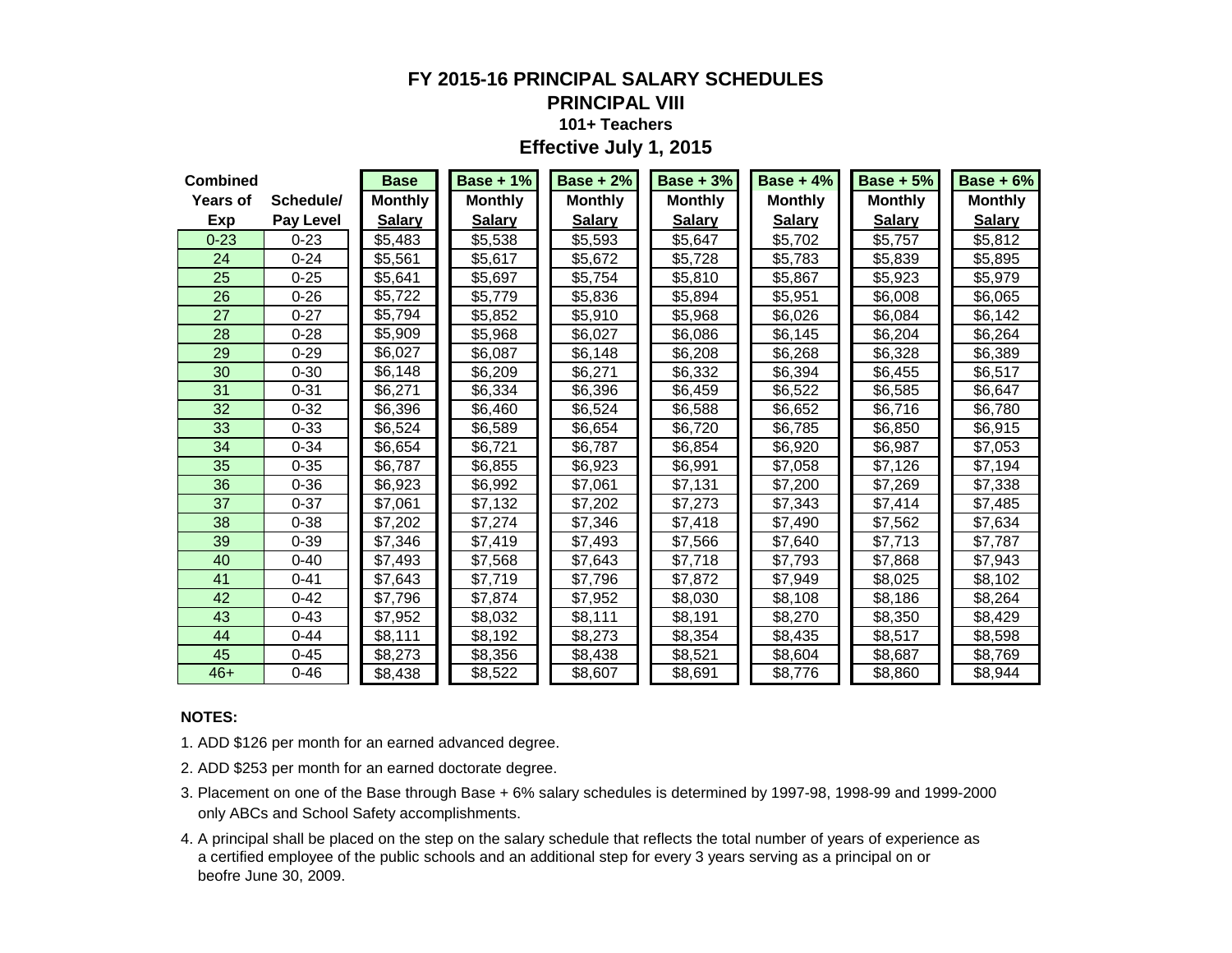**Base**

|                  |               |          |                     | <b>Masters</b>     |          |                  |          | <b>Advanced</b>    |          |          |          | <b>Doctorate</b>   |          |
|------------------|---------------|----------|---------------------|--------------------|----------|------------------|----------|--------------------|----------|----------|----------|--------------------|----------|
| <b>SCHED/</b>    | <b>Base</b>   |          |                     | Days in Pay Period |          |                  |          | Days in Pay Period |          |          |          | Days in Pay Period |          |
| <b>PAY LEVEL</b> | <b>Salary</b> | 20       | 21                  | 22                 | 23       | $\underline{20}$ | 21       | 22                 | 23       | 20       | 21       | 22                 | 23       |
| $0 - 1$          | \$3,909       | \$195.45 | \$186.14            | \$177.68           | \$169.96 | \$201.75         | \$192.14 | \$183.41           | \$175.43 | \$208.10 | \$198.19 | \$189.18           | \$180.96 |
| $0 - 2$          | \$3,977       | \$198.85 | \$189.38            | \$180.77           | \$172.91 | \$205.15         | \$195.38 | \$186.50           | \$178.39 | \$211.50 | \$201.43 | \$192.27           | \$183.91 |
| $0 - 3$          | \$4,123       | \$206.15 | \$196.33            | \$187.41           | \$179.26 | \$212.45         | \$202.33 | \$193.14           | \$184.74 | \$218.80 | \$208.38 | \$198.91           | \$190.26 |
| $0 - 4$          | \$4,240       | \$212.00 | \$201.90            | \$192.73           | \$184.35 | \$218.30         | \$207.90 | \$198.45           | \$189.83 | \$224.65 | \$213.95 | \$204.23           | \$195.35 |
| $0 - 5$          | \$4,323       | \$216.15 | \$205.86            | \$196.50           | \$187.96 | \$222.45         | \$211.86 | \$202.23           | \$193.43 | \$228.80 | \$217.90 | \$208.00           | \$198.96 |
| $0 - 6$          | \$4,377       | \$218.85 | \$208.43            | \$198.95           | \$190.30 | \$225.15         | \$214.43 | \$204.68           | \$195.78 | \$231.50 | \$220.48 | \$210.45           | \$201.30 |
| $0 - 7$          | \$4,434       | \$221.70 | \$211.14            | \$201.55           | \$192.78 | \$228.00         | \$217.14 | \$207.27           | \$198.26 | \$234.35 | \$223.19 | \$213.05           | \$203.78 |
| $0 - 8$          | \$4,489       | \$224.45 | \$213.76            | \$204.05           | \$195.17 | \$230.75         | \$219.76 | \$209.77           | \$200.65 | \$237.10 | \$225.81 | \$215.55           | \$206.17 |
| $0-9$            | \$4,547       | \$227.35 | \$216.52            | \$206.68           | \$197.70 | \$233.65         | \$222.52 | \$212.41           | \$203.17 | \$240.00 | \$228.57 | \$218.18           | \$208.70 |
| $0 - 10$         | \$4,606       | \$230.30 | \$219.33            | \$209.36           | \$200.26 | \$236.60         | \$225.33 | \$215.09           | \$205.74 | \$242.95 | \$231.38 | \$220.86           | \$211.26 |
| $0 - 11$         | \$4,665       | \$233.25 | \$222.14            | \$212.05           | \$202.83 | \$239.55         | \$228.14 | \$217.77           | \$208.30 | \$245.90 | \$234.19 | \$223.55           | \$213.83 |
| $0 - 12$         | \$4,726       | \$236.30 | \$225.05            | \$214.82           | \$205.48 | \$242.60         | \$231.05 | \$220.55           | \$210.96 | \$248.95 | \$237.10 | \$226.32           | \$216.48 |
| $0 - 13$         | \$4,788       | \$239.40 | \$228.00            | \$217.64           | \$208.17 | \$245.70         | \$234.00 | \$223.36           | \$213.65 | \$252.05 | \$240.05 | \$229.14           | \$219.17 |
| $0 - 14$         | \$4,851       | \$242.55 | \$231.00            | \$220.50           | \$210.91 | \$248.85         | \$237.00 | \$226.23           | \$216.39 | \$255.20 | \$243.05 | \$232.00           | \$221.91 |
| $0 - 15$         | \$4,918       | \$245.90 | \$234.19            | \$223.55           | \$213.83 | \$252.20         | \$240.19 | \$229.27           | \$219.30 | \$258.55 | \$246.24 | \$235.05           | \$224.83 |
| $0 - 16$         | \$4,983       | \$249.15 | \$237.29            | \$226.50           | \$216.65 | \$255.45         | \$243.29 | \$232.23           | \$222.13 | \$261.80 | \$249.33 | \$238.00           | \$227.65 |
| $0 - 17$         | \$5,050       | \$252.50 | \$240.48            | \$229.55           | \$219.57 | \$258.80         | \$246.48 | \$235.27           | \$225.04 | \$265.15 | \$252.52 | \$241.05           | \$230.57 |
| $0 - 18$         | \$5,119       | \$255.95 | \$243.76            | \$232.68           | \$222.57 | \$262.25         | \$249.76 | \$238.41           | \$228.04 | \$268.60 | \$255.81 | \$244.18           | \$233.57 |
| $0 - 19$         | \$5,188       | \$259.40 | \$247.05            | \$235.82           | \$225.57 | \$265.70         | \$253.05 | \$241.55           | \$231.04 | \$272.05 | \$259.10 | \$247.32           | \$236.57 |
| $0 - 20$         | \$5,263       | \$263.15 | \$250.62            | \$239.23           | \$228.83 | \$269.45         | \$256.62 | \$244.95           | \$234.30 | \$275.80 | \$262.67 | \$250.73           | \$239.83 |
| $0 - 21$         | \$5,335       | \$266.75 | \$254.05            | \$242.50           | \$231.96 | \$273.05         | \$260.05 | \$248.23           | \$237.43 | \$279.40 | \$266.10 | \$254.00           | \$242.96 |
| $0 - 22$         | \$5,409       | \$270.45 | \$257.57            | \$245.86           | \$235.17 | \$276.75         | \$263.57 | \$251.59           | \$240.65 | \$283.10 | \$269.62 | \$257.36           | \$246.17 |
| $0 - 23$         | \$5,483       |          | $$274.15$ $$261.10$ | \$249.23           | \$238.39 | \$280.45         | \$267.10 | \$254.95           | \$243.87 | \$286.80 | \$273.14 | \$260.73           | \$249.39 |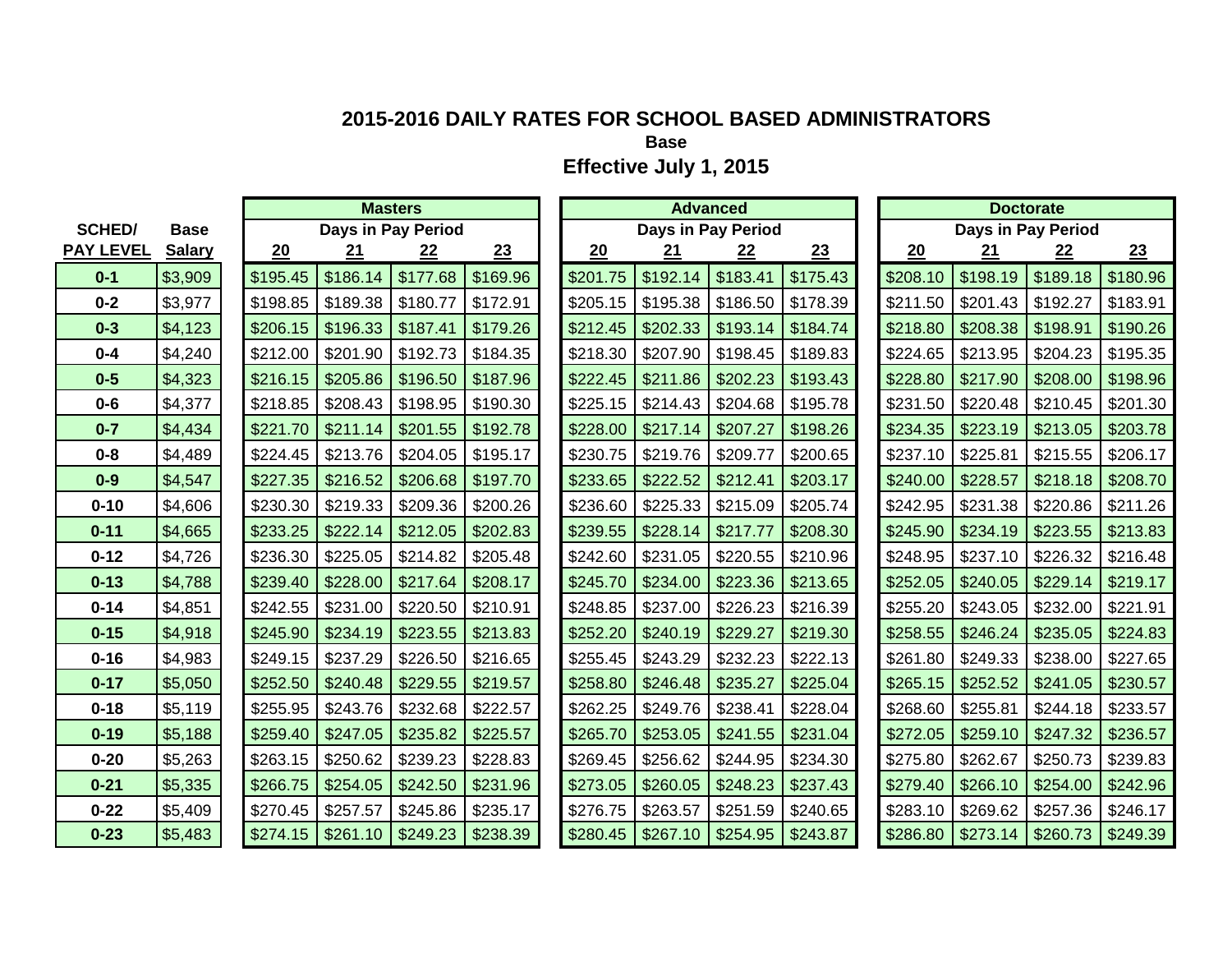**Base**, Continued

|                  |               |          |          | <b>Masters</b>     |          |          |          | <b>Advanced</b>    |          |          |          | <b>Doctorate</b>   |          |
|------------------|---------------|----------|----------|--------------------|----------|----------|----------|--------------------|----------|----------|----------|--------------------|----------|
| <b>SCHED/</b>    | <b>Base</b>   |          |          | Days in Pay Period |          |          |          | Days in Pay Period |          |          |          | Days in Pay Period |          |
| <b>PAY LEVEL</b> | <b>Salary</b> | 20       | 21       | 22                 | 23       | 20       | 21       | 22                 | 23       | 20       | 21       | 22                 | 23       |
| $0 - 24$         | \$5,561       | \$278.05 | \$264.81 | \$252.77           | \$241.78 | \$284.35 | \$270.81 | \$258.50           | \$247.26 | \$290.70 | \$276.86 | \$264.27           | \$252.78 |
| $0 - 25$         | \$5,641       | \$282.05 | \$268.62 | \$256.41           | \$245.26 | \$288.35 | \$274.62 | \$262.14           | \$250.74 | \$294.70 | \$280.67 | \$267.91           | \$256.26 |
| $0 - 26$         | \$5,722       | \$286.10 | \$272.48 | \$260.09           | \$248.78 | \$292.40 | \$278.48 | \$265.82           | \$254.26 | \$298.75 | \$284.52 | \$271.59           | \$259.78 |
| $0 - 27$         | \$5,794       | \$289.70 | \$275.90 | \$263.36           | \$251.91 | \$296.00 | \$281.90 | \$269.09           | \$257.39 | \$302.35 | \$287.95 | \$274.86           | \$262.91 |
| $0 - 28$         | \$5,909       | \$295.45 | \$281.38 | \$268.59           | \$256.91 | \$301.75 | \$287.38 | \$274.32           | \$262.39 | \$308.10 | \$293.43 | \$280.09           | \$267.91 |
| $0 - 29$         | \$6,027       | \$301.35 | \$287.00 | \$273.95           | \$262.04 | \$307.65 | \$293.00 | \$279.68           | \$267.52 | \$314.00 | \$299.05 | \$285.45           | \$273.04 |
| $0 - 30$         | \$6,148       | \$307.40 | \$292.76 | \$279.45           | \$267.30 | \$313.70 | \$298.76 | \$285.18           | \$272.78 | \$320.05 | \$304.81 | \$290.95           | \$278.30 |
| $0 - 31$         | \$6,271       | \$313.55 | \$298.62 | \$285.05           | \$272.65 | \$319.85 | \$304.62 | \$290.77           | \$278.13 | \$326.20 | \$310.67 | \$296.55           | \$283.65 |
| $0 - 32$         | \$6,396       | \$319.80 | \$304.57 | \$290.73           | \$278.09 | \$326.10 | \$310.57 | \$296.45           | \$283.57 | \$332.45 | \$316.62 | \$302.23           | \$289.09 |
| $0 - 33$         | \$6,524       | \$326.20 | \$310.67 | \$296.55           | \$283.65 | \$332.50 | \$316.67 | \$302.27           | \$289.13 | \$338.85 | \$322.71 | \$308.05           | \$294.65 |
| $0 - 34$         | \$6,654       | \$332.70 | \$316.86 | \$302.45           | \$289.30 | \$339.00 | \$322.86 | \$308.18           | \$294.78 | \$345.35 | \$328.90 | \$313.95           | \$300.30 |
| $0 - 35$         | \$6,787       | \$339.35 | \$323.19 | \$308.50           | \$295.09 | \$345.65 | \$329.19 | \$314.23           | \$300.57 | \$352.00 | \$335.24 | \$320.00           | \$306.09 |
| $0 - 36$         | \$6,923       | \$346.15 | \$329.67 | \$314.68           | \$301.00 | \$352.45 | \$335.67 | \$320.41           | \$306.48 | \$358.80 | \$341.71 | \$326.18           | \$312.00 |
| $0 - 37$         | \$7,061       | \$353.05 | \$336.24 | \$320.95           | \$307.00 | \$359.35 | \$342.24 | \$326.68           | \$312.48 | \$365.70 | \$348.29 | \$332.45           | \$318.00 |
| $0 - 38$         | \$7,202       | \$360.10 | \$342.95 | \$327.36           | \$313.13 | \$366.40 | \$348.95 | \$333.09           | \$318.61 | \$372.75 | \$355.00 | \$338.86           | \$324.13 |
| $0 - 39$         | \$7,346       | \$367.30 | \$349.81 | \$333.91           | \$319.39 | \$373.60 | \$355.81 | \$339.64           | \$324.87 | \$379.95 | \$361.86 | \$345.41           | \$330.39 |
| $0 - 40$         | \$7,493       | \$374.65 | \$356.81 | \$340.59           | \$325.78 | \$380.95 | \$362.81 | \$346.32           | \$331.26 | \$387.30 | \$368.86 | \$352.09           | \$336.78 |
| $0 - 41$         | \$7,643       | \$382.15 | \$363.95 | \$347.41           | \$332.30 | \$388.45 | \$369.95 | \$353.14           | \$337.78 | \$394.80 | \$376.00 | \$358.91           | \$343.30 |
| $0 - 42$         | \$7,796       | \$389.80 | \$371.24 | \$354.36           | \$338.96 | \$396.10 | \$377.24 | \$360.09           | \$344.43 | \$402.45 | \$383.29 | \$365.86           | \$349.96 |
| $0 - 43$         | \$7,952       | \$397.60 | \$378.67 | \$361.45           | \$345.74 | \$403.90 | \$384.67 | \$367.18           | \$351.22 | \$410.25 | \$390.71 | \$372.95           | \$356.74 |
| $0 - 44$         | \$8,111       | \$405.55 | \$386.24 | \$368.68           | \$352.65 | \$411.85 | \$392.24 | \$374.41           | \$358.13 | \$418.20 | \$398.29 | \$380.18           | \$363.65 |
| $0 - 45$         | \$8,273       | \$413.65 | \$393.95 | \$376.05           | \$359.70 | \$419.95 | \$399.95 | \$381.77           | \$365.17 | \$426.30 | \$406.00 | \$387.55           | \$370.70 |
| $0 - 46$         | \$8,438       | \$421.90 | \$401.81 | \$383.55           | \$366.87 | \$428.20 | \$407.81 | \$389.27           | \$372.35 | \$434.55 | \$413.86 | \$395.05           | \$377.87 |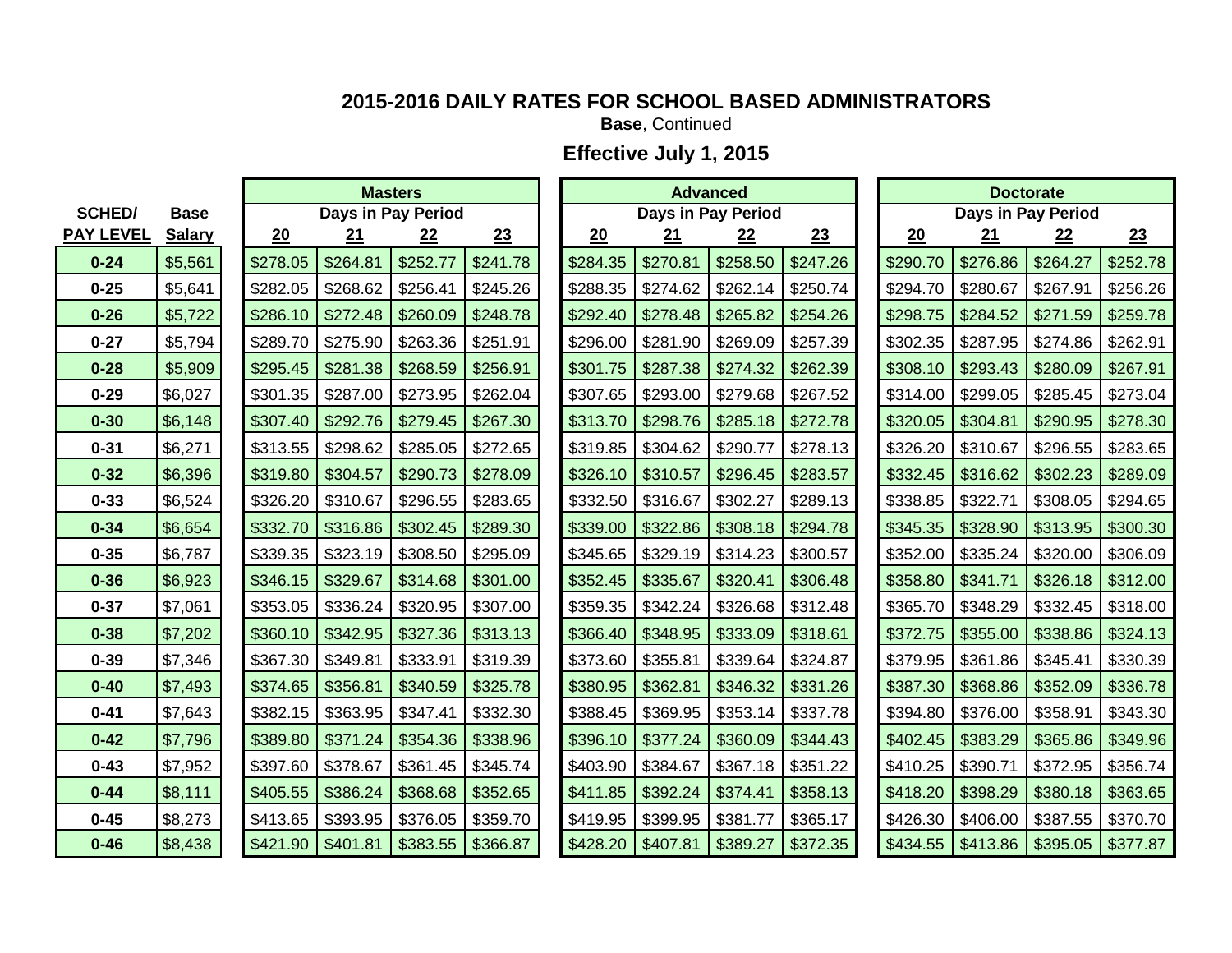**Base + 1%**

|                  |               |          |          | <b>Masters</b>     |          |          |          | <b>Advanced</b>    |          |          |                    | <b>Doctorate</b> |          |
|------------------|---------------|----------|----------|--------------------|----------|----------|----------|--------------------|----------|----------|--------------------|------------------|----------|
| <b>SCHED/</b>    | <b>Base</b>   |          |          | Days in Pay Period |          |          |          | Days in Pay Period |          |          | Days in Pay Period |                  |          |
| <b>PAY LEVEL</b> | <b>Salary</b> | 20       | 21       | 22                 | 23       | 20       | 21       | 22                 | 23       | 20       | 21                 | 22               | 23       |
| $0 - 1$          | \$3,948       | \$197.40 | \$188.00 | \$179.45           | \$171.65 | \$203.70 | \$194.00 | \$185.18           | \$177.13 | \$210.05 | \$200.05           | \$190.95         | \$182.65 |
| $0 - 2$          | \$4,017       | \$200.85 | \$191.29 | \$182.59           | \$174.65 | \$207.15 | \$197.29 | \$188.32           | \$180.13 | \$213.50 | \$203.33           | \$194.09         | \$185.65 |
| $0 - 3$          | \$4,164       | \$208.20 | \$198.29 | \$189.27           | \$181.04 | \$214.50 | \$204.29 | \$195.00           | \$186.52 | \$220.85 | \$210.33           | \$200.77         | \$192.04 |
| $0 - 4$          | \$4,282       | \$214.10 | \$203.90 | \$194.64           | \$186.17 | \$220.40 | \$209.90 | \$200.36           | \$191.65 | \$226.75 | \$215.95           | \$206.14         | \$197.17 |
| $0 - 5$          | \$4,366       | \$218.30 | \$207.90 | \$198.45           | \$189.83 | \$224.60 | \$213.90 | \$204.18           | \$195.30 | \$230.95 | \$219.95           | \$209.95         | \$200.83 |
| $0 - 6$          | \$4,421       | \$221.05 | \$210.52 | \$200.95           | \$192.22 | \$227.35 | \$216.52 | \$206.68           | \$197.70 | \$233.70 | \$222.57           | \$212.45         | \$203.22 |
| $0 - 7$          | \$4,478       | \$223.90 | \$213.24 | \$203.55           | \$194.70 | \$230.20 | \$219.24 | \$209.27           | \$200.17 | \$236.55 | \$225.29           | \$215.05         | \$205.70 |
| $0 - 8$          | \$4,534       | \$226.70 | \$215.90 | \$206.09           | \$197.13 | \$233.00 | \$221.90 | \$211.82           | \$202.61 | \$239.35 | \$227.95           | \$217.59         | \$208.13 |
| $0-9$            | \$4,592       | \$229.60 | \$218.67 | \$208.73           | \$199.65 | \$235.90 | \$224.67 | \$214.45           | \$205.13 | \$242.25 | \$230.71           | \$220.23         | \$210.65 |
| $0 - 10$         | \$4,652       | \$232.60 | \$221.52 | \$211.45           | \$202.26 | \$238.90 | \$227.52 | \$217.18           | \$207.74 | \$245.25 | \$233.57           | \$222.95         | \$213.26 |
| $0 - 11$         | \$4,712       | \$235.60 | \$224.38 | \$214.18           | \$204.87 | \$241.90 | \$230.38 | \$219.91           | \$210.35 | \$248.25 | \$236.43           | \$225.68         | \$215.87 |
| $0 - 12$         | \$4,773       | \$238.65 | \$227.29 | \$216.95           | \$207.52 | \$244.95 | \$233.29 | \$222.68           | \$213.00 | \$251.30 | \$239.33           | \$228.45         | \$218.52 |
| $0 - 13$         | \$4,836       | \$241.80 | \$230.29 | \$219.82           | \$210.26 | \$248.10 | \$236.29 | \$225.55           | \$215.74 | \$254.45 | \$242.33           | \$231.32         | \$221.26 |
| $0 - 14$         | \$4,900       | \$245.00 | \$233.33 | \$222.73           | \$213.04 | \$251.30 | \$239.33 | \$228.45           | \$218.52 | \$257.65 | \$245.38           | \$234.23         | \$224.04 |
| $0 - 15$         | \$4,967       | \$248.35 | \$236.52 | \$225.77           | \$215.96 | \$254.65 | \$242.52 | \$231.50           | \$221.43 | \$261.00 | \$248.57           | \$237.27         | \$226.96 |
| $0 - 16$         | \$5,033       | \$251.65 | \$239.67 | \$228.77           | \$218.83 | \$257.95 | \$245.67 | \$234.50           | \$224.30 | \$264.30 | \$251.71           | \$240.27         | \$229.83 |
| $0 - 17$         | \$5,101       | \$255.05 | \$242.90 | \$231.86           | \$221.78 | \$261.35 | \$248.90 | \$237.59           | \$227.26 | \$267.70 | \$254.95           | \$243.36         | \$232.78 |
| $0 - 18$         | \$5,170       | \$258.50 | \$246.19 | \$235.00           | \$224.78 | \$264.80 | \$252.19 | \$240.73           | \$230.26 | \$271.15 | \$258.24           | \$246.50         | \$235.78 |
| $0 - 19$         | \$5,240       | \$262.00 | \$249.52 | \$238.18           | \$227.83 | \$268.30 | \$255.52 | \$243.91           | \$233.30 | \$274.65 | \$261.57           | \$249.68         | \$238.83 |
| $0 - 20$         | \$5,316       | \$265.80 | \$253.14 | \$241.64           | \$231.13 | \$272.10 | \$259.14 | \$247.36           | \$236.61 | \$278.45 | \$265.19           | \$253.14         | \$242.13 |
| $0 - 21$         | \$5,388       | \$269.40 | \$256.57 | \$244.91           | \$234.26 | \$275.70 | \$262.57 | \$250.64           | \$239.74 | \$282.05 | \$268.62           | \$256.41         | \$245.26 |
| $0 - 22$         | \$5,463       | \$273.15 | \$260.14 | \$248.32           | \$237.52 | \$279.45 | \$266.14 | \$254.05           | \$243.00 | \$285.80 | \$272.19           | \$259.82         | \$248.52 |
| $0 - 23$         | \$5,538       | \$276.90 | \$263.71 | \$251.73           | \$240.78 | \$283.20 | \$269.71 | \$257.45           | \$246.26 | \$289.55 | \$275.76           | \$263.23         | \$251.78 |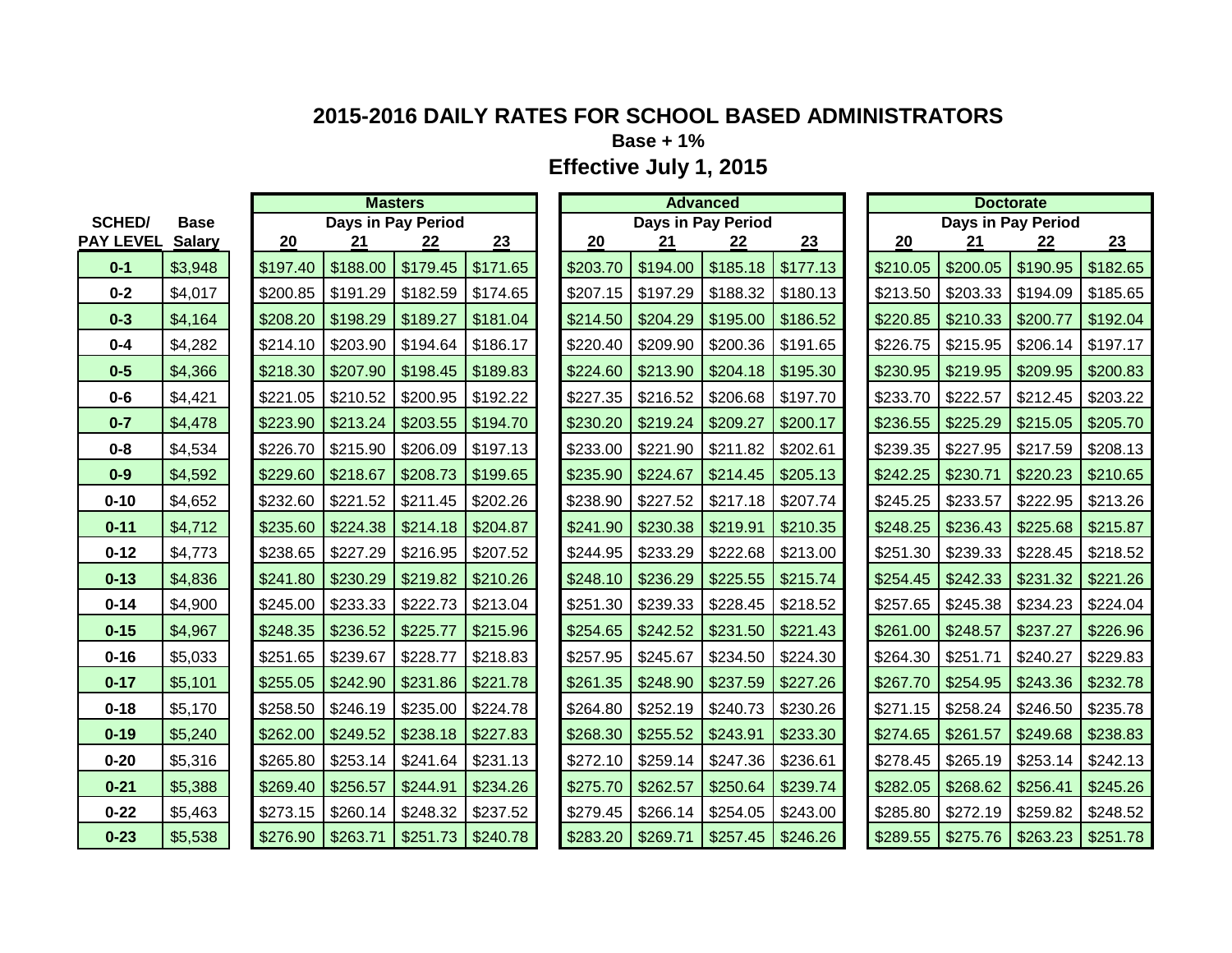**Base + 1%** , Continued

|                  |               |          |          | <b>Masters</b>     |          |          |          | <b>Advanced</b>    |          |          |          | <b>Doctorate</b>          |          |
|------------------|---------------|----------|----------|--------------------|----------|----------|----------|--------------------|----------|----------|----------|---------------------------|----------|
| <b>SCHED/</b>    | <b>Base</b>   |          |          | Days in Pay Period |          |          |          | Days in Pay Period |          |          |          | <b>Days in Pay Period</b> |          |
| <b>PAY LEVEL</b> | <b>Salary</b> | 20       | 21       | 22                 | 23       | 20       | 21       | 22                 | 23       | 20       | 21       | 22                        | 23       |
| $0 - 24$         | \$5,617       | \$280.85 | \$267.48 | \$255.32           | \$244.22 | \$287.15 | \$273.48 | \$261.05           | \$249.70 | \$293.50 | \$279.52 | \$266.82                  | \$255.22 |
| $0 - 25$         | \$5,697       | \$284.85 | \$271.29 | \$258.95           | \$247.70 | \$291.15 | \$277.29 | \$264.68           | \$253.17 | \$297.50 | \$283.33 | \$270.45                  | \$258.70 |
| $0 - 26$         | \$5,779       | \$288.95 | \$275.19 | \$262.68           | \$251.26 | \$295.25 | \$281.19 | \$268.41           | \$256.74 | \$301.60 | \$287.24 | \$274.18                  | \$262.26 |
| $0 - 27$         | \$5,852       | \$292.60 | \$278.67 | \$266.00           | \$254.43 | \$298.90 | \$284.67 | \$271.73           | \$259.91 | \$305.25 | \$290.71 | \$277.50                  | \$265.43 |
| $0 - 28$         | \$5,968       | \$298.40 | \$284.19 | \$271.27           | \$259.48 | \$304.70 | \$290.19 | \$277.00           | \$264.96 | \$311.05 | \$296.24 | \$282.77                  | \$270.48 |
| $0 - 29$         | \$6,087       | \$304.35 | \$289.86 | \$276.68           | \$264.65 | \$310.65 | \$295.86 | \$282.41           | \$270.13 | \$317.00 | \$301.90 | \$288.18                  | \$275.65 |
| $0 - 30$         | \$6,209       | \$310.45 | \$295.67 | \$282.23           | \$269.96 | \$316.75 | \$301.67 | \$287.95           | \$275.43 | \$323.10 | \$307.71 | \$293.73                  | \$280.96 |
| $0 - 31$         | \$6,334       | \$316.70 | \$301.62 | \$287.91           | \$275.39 | \$323.00 | \$307.62 | \$293.64           | \$280.87 | \$329.35 | \$313.67 | \$299.41                  | \$286.39 |
| $0 - 32$         | \$6,460       | \$323.00 | \$307.62 | \$293.64           | \$280.87 | \$329.30 | \$313.62 | \$299.36           | \$286.35 | \$335.65 | \$319.67 | \$305.14                  | \$291.87 |
| $0 - 33$         | \$6,589       | \$329.45 | \$313.76 | \$299.50           | \$286.48 | \$335.75 | \$319.76 | \$305.23           | \$291.96 | \$342.10 | \$325.81 | \$311.00                  | \$297.48 |
| $0 - 34$         | \$6,721       | \$336.05 | \$320.05 | \$305.50           | \$292.22 | \$342.35 | \$326.05 | \$311.23           | \$297.70 | \$348.70 | \$332.10 | \$317.00                  | \$303.22 |
| $0 - 35$         | \$6,855       | \$342.75 | \$326.43 | \$311.59           | \$298.04 | \$349.05 | \$332.43 | \$317.32           | \$303.52 | \$355.40 | \$338.48 | \$323.09                  | \$309.04 |
| $0 - 36$         | \$6,992       | \$349.60 | \$332.95 | \$317.82           | \$304.00 | \$355.90 | \$338.95 | \$323.55           | \$309.48 | \$362.25 | \$345.00 | \$329.32                  | \$315.00 |
| $0 - 37$         | \$7,132       | \$356.60 | \$339.62 | \$324.18           | \$310.09 | \$362.90 | \$345.62 | \$329.91           | \$315.57 | \$369.25 | \$351.67 | \$335.68                  | \$321.09 |
| $0 - 38$         | \$7,274       | \$363.70 | \$346.38 | \$330.64           | \$316.26 | \$370.00 | \$352.38 | \$336.36           | \$321.74 | \$376.35 | \$358.43 | \$342.14                  | \$327.26 |
| $0 - 39$         | \$7,419       | \$370.95 | \$353.29 | \$337.23           | \$322.57 | \$377.25 | \$359.29 | \$342.95           | \$328.04 | \$383.60 | \$365.33 | \$348.73                  | \$333.57 |
| $0 - 40$         | \$7,568       | \$378.40 | \$360.38 | \$344.00           | \$329.04 | \$384.70 | \$366.38 | \$349.73           | \$334.52 | \$391.05 | \$372.43 | \$355.50                  | \$340.04 |
| $0 - 41$         | \$7,719       | \$385.95 | \$367.57 | \$350.86           | \$335.61 | \$392.25 | \$373.57 | \$356.59           | \$341.09 | \$398.60 | \$379.62 | \$362.36                  | \$346.61 |
| $0 - 42$         | \$7,874       | \$393.70 | \$374.95 | \$357.91           | \$342.35 | \$400.00 | \$380.95 | \$363.64           | \$347.83 | \$406.35 | \$387.00 | \$369.41                  | \$353.35 |
| $0 - 43$         | \$8,032       | \$401.60 | \$382.48 | \$365.09           | \$349.22 | \$407.90 | \$388.48 | \$370.82           | \$354.70 | \$414.25 | \$394.52 | \$376.59                  | \$360.22 |
| $0 - 44$         | \$8,192       | \$409.60 | \$390.10 | \$372.36           | \$356.17 | \$415.90 | \$396.10 | \$378.09           | \$361.65 | \$422.25 | \$402.14 | \$383.86                  | \$367.17 |
| $0 - 45$         | \$8,356       | \$417.80 | \$397.90 | \$379.82           | \$363.30 | \$424.10 | \$403.90 | \$385.55           | \$368.78 | \$430.45 | \$409.95 | \$391.32                  | \$374.30 |
| $0 - 46$         | \$8,522       | \$426.10 | \$405.81 | \$387.36           | \$370.52 | \$432.40 | \$411.81 | \$393.09           | \$376.00 | \$438.75 | \$417.86 | \$398.86                  | \$381.52 |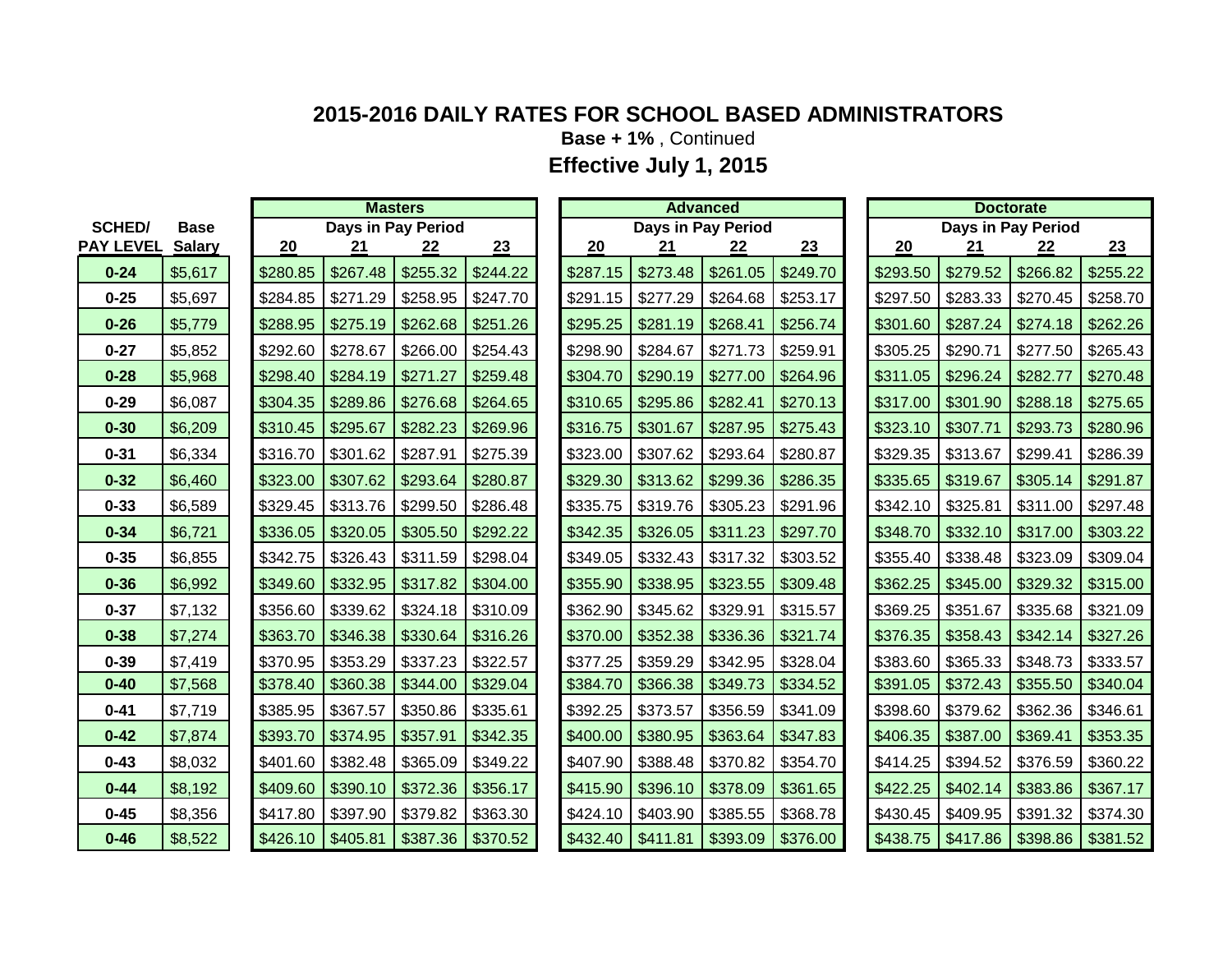**Base + 2%**

|                  |               |          | <b>Masters</b>      |                    |                        |          | <b>Advanced</b>    |                      |          |          |                     | <b>Doctorate</b>   |          |
|------------------|---------------|----------|---------------------|--------------------|------------------------|----------|--------------------|----------------------|----------|----------|---------------------|--------------------|----------|
| <b>SCHED/</b>    | <b>Base</b>   |          |                     | Days in Pay Period |                        |          | Days in Pay Period |                      |          |          |                     | Days in Pay Period |          |
| <b>PAY LEVEL</b> | <b>Salary</b> | 20       | 21                  | 22                 | 23                     | 20       | 21                 | 22                   | 23       | 20       | 21                  | 22                 | 23       |
| $0 - 1$          | \$3,987       | \$199.35 | \$189.86            | \$181.23           | \$173.35               | \$205.65 | \$195.86           | \$186.95             | \$178.83 | \$212.00 | \$201.90            | \$192.73           | \$184.35 |
| $0 - 2$          | \$4,057       | \$202.85 | \$193.19            | \$184.41           | \$176.39               | \$209.15 | \$199.19           | \$190.14             | \$181.87 | \$215.50 | \$205.24            | \$195.91           | \$187.39 |
| $0 - 3$          | \$4,205       | \$210.25 | \$200.24            | \$191.14           | \$182.83               | \$216.55 | \$206.24           | \$196.86             | \$188.30 | \$222.90 | \$212.29            | \$202.64           | \$193.83 |
| $0 - 4$          | \$4,325       | \$216.25 | \$205.95            | \$196.59           | \$188.04               | \$222.55 | \$211.95           | \$202.32             | \$193.52 | \$228.90 | \$218.00            | \$208.09           | \$199.04 |
| $0-5$            | \$4,409       | \$220.45 | \$209.95            | \$200.41           | \$191.70               | \$226.75 | \$215.95           | \$206.14             | \$197.17 | \$233.10 | \$222.00            | \$211.91           | \$202.70 |
| $0 - 6$          | \$4,465       | \$223.25 | \$212.62            | \$202.95           | \$194.13               | \$229.55 | \$218.62           | \$208.68             | \$199.61 | \$235.90 | \$224.67            | \$214.45           | \$205.13 |
| $0 - 7$          | \$4,523       | \$226.15 | \$215.38            | \$205.59           | \$196.65               | \$232.45 | \$221.38           | \$211.32             | \$202.13 | \$238.80 | \$227.43            | \$217.09           | \$207.65 |
| $0 - 8$          | \$4,579       | \$228.95 | \$218.05            | \$208.14           | \$199.09               | \$235.25 | \$224.05           | \$213.86             | \$204.57 | \$241.60 | \$230.10            | \$219.64           | \$210.09 |
| $0-9$            | \$4,638       | \$231.90 | \$220.86            | \$210.82           | \$201.65               | \$238.20 | \$226.86           | \$216.55             | \$207.13 | \$244.55 | \$232.90            | \$222.32           | \$212.65 |
| $0 - 10$         | \$4,698       | \$234.90 | \$223.71            | \$213.55           | \$204.26               | \$241.20 | \$229.71           | \$219.27             | \$209.74 | \$247.55 | \$235.76            | \$225.05           | \$215.26 |
| $0 - 11$         | \$4,758       | \$237.90 | \$226.57            | \$216.27           | \$206.87               | \$244.20 | \$232.57           | \$222.00             | \$212.35 | \$250.55 | \$238.62            | \$227.77           | \$217.87 |
| $0 - 12$         | \$4,821       | \$241.05 | \$229.57            | \$219.14           | \$209.61               | \$247.35 | \$235.57           | \$224.86             | \$215.09 | \$253.70 | \$241.62            | \$230.64           | \$220.61 |
| $0 - 13$         | \$4,884       | \$244.20 | \$232.57            | \$222.00           | \$212.35               | \$250.50 | \$238.57           | \$227.73             | \$217.83 | \$256.85 | \$244.62            | \$233.50           | \$223.35 |
| $0 - 14$         | \$4,948       | \$247.40 | \$235.62            | \$224.91           | \$215.13               | \$253.70 | \$241.62           | \$230.64             | \$220.61 | \$260.05 | \$247.67            | \$236.41           | \$226.13 |
| $0 - 15$         | \$5,016       | \$250.80 | \$238.86            | \$228.00           | \$218.09               | \$257.10 | \$244.86           | \$233.73             | \$223.57 | \$263.45 | \$250.90            | \$239.50           | \$229.09 |
| $0 - 16$         | \$5,083       | \$254.15 | \$242.05            | \$231.05           | \$221.00               | \$260.45 | \$248.05           | \$236.77             | \$226.48 | \$266.80 | \$254.10            | \$242.55           | \$232.00 |
| $0 - 17$         | \$5,151       | \$257.55 | \$245.29            | \$234.14           | \$223.96               | \$263.85 | \$251.29           | \$239.86             | \$229.43 | \$270.20 | \$257.33            | \$245.64           | \$234.96 |
| $0 - 18$         | \$5,221       | \$261.05 | \$248.62            | \$237.32           | \$227.00               | \$267.35 | \$254.62           | \$243.05             | \$232.48 | \$273.70 | \$260.67            | \$248.82           | \$238.00 |
| $0 - 19$         | \$5,292       | \$264.60 | \$252.00            | \$240.55           | \$230.09               | \$270.90 | \$258.00           | \$246.27             | \$235.57 | \$277.25 | \$264.05            | \$252.05           | \$241.09 |
| $0 - 20$         | \$5,368       | \$268.40 | \$255.62            | \$244.00           | \$233.39               | \$274.70 | \$261.62           | \$249.73             | \$238.87 | \$281.05 | \$267.67            | \$255.50           | \$244.39 |
| $0 - 21$         | \$5,442       | \$272.10 | \$259.14            | \$247.36           | \$236.61               | \$278.40 | \$265.14           | \$253.09             | \$242.09 | \$284.75 | \$271.19            | \$258.86           | \$247.61 |
| $0 - 22$         | \$5,517       | \$275.85 | \$262.71            | \$250.77           | \$239.87               | \$282.15 | \$268.71           | \$256.50             | \$245.35 | \$288.50 | \$274.76            | \$262.27           | \$250.87 |
| $0 - 23$         | \$5,593       | \$279.65 | $$266.33$ $$254.23$ |                    | $\frac{1}{2}$ \$243.17 | \$285.95 |                    | $$272.33$   \$259.95 | \$248.65 | \$292.30 | $$278.38$ $$265.73$ |                    | \$254.17 |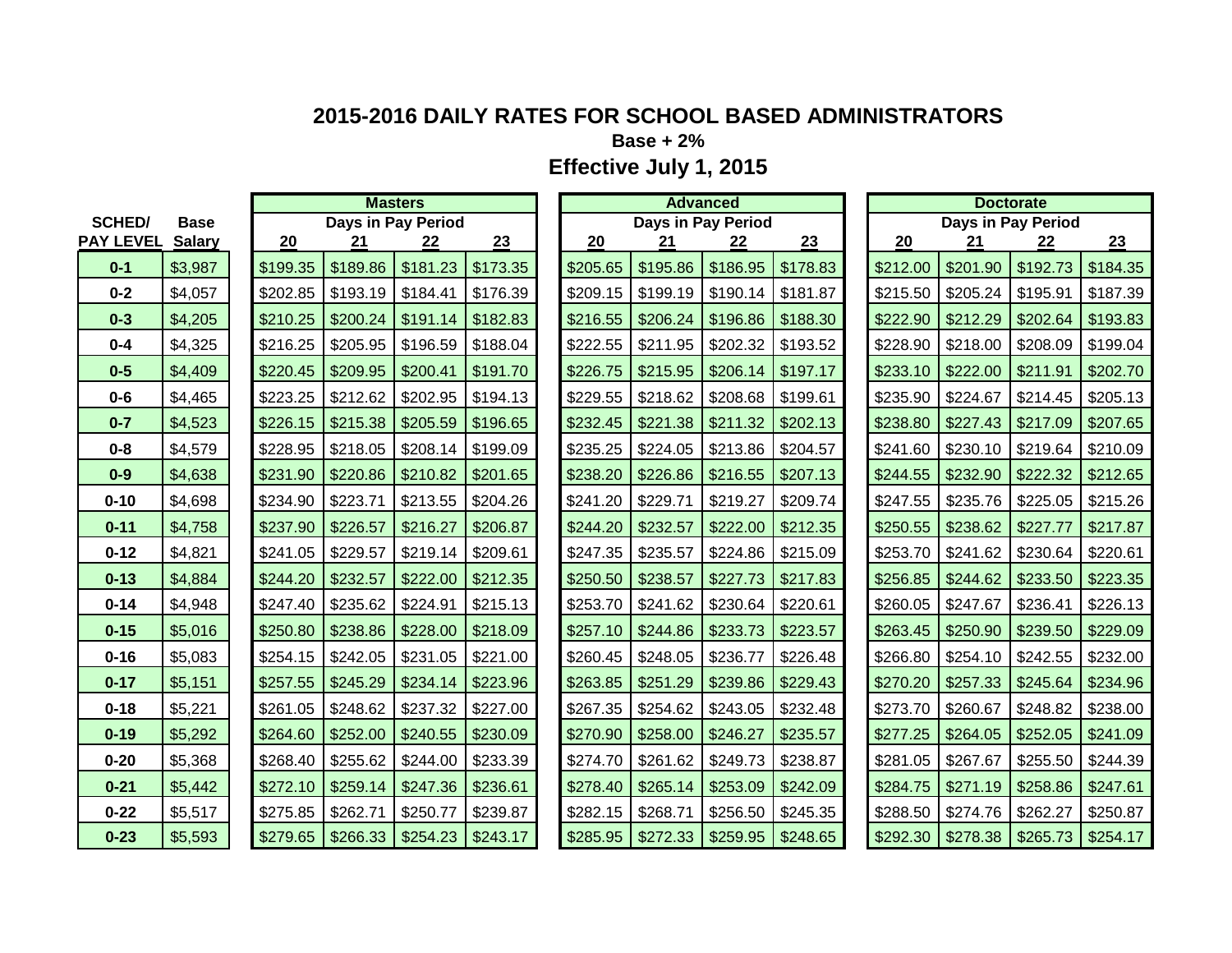**Base + 2%**, Continued

**Effective July 1, 2015**

|          | <b>Base</b>   |                  |          |          |          |          |                    |          |          |          |          |                    |          |          |          |                                        |
|----------|---------------|------------------|----------|----------|----------|----------|--------------------|----------|----------|----------|----------|--------------------|----------|----------|----------|----------------------------------------|
|          | <b>Salary</b> |                  | 20       | 21       | 22       | 23       |                    | 20       | 21       | 22       | 23       |                    | 20       | 21       | 22       | 23                                     |
| $0 - 24$ | \$5,672       |                  | \$283.60 | \$270.10 | \$257.82 | \$246.61 |                    | \$289.90 | \$276.10 | \$263.55 | \$252.09 |                    | \$296.25 | \$282.14 | \$269.32 | \$257.61                               |
| $0 - 25$ | \$5,754       |                  | \$287.70 | \$274.00 | \$261.55 | \$250.17 |                    | \$294.00 | \$280.00 | \$267.27 | \$255.65 |                    | \$300.35 | \$286.05 | \$273.05 | \$261.17                               |
| $0 - 26$ | \$5,836       |                  | \$291.80 | \$277.90 | \$265.27 | \$253.74 |                    | \$298.10 | \$283.90 | \$271.00 | \$259.22 |                    | \$304.45 | \$289.95 | \$276.77 | \$264.74                               |
| $0 - 27$ | \$5,910       |                  | \$295.50 | \$281.43 | \$268.64 | \$256.96 |                    | \$301.80 | \$287.43 | \$274.36 | \$262.43 |                    | \$308.15 | \$293.48 | \$280.14 | \$267.96                               |
| $0 - 28$ | \$6,027       |                  | \$301.35 | \$287.00 | \$273.95 | \$262.04 |                    | \$307.65 | \$293.00 | \$279.68 | \$267.52 |                    | \$314.00 | \$299.05 | \$285.45 | \$273.04                               |
| $0 - 29$ | \$6,148       |                  | \$307.40 | \$292.76 | \$279.45 | \$267.30 |                    | \$313.70 | \$298.76 | \$285.18 | \$272.78 |                    | \$320.05 | \$304.81 | \$290.95 | \$278.30                               |
| $0 - 30$ | \$6,271       |                  | \$313.55 | \$298.62 | \$285.05 | \$272.65 |                    | \$319.85 | \$304.62 | \$290.77 | \$278.13 |                    | \$326.20 | \$310.67 | \$296.55 | \$283.65                               |
| $0 - 31$ | \$6,396       |                  | \$319.80 | \$304.57 | \$290.73 | \$278.09 |                    | \$326.10 | \$310.57 | \$296.45 | \$283.57 |                    | \$332.45 | \$316.62 | \$302.23 | \$289.09                               |
| $0 - 32$ | \$6,524       |                  | \$326.20 | \$310.67 | \$296.55 | \$283.65 |                    | \$332.50 | \$316.67 | \$302.27 | \$289.13 |                    | \$338.85 | \$322.71 | \$308.05 | \$294.65                               |
| $0 - 33$ | \$6,654       |                  | \$332.70 | \$316.86 | \$302.45 | \$289.30 |                    | \$339.00 | \$322.86 | \$308.18 | \$294.78 |                    | \$345.35 | \$328.90 | \$313.95 | \$300.30                               |
| $0 - 34$ | \$6,787       |                  | \$339.35 | \$323.19 | \$308.50 | \$295.09 |                    | \$345.65 | \$329.19 | \$314.23 | \$300.57 |                    | \$352.00 | \$335.24 | \$320.00 | \$306.09                               |
| $0 - 35$ | \$6,923       |                  | \$346.15 | \$329.67 | \$314.68 | \$301.00 |                    | \$352.45 | \$335.67 | \$320.41 | \$306.48 |                    | \$358.80 | \$341.71 | \$326.18 | \$312.00                               |
| $0 - 36$ | \$7,061       |                  | \$353.05 | \$336.24 | \$320.95 | \$307.00 |                    | \$359.35 | \$342.24 | \$326.68 | \$312.48 |                    | \$365.70 | \$348.29 | \$332.45 | \$318.00                               |
| $0 - 37$ | \$7,202       |                  | \$360.10 | \$342.95 | \$327.36 | \$313.13 |                    | \$366.40 | \$348.95 | \$333.09 | \$318.61 |                    | \$372.75 | \$355.00 | \$338.86 | \$324.13                               |
| $0 - 38$ | \$7,346       |                  | \$367.30 | \$349.81 | \$333.91 | \$319.39 |                    | \$373.60 | \$355.81 | \$339.64 | \$324.87 |                    | \$379.95 | \$361.86 | \$345.41 | \$330.39                               |
| $0 - 39$ | \$7,493       |                  | \$374.65 | \$356.81 | \$340.59 | \$325.78 |                    | \$380.95 | \$362.81 | \$346.32 | \$331.26 |                    | \$387.30 | \$368.86 | \$352.09 | \$336.78                               |
| $0 - 40$ | \$7,643       |                  | \$382.15 | \$363.95 | \$347.41 | \$332.30 |                    | \$388.45 | \$369.95 | \$353.14 | \$337.78 |                    | \$394.80 | \$376.00 | \$358.91 | \$343.30                               |
| $0 - 41$ | \$7,796       |                  | \$389.80 | \$371.24 | \$354.36 | \$338.96 |                    | \$396.10 | \$377.24 | \$360.09 | \$344.43 |                    | \$402.45 | \$383.29 | \$365.86 | \$349.96                               |
| $0 - 42$ | \$7,952       |                  | \$397.60 | \$378.67 | \$361.45 | \$345.74 |                    | \$403.90 | \$384.67 | \$367.18 | \$351.22 |                    | \$410.25 | \$390.71 | \$372.95 | \$356.74                               |
| $0 - 43$ | \$8,111       |                  | \$405.55 | \$386.24 | \$368.68 | \$352.65 |                    | \$411.85 | \$392.24 | \$374.41 | \$358.13 |                    | \$418.20 | \$398.29 | \$380.18 | \$363.65                               |
| $0 - 44$ | \$8,273       |                  | \$413.65 | \$393.95 | \$376.05 | \$359.70 |                    | \$419.95 | \$399.95 | \$381.77 | \$365.17 |                    | \$426.30 | \$406.00 | \$387.55 | \$370.70                               |
| $0 - 45$ | \$8,438       |                  | \$421.90 | \$401.81 | \$383.55 | \$366.87 |                    | \$428.20 | \$407.81 | \$389.27 | \$372.35 |                    | \$434.55 | \$413.86 | \$395.05 | \$377.87                               |
| $0 - 46$ | \$8,607       |                  | \$430.35 | \$409.86 | \$391.23 | \$374.22 |                    | \$436.65 | \$415.86 | \$396.95 | \$379.70 |                    | \$443.00 | \$421.90 | \$402.73 | \$385.22                               |
|          | <b>SCHED/</b> | <b>PAY LEVEL</b> |          |          |          | masters  | Days in Pay Period |          |          |          | Advanced | Days in Pay Period |          |          |          | <b>Doctorate</b><br>Days in Pay Period |

|          | <b>Advanced</b>    |          |          |          | <b>Doctorate</b>   |          |
|----------|--------------------|----------|----------|----------|--------------------|----------|
|          | Days in Pay Period |          |          |          | Days in Pay Period |          |
| 21       | 22                 | 23       | 20       | 21       | 22                 | 23       |
| \$276.10 | \$263.55           | \$252.09 | \$296.25 | \$282.14 | \$269.32           | \$257.61 |
| \$280.00 | \$267.27           | \$255.65 | \$300.35 | \$286.05 | \$273.05           | \$261.17 |
| \$283.90 | \$271.00           | \$259.22 | \$304.45 | \$289.95 | \$276.77           | \$264.74 |
| \$287.43 | \$274.36           | \$262.43 | \$308.15 | \$293.48 | \$280.14           | \$267.96 |
| \$293.00 | \$279.68           | \$267.52 | \$314.00 | \$299.05 | \$285.45           | \$273.04 |
| \$298.76 | \$285.18           | \$272.78 | \$320.05 | \$304.81 | \$290.95           | \$278.30 |
| \$304.62 | \$290.77           | \$278.13 | \$326.20 | \$310.67 | \$296.55           | \$283.65 |
| \$310.57 | \$296.45           | \$283.57 | \$332.45 | \$316.62 | \$302.23           | \$289.09 |
| \$316.67 | \$302.27           | \$289.13 | \$338.85 | \$322.71 | \$308.05           | \$294.65 |
| \$322.86 | \$308.18           | \$294.78 | \$345.35 | \$328.90 | \$313.95           | \$300.30 |
| \$329.19 | \$314.23           | \$300.57 | \$352.00 | \$335.24 | \$320.00           | \$306.09 |
| \$335.67 | \$320.41           | \$306.48 | \$358.80 | \$341.71 | \$326.18           | \$312.00 |
| \$342.24 | \$326.68           | \$312.48 | \$365.70 | \$348.29 | \$332.45           | \$318.00 |
| \$348.95 | \$333.09           | \$318.61 | \$372.75 | \$355.00 | \$338.86           | \$324.13 |
| \$355.81 | \$339.64           | \$324.87 | \$379.95 | \$361.86 | \$345.41           | \$330.39 |
| \$362.81 | \$346.32           | \$331.26 | \$387.30 | \$368.86 | \$352.09           | \$336.78 |
| \$369.95 | \$353.14           | \$337.78 | \$394.80 | \$376.00 | \$358.91           | \$343.30 |
| \$377.24 | \$360.09           | \$344.43 | \$402.45 | \$383.29 | \$365.86           | \$349.96 |
| \$384.67 | \$367.18           | \$351.22 | \$410.25 | \$390.71 | \$372.95           | \$356.74 |
| \$392.24 | \$374.41           | \$358.13 | \$418.20 | \$398.29 | \$380.18           | \$363.65 |
| \$399.95 | \$381.77           | \$365.17 | \$426.30 | \$406.00 | \$387.55           | \$370.70 |
| \$407.81 | \$389.27           | \$372.35 | \$434.55 | \$413.86 | \$395.05           | \$377.87 |
| \$415.86 | \$396.95           | \$379.70 | \$443.00 | \$421.90 | \$402.73           | \$385.22 |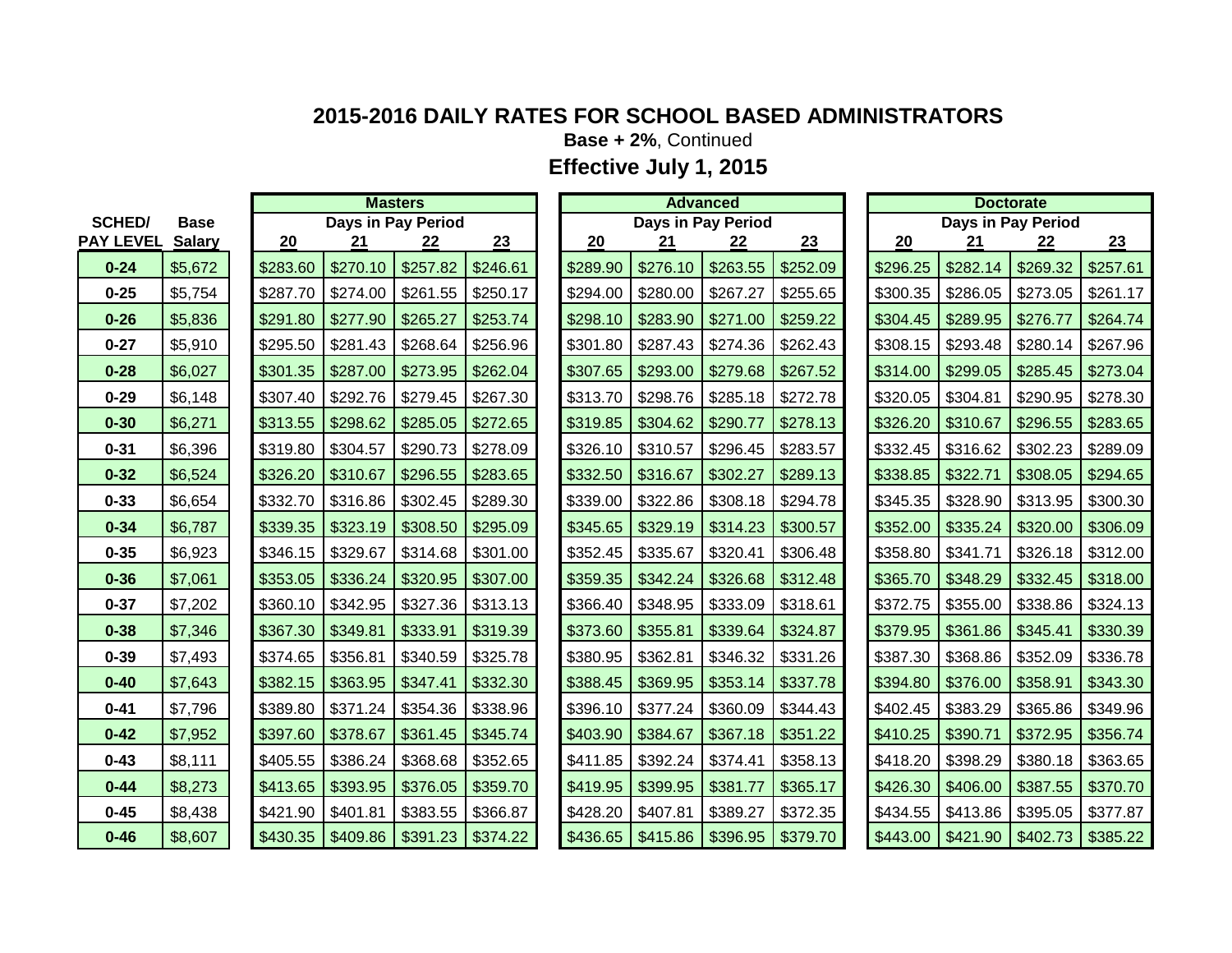**Base + 3%**

|                  |               |          |          | <b>Masters</b>     |          |          |          | <b>Advanced</b>    |          |          | <b>Doctorate</b>   |          |          |
|------------------|---------------|----------|----------|--------------------|----------|----------|----------|--------------------|----------|----------|--------------------|----------|----------|
| <b>SCHED/</b>    | <b>Base</b>   |          |          | Days in Pay Period |          |          |          | Days in Pay Period |          |          | Days in Pay Period |          |          |
| <b>PAY LEVEL</b> | <b>Salary</b> | 20       | 21       | 22                 | 23       | 20       | 21       | 22                 | 23       | 20       | 21                 | 22       | 23       |
| $0 - 1$          | \$4,026       | \$201.30 | \$191.71 | \$183.00           | \$175.04 | \$207.60 | \$197.71 | \$188.73           | \$180.52 | \$213.95 | \$203.76           | \$194.50 | \$186.04 |
| $0 - 2$          | \$4,096       | \$204.80 | \$195.05 | \$186.18           | \$178.09 | \$211.10 | \$201.05 | \$191.91           | \$183.57 | \$217.45 | \$207.10           | \$197.68 | \$189.09 |
| $0 - 3$          | \$4,247       | \$212.35 | \$202.24 | \$193.05           | \$184.65 | \$218.65 | \$208.24 | \$198.77           | \$190.13 | \$225.00 | \$214.29           | \$204.55 | \$195.65 |
| $0 - 4$          | \$4,367       | \$218.35 | \$207.95 | \$198.50           | \$189.87 | \$224.65 | \$213.95 | \$204.23           | \$195.35 | \$231.00 | \$220.00           | \$210.00 | \$200.87 |
| $0 - 5$          | \$4,453       | \$222.65 | \$212.05 | \$202.41           | \$193.61 | \$228.95 | \$218.05 | \$208.14           | \$199.09 | \$235.30 | \$224.10           | \$213.91 | \$204.61 |
| $0 - 6$          | \$4,508       | \$225.40 | \$214.67 | \$204.91           | \$196.00 | \$231.70 | \$220.67 | \$210.64           | \$201.48 | \$238.05 | \$226.71           | \$216.41 | \$207.00 |
| $0 - 7$          | \$4,567       | \$228.35 | \$217.48 | \$207.59           | \$198.57 | \$234.65 | \$223.48 | \$213.32           | \$204.04 | \$241.00 | \$229.52           | \$219.09 | \$209.57 |
| $0 - 8$          | \$4,624       | \$231.20 | \$220.19 | \$210.18           | \$201.04 | \$237.50 | \$226.19 | \$215.91           | \$206.52 | \$243.85 | \$232.24           | \$221.68 | \$212.04 |
| $0-9$            | \$4,683       | \$234.15 | \$223.00 | \$212.86           | \$203.61 | \$240.45 | \$229.00 | \$218.59           | \$209.09 | \$246.80 | \$235.05           | \$224.36 | \$214.61 |
| $0 - 10$         | \$4,744       | \$237.20 | \$225.90 | \$215.64           | \$206.26 | \$243.50 | \$231.90 | \$221.36           | \$211.74 | \$249.85 | \$237.95           | \$227.14 | \$217.26 |
| $0 - 11$         | \$4,805       | \$240.25 | \$228.81 | \$218.41           | \$208.91 | \$246.55 | \$234.81 | \$224.14           | \$214.39 | \$252.90 | \$240.86           | \$229.91 | \$219.91 |
| $0 - 12$         | \$4,868       | \$243.40 | \$231.81 | \$221.27           | \$211.65 | \$249.70 | \$237.81 | \$227.00           | \$217.13 | \$256.05 | \$243.86           | \$232.77 | \$222.65 |
| $0 - 13$         | \$4,932       | \$246.60 | \$234.86 | \$224.18           | \$214.43 | \$252.90 | \$240.86 | \$229.91           | \$219.91 | \$259.25 | \$246.90           | \$235.68 | \$225.43 |
| $0 - 14$         | \$4,997       | \$249.85 | \$237.95 | \$227.14           | \$217.26 | \$256.15 | \$243.95 | \$232.86           | \$222.74 | \$262.50 | \$250.00           | \$238.64 | \$228.26 |
| $0 - 15$         | \$5,066       | \$253.30 | \$241.24 | \$230.27           | \$220.26 | \$259.60 | \$247.24 | \$236.00           | \$225.74 | \$265.95 | \$253.29           | \$241.77 | \$231.26 |
| $0 - 16$         | \$5,132       | \$256.60 | \$244.38 | \$233.27           | \$223.13 | \$262.90 | \$250.38 | \$239.00           | \$228.61 | \$269.25 | \$256.43           | \$244.77 | \$234.13 |
| $0 - 17$         | \$5,202       | \$260.10 | \$247.71 | \$236.45           | \$226.17 | \$266.40 | \$253.71 | \$242.18           | \$231.65 | \$272.75 | \$259.76           | \$247.95 | \$237.17 |
| $0 - 18$         | \$5,273       | \$263.65 | \$251.10 | \$239.68           | \$229.26 | \$269.95 | \$257.10 | \$245.41           | \$234.74 | \$276.30 | \$263.14           | \$251.18 | \$240.26 |
| $0 - 19$         | \$5,344       | \$267.20 | \$254.48 | \$242.91           | \$232.35 | \$273.50 | \$260.48 | \$248.64           | \$237.83 | \$279.85 | \$266.52           | \$254.41 | \$243.35 |
| $0 - 20$         | \$5,421       | \$271.05 | \$258.14 | \$246.41           | \$235.70 | \$277.35 | \$264.14 | \$252.14           | \$241.17 | \$283.70 | \$270.19           | \$257.91 | \$246.70 |
| $0 - 21$         | \$5,495       | \$274.75 | \$261.67 | \$249.77           | \$238.91 | \$281.05 | \$267.67 | \$255.50           | \$244.39 | \$287.40 | \$273.71           | \$261.27 | \$249.91 |
| $0 - 22$         | \$5,571       | \$278.55 | \$265.29 | \$253.23           | \$242.22 | \$284.85 | \$271.29 | \$258.95           | \$247.70 | \$291.20 | \$277.33           | \$264.73 | \$253.22 |
| $0 - 23$         | \$5,647       | \$282.35 | \$268.90 | \$256.68           | \$245.52 | \$288.65 | \$274.90 | \$262.41           | \$251.00 | \$295.00 | \$280.95           | \$268.18 | \$256.52 |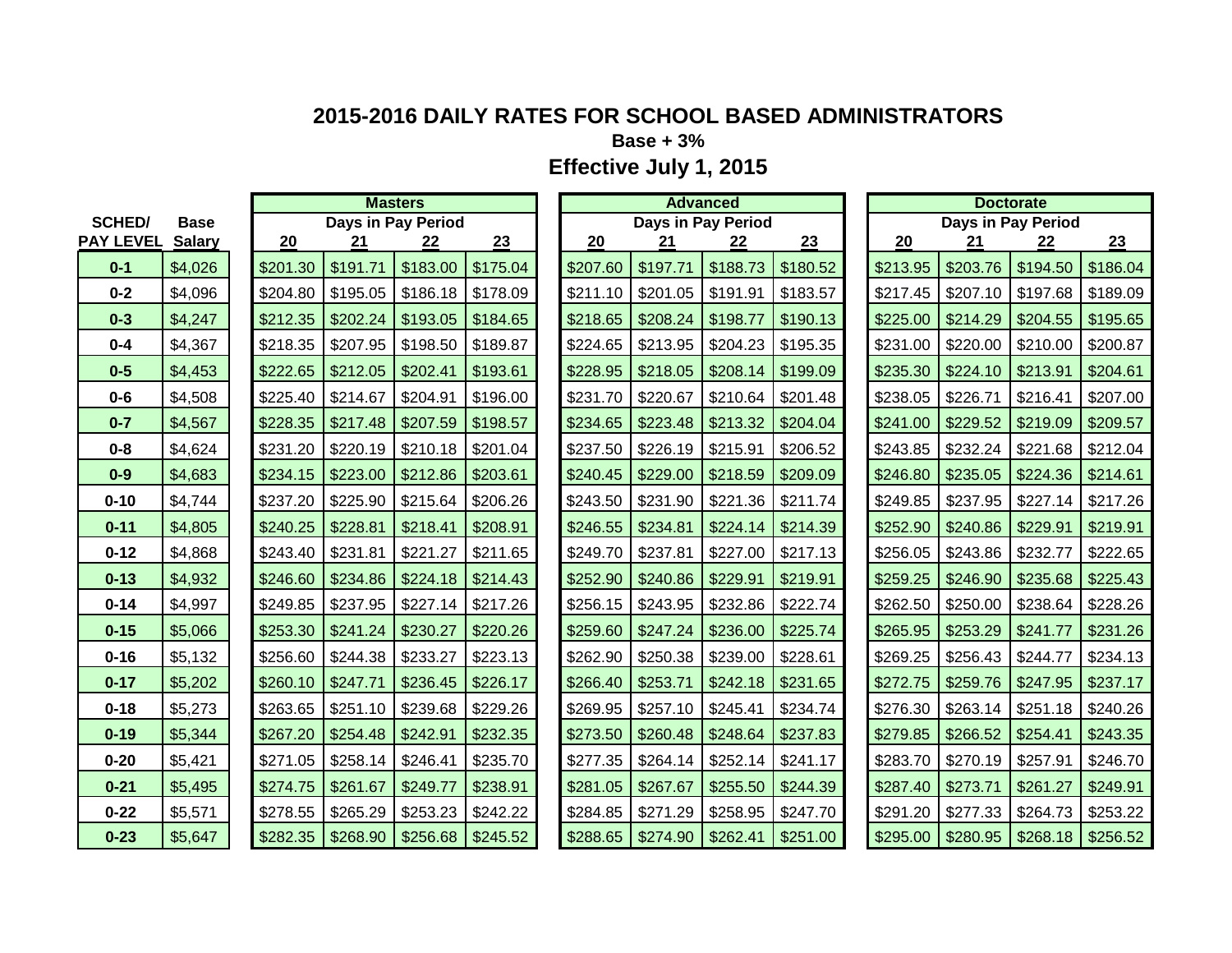**Base + 3%**, Continued

|                  |               |          |          | <b>Masters</b>     |          |          |          | Advanced           |          |          |          | <b>Doctorate</b>   |        |
|------------------|---------------|----------|----------|--------------------|----------|----------|----------|--------------------|----------|----------|----------|--------------------|--------|
| <b>SCHED/</b>    | <b>Base</b>   |          |          | Days in Pay Period |          |          |          | Days in Pay Period |          |          |          | Days in Pay Period |        |
| <b>PAY LEVEL</b> | <b>Salary</b> | 20       | 21       | 22                 | 23       | 20       | 21       | 22                 | 23       | 20       | 21       | 22                 | 23     |
| $0 - 24$         | \$5,728       | \$286.40 | \$272.76 | \$260.36           | \$249.04 | \$292.70 | \$278.76 | \$266.09           | \$254.52 | \$299.05 | \$284.81 | \$271.86           | \$260. |
| $0 - 25$         | \$5,810       | \$290.50 | \$276.67 | \$264.09           | \$252.61 | \$296.80 | \$282.67 | \$269.82           | \$258.09 | \$303.15 | \$288.71 | \$275.59           | \$263. |
| $0 - 26$         | \$5,894       | \$294.70 | \$280.67 | \$267.91           | \$256.26 | \$301.00 | \$286.67 | \$273.64           | \$261.74 | \$307.35 | \$292.71 | \$279.41           | \$267. |
| $0 - 27$         | \$5,968       | \$298.40 | \$284.19 | \$271.27           | \$259.48 | \$304.70 | \$290.19 | \$277.00           | \$264.96 | \$311.05 | \$296.24 | \$282.77           | \$270. |
| $0 - 28$         | \$6,086       | \$304.30 | \$289.81 | \$276.64           | \$264.61 | \$310.60 | \$295.81 | \$282.36           | \$270.09 | \$316.95 | \$301.86 | \$288.14           | \$275  |
| $0 - 29$         | \$6,208       | \$310.40 | \$295.62 | \$282.18           | \$269.91 | \$316.70 | \$301.62 | \$287.91           | \$275.39 | \$323.05 | \$307.67 | \$293.68           | \$280. |
| $0 - 30$         | \$6,332       | \$316.60 | \$301.52 | \$287.82           | \$275.30 | \$322.90 | \$307.52 | \$293.55           | \$280.78 | \$329.25 | \$313.57 | \$299.32           | \$286  |
| $0 - 31$         | \$6,459       | \$322.95 | \$307.57 | \$293.59           | \$280.83 | \$329.25 | \$313.57 | \$299.32           | \$286.30 | \$335.60 | \$319.62 | \$305.09           | \$291. |
| $0 - 32$         | \$6,588       | \$329.40 | \$313.71 | \$299.45           | \$286.43 | \$335.70 | \$319.71 | \$305.18           | \$291.91 | \$342.05 | \$325.76 | \$310.95           | \$297. |
| $0 - 33$         | \$6,720       | \$336.00 | \$320.00 | \$305.45           | \$292.17 | \$342.30 | \$326.00 | \$311.18           | \$297.65 | \$348.65 | \$332.05 | \$316.95           | \$303. |
| $0 - 34$         | \$6,854       | \$342.70 | \$326.38 | \$311.55           | \$298.00 | \$349.00 | \$332.38 | \$317.27           | \$303.48 | \$355.35 | \$338.43 | \$323.05           | \$309  |
| $0 - 35$         | \$6,991       | \$349.55 | \$332.90 | \$317.77           | \$303.96 | \$355.85 | \$338.90 | \$323.50           | \$309.43 | \$362.20 | \$344.95 | \$329.27           | \$314. |
| $0 - 36$         | \$7,131       | \$356.55 | \$339.57 | \$324.14           | \$310.04 | \$362.85 | \$345.57 | \$329.86           | \$315.52 | \$369.20 | \$351.62 | \$335.64           | \$321. |
| $0 - 37$         | \$7,273       | \$363.65 | \$346.33 | \$330.59           | \$316.22 | \$369.95 | \$352.33 | \$336.32           | \$321.70 | \$376.30 | \$358.38 | \$342.09           | \$327. |
| $0 - 38$         | \$7,418       | \$370.90 | \$353.24 | \$337.18           | \$322.52 | \$377.20 | \$359.24 | \$342.91           | \$328.00 | \$383.55 | \$365.29 | \$348.68           | \$333. |
| $0 - 39$         | \$7,566       | \$378.30 | \$360.29 | \$343.91           | \$328.96 | \$384.60 | \$366.29 | \$349.64           | \$334.43 | \$390.95 | \$372.33 | \$355.41           | \$339  |
| $0 - 40$         | \$7,718       | \$385.90 | \$367.52 | \$350.82           | \$335.57 | \$392.20 | \$373.52 | \$356.55           | \$341.04 | \$398.55 | \$379.57 | \$362.32           | \$346  |
| $0 - 41$         | \$7,872       | \$393.60 | \$374.86 | \$357.82           | \$342.26 | \$399.90 | \$380.86 | \$363.55           | \$347.74 | \$406.25 | \$386.90 | \$369.32           | \$353. |
| $0 - 42$         | \$8,030       | \$401.50 | \$382.38 | \$365.00           | \$349.13 | \$407.80 | \$388.38 | \$370.73           | \$354.61 | \$414.15 | \$394.43 | \$376.50           | \$360. |
| $0 - 43$         | \$8,191       | \$409.55 | \$390.05 | \$372.32           | \$356.13 | \$415.85 | \$396.05 | \$378.05           | \$361.61 | \$422.20 | \$402.10 | \$383.82           | \$367. |
| $0 - 44$         | \$8,354       | \$417.70 | \$397.81 | \$379.73           | \$363.22 | \$424.00 | \$403.81 | \$385.45           | \$368.70 | \$430.35 | \$409.86 | \$391.23           | \$374. |
| $0 - 45$         | \$8,521       | \$426.05 | \$405.76 | \$387.32           | \$370.48 | \$432.35 | \$411.76 | \$393.05           | \$375.96 | \$438.70 | \$417.81 | \$398.82           | \$381. |
| $0 - 46$         | \$8,691       | \$434.55 | \$413.86 | \$395.05           | \$377.87 | \$440.85 | \$419.86 | \$400.77           | \$383.35 | \$447.20 | \$425.90 | \$406.55           | \$388. |

|                 |               |          |          | <b>Masters</b>     |          |          |          | <b>Advanced</b>    |          |          |          | <b>Doctorate</b>          |          |
|-----------------|---------------|----------|----------|--------------------|----------|----------|----------|--------------------|----------|----------|----------|---------------------------|----------|
| <b>SCHED/</b>   | <b>Base</b>   |          |          | Days in Pay Period |          |          |          | Days in Pay Period |          |          |          | <b>Days in Pay Period</b> |          |
| <b>AY LEVEL</b> | <b>Salary</b> | 20       | 21       | 22                 | 23       | 20       | 21       | 22                 | 23       | 20       | 21       | 22                        | 23       |
| $0 - 24$        | \$5,728       | \$286.40 | \$272.76 | \$260.36           | \$249.04 | \$292.70 | \$278.76 | \$266.09           | \$254.52 | \$299.05 | \$284.81 | \$271.86                  | \$260.04 |
| $0 - 25$        | \$5,810       | \$290.50 | \$276.67 | \$264.09           | \$252.61 | \$296.80 | \$282.67 | \$269.82           | \$258.09 | \$303.15 | \$288.71 | \$275.59                  | \$263.61 |
| $0 - 26$        | \$5,894       | \$294.70 | \$280.67 | \$267.91           | \$256.26 | \$301.00 | \$286.67 | \$273.64           | \$261.74 | \$307.35 | \$292.71 | \$279.41                  | \$267.26 |
| $0 - 27$        | \$5,968       | \$298.40 | \$284.19 | \$271.27           | \$259.48 | \$304.70 | \$290.19 | \$277.00           | \$264.96 | \$311.05 | \$296.24 | \$282.77                  | \$270.48 |
| $0 - 28$        | \$6,086       | \$304.30 | \$289.81 | \$276.64           | \$264.61 | \$310.60 | \$295.81 | \$282.36           | \$270.09 | \$316.95 | \$301.86 | \$288.14                  | \$275.61 |
| $0 - 29$        | \$6,208       | \$310.40 | \$295.62 | \$282.18           | \$269.91 | \$316.70 | \$301.62 | \$287.91           | \$275.39 | \$323.05 | \$307.67 | \$293.68                  | \$280.91 |
| $0 - 30$        | \$6,332       | \$316.60 | \$301.52 | \$287.82           | \$275.30 | \$322.90 | \$307.52 | \$293.55           | \$280.78 | \$329.25 | \$313.57 | \$299.32                  | \$286.30 |
| $0 - 31$        | \$6,459       | \$322.95 | \$307.57 | \$293.59           | \$280.83 | \$329.25 | \$313.57 | \$299.32           | \$286.30 | \$335.60 | \$319.62 | \$305.09                  | \$291.83 |
| $0 - 32$        | \$6,588       | \$329.40 | \$313.71 | \$299.45           | \$286.43 | \$335.70 | \$319.71 | \$305.18           | \$291.91 | \$342.05 | \$325.76 | \$310.95                  | \$297.43 |
| $0 - 33$        | \$6,720       | \$336.00 | \$320.00 | \$305.45           | \$292.17 | \$342.30 | \$326.00 | \$311.18           | \$297.65 | \$348.65 | \$332.05 | \$316.95                  | \$303.17 |
| $0 - 34$        | \$6,854       | \$342.70 | \$326.38 | \$311.55           | \$298.00 | \$349.00 | \$332.38 | \$317.27           | \$303.48 | \$355.35 | \$338.43 | \$323.05                  | \$309.00 |
| $0 - 35$        | \$6,991       | \$349.55 | \$332.90 | \$317.77           | \$303.96 | \$355.85 | \$338.90 | \$323.50           | \$309.43 | \$362.20 | \$344.95 | \$329.27                  | \$314.96 |
| $0 - 36$        | \$7,131       | \$356.55 | \$339.57 | \$324.14           | \$310.04 | \$362.85 | \$345.57 | \$329.86           | \$315.52 | \$369.20 | \$351.62 | \$335.64                  | \$321.04 |
| $0 - 37$        | \$7,273       | \$363.65 | \$346.33 | \$330.59           | \$316.22 | \$369.95 | \$352.33 | \$336.32           | \$321.70 | \$376.30 | \$358.38 | \$342.09                  | \$327.22 |
| $0 - 38$        | \$7,418       | \$370.90 | \$353.24 | \$337.18           | \$322.52 | \$377.20 | \$359.24 | \$342.91           | \$328.00 | \$383.55 | \$365.29 | \$348.68                  | \$333.52 |
| $0 - 39$        | \$7,566       | \$378.30 | \$360.29 | \$343.91           | \$328.96 | \$384.60 | \$366.29 | \$349.64           | \$334.43 | \$390.95 | \$372.33 | \$355.41                  | \$339.96 |
| $0 - 40$        | \$7,718       | \$385.90 | \$367.52 | \$350.82           | \$335.57 | \$392.20 | \$373.52 | \$356.55           | \$341.04 | \$398.55 | \$379.57 | \$362.32                  | \$346.57 |
| $0 - 41$        | \$7,872       | \$393.60 | \$374.86 | \$357.82           | \$342.26 | \$399.90 | \$380.86 | \$363.55           | \$347.74 | \$406.25 | \$386.90 | \$369.32                  | \$353.26 |
| $0 - 42$        | \$8,030       | \$401.50 | \$382.38 | \$365.00           | \$349.13 | \$407.80 | \$388.38 | \$370.73           | \$354.61 | \$414.15 | \$394.43 | \$376.50                  | \$360.13 |
| $0 - 43$        | \$8,191       | \$409.55 | \$390.05 | \$372.32           | \$356.13 | \$415.85 | \$396.05 | \$378.05           | \$361.61 | \$422.20 | \$402.10 | \$383.82                  | \$367.13 |
| $0 - 44$        | \$8,354       | \$417.70 | \$397.81 | \$379.73           | \$363.22 | \$424.00 | \$403.81 | \$385.45           | \$368.70 | \$430.35 | \$409.86 | \$391.23                  | \$374.22 |
| $0 - 45$        | \$8,521       | \$426.05 | \$405.76 | \$387.32           | \$370.48 | \$432.35 | \$411.76 | \$393.05           | \$375.96 | \$438.70 | \$417.81 | \$398.82                  | \$381.48 |
| $0 - 46$        | \$8,691       | \$434.55 | \$413.86 | \$395.05           | \$377.87 | \$440.85 | \$419.86 | \$400.77           | \$383.35 | \$447.20 | \$425.90 | \$406.55                  | \$388.87 |

|        |          | <b>Doctorate</b>   |          |
|--------|----------|--------------------|----------|
|        |          | Days in Pay Period |          |
| 20     | 21       | 22                 | 23       |
| 299.05 | \$284.81 | \$271.86           | \$260.04 |
| 303.15 | \$288.71 | \$275.59           | \$263.61 |
| 307.35 | \$292.71 | \$279.41           | \$267.26 |
| 311.05 | \$296.24 | \$282.77           | \$270.48 |
| 316.95 | \$301.86 | \$288.14           | \$275.61 |
| 323.05 | \$307.67 | \$293.68           | \$280.91 |
| 329.25 | \$313.57 | \$299.32           | \$286.30 |
| 335.60 | \$319.62 | \$305.09           | \$291.83 |
| 342.05 | \$325.76 | \$310.95           | \$297.43 |
| 348.65 | \$332.05 | \$316.95           | \$303.17 |
| 355.35 | \$338.43 | \$323.05           | \$309.00 |
| 362.20 | \$344.95 | \$329.27           | \$314.96 |
| 369.20 | \$351.62 | \$335.64           | \$321.04 |
| 376.30 | \$358.38 | \$342.09           | \$327.22 |
| 383.55 | \$365.29 | \$348.68           | \$333.52 |
| 390.95 | \$372.33 | \$355.41           | \$339.96 |
| 398.55 | \$379.57 | \$362.32           | \$346.57 |
| 406.25 | \$386.90 | \$369.32           | \$353.26 |
| 414.15 | \$394.43 | \$376.50           | \$360.13 |
| 422.20 | \$402.10 | \$383.82           | \$367.13 |
| 430.35 | \$409.86 | \$391.23           | \$374.22 |
| 438.70 | \$417.81 | \$398.82           | \$381.48 |
| 447.20 | \$425.90 | \$406.55           | \$388.87 |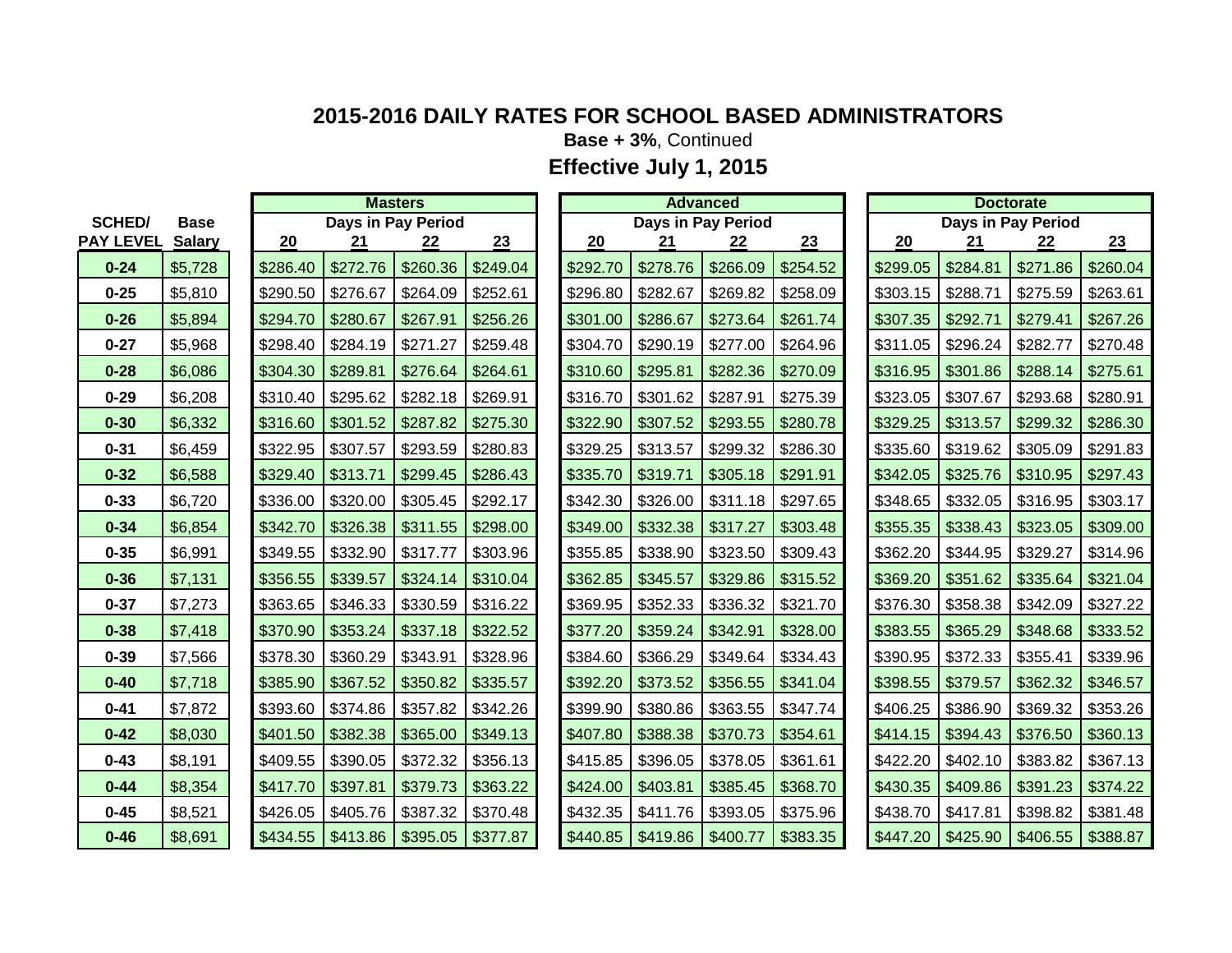**Base + 4%**

|                  |               |          |          | <b>Masters</b>      |          |          |          | <b>Advanced</b>    |          |          |                    | <b>Doctorate</b> |          |
|------------------|---------------|----------|----------|---------------------|----------|----------|----------|--------------------|----------|----------|--------------------|------------------|----------|
| <b>SCHED/</b>    | <b>Base</b>   |          |          | Days in Pay Period  |          |          |          | Days in Pay Period |          |          | Days in Pay Period |                  |          |
| <b>PAY LEVEL</b> | <b>Salary</b> | 20       | 21       | 22                  | 23       | 20       | 21       | 22                 | 23       | 20       | 21                 | 22               | 23       |
| $0 - 1$          | \$4,065       | \$203.25 | \$193.57 | \$184.77            | \$176.74 | \$209.55 | \$199.57 | \$190.50           | \$182.22 | \$215.90 | \$205.62           | \$196.27         | \$187.74 |
| $0 - 2$          | \$4,136       | \$206.80 | \$196.95 | \$188.00            | \$179.83 | \$213.10 | \$202.95 | \$193.73           | \$185.30 | \$219.45 | \$209.00           | \$199.50         | \$190.83 |
| $0 - 3$          | \$4,288       | \$214.40 | \$204.19 | \$194.91            | \$186.43 | \$220.70 | \$210.19 | \$200.64           | \$191.91 | \$227.05 | \$216.24           | \$206.41         | \$197.43 |
| $0 - 4$          | \$4,410       | \$220.50 | \$210.00 | \$200.45            | \$191.74 | \$226.80 | \$216.00 | \$206.18           | \$197.22 | \$233.15 | \$222.05           | \$211.95         | \$202.74 |
| $0-5$            | \$4,496       | \$224.80 | \$214.10 | \$204.36            | \$195.48 | \$231.10 | \$220.10 | \$210.09           | \$200.96 | \$237.45 | \$226.14           | \$215.86         | \$206.48 |
| $0 - 6$          | \$4,552       | \$227.60 | \$216.76 | \$206.91            | \$197.91 | \$233.90 | \$222.76 | \$212.64           | \$203.39 | \$240.25 | \$228.81           | \$218.41         | \$208.91 |
| $0 - 7$          | \$4,611       | \$230.55 | \$219.57 | \$209.59            | \$200.48 | \$236.85 | \$225.57 | \$215.32           | \$205.96 | \$243.20 | \$231.62           | \$221.09         | \$211.48 |
| $0-8$            | \$4,669       | \$233.45 | \$222.33 | \$212.23            | \$203.00 | \$239.75 | \$228.33 | \$217.95           | \$208.48 | \$246.10 | \$234.38           | \$223.73         | \$214.00 |
| $0-9$            | \$4,729       | \$236.45 | \$225.19 | \$214.95            | \$205.61 | \$242.75 | \$231.19 | \$220.68           | \$211.09 | \$249.10 | \$237.24           | \$226.45         | \$216.61 |
| $0 - 10$         | \$4,790       | \$239.50 | \$228.10 | \$217.73            | \$208.26 | \$245.80 | \$234.10 | \$223.45           | \$213.74 | \$252.15 | \$240.14           | \$229.23         | \$219.26 |
| $0 - 11$         | \$4,852       | \$242.60 | \$231.05 | \$220.55            | \$210.96 | \$248.90 | \$237.05 | \$226.27           | \$216.43 | \$255.25 | \$243.10           | \$232.05         | \$221.96 |
| $0 - 12$         | \$4,915       | \$245.75 | \$234.05 | \$223.41            | \$213.70 | \$252.05 | \$240.05 | \$229.14           | \$219.17 | \$258.40 | \$246.10           | \$234.91         | \$224.70 |
| $0 - 13$         | \$4,980       | \$249.00 | \$237.14 | \$226.36            | \$216.52 | \$255.30 | \$243.14 | \$232.09           | \$222.00 | \$261.65 | \$249.19           | \$237.86         | \$227.52 |
| $0 - 14$         | \$5,045       | \$252.25 | \$240.24 | \$229.32            | \$219.35 | \$258.55 | \$246.24 | \$235.05           | \$224.83 | \$264.90 | \$252.29           | \$240.82         | \$230.35 |
| $0 - 15$         | \$5,115       | \$255.75 | \$243.57 | \$232.50            | \$222.39 | \$262.05 | \$249.57 | \$238.23           | \$227.87 | \$268.40 | \$255.62           | \$244.00         | \$233.39 |
| $0 - 16$         | \$5,182       | \$259.10 | \$246.76 | \$235.55            | \$225.30 | \$265.40 | \$252.76 | \$241.27           | \$230.78 | \$271.75 | \$258.81           | \$247.05         | \$236.30 |
| $0 - 17$         | \$5,252       | \$262.60 | \$250.10 | \$238.73            | \$228.35 | \$268.90 | \$256.10 | \$244.45           | \$233.83 | \$275.25 | \$262.14           | \$250.23         | \$239.35 |
| $0 - 18$         | \$5,324       | \$266.20 | \$253.52 | \$242.00            | \$231.48 | \$272.50 | \$259.52 | \$247.73           | \$236.96 | \$278.85 | \$265.57           | \$253.50         | \$242.48 |
| $0 - 19$         | \$5,396       | \$269.80 | \$256.95 | \$245.27            | \$234.61 | \$276.10 | \$262.95 | \$251.00           | \$240.09 | \$282.45 | \$269.00           | \$256.77         | \$245.61 |
| $0 - 20$         | \$5,474       | \$273.70 | \$260.67 | \$248.82            | \$238.00 | \$280.00 | \$266.67 | \$254.55           | \$243.48 | \$286.35 | \$272.71           | \$260.32         | \$249.00 |
| $0 - 21$         | \$5,548       | \$277.40 | \$264.19 | \$252.18            | \$241.22 | \$283.70 | \$270.19 | \$257.91           | \$246.70 | \$290.05 | \$276.24           | \$263.68         | \$252.22 |
| $0 - 22$         | \$5,625       | \$281.25 | \$267.86 | \$255.68            | \$244.57 | \$287.55 | \$273.86 | \$261.41           | \$250.04 | \$293.90 | \$279.90           | \$267.18         | \$255.57 |
| $0 - 23$         | \$5,702       | \$285.10 |          | $$271.52$ $$259.18$ | \$247.91 | \$291.40 | \$277.52 | \$264.91           | \$253.39 | \$297.75 | \$283.57           | \$270.68         | \$258.91 |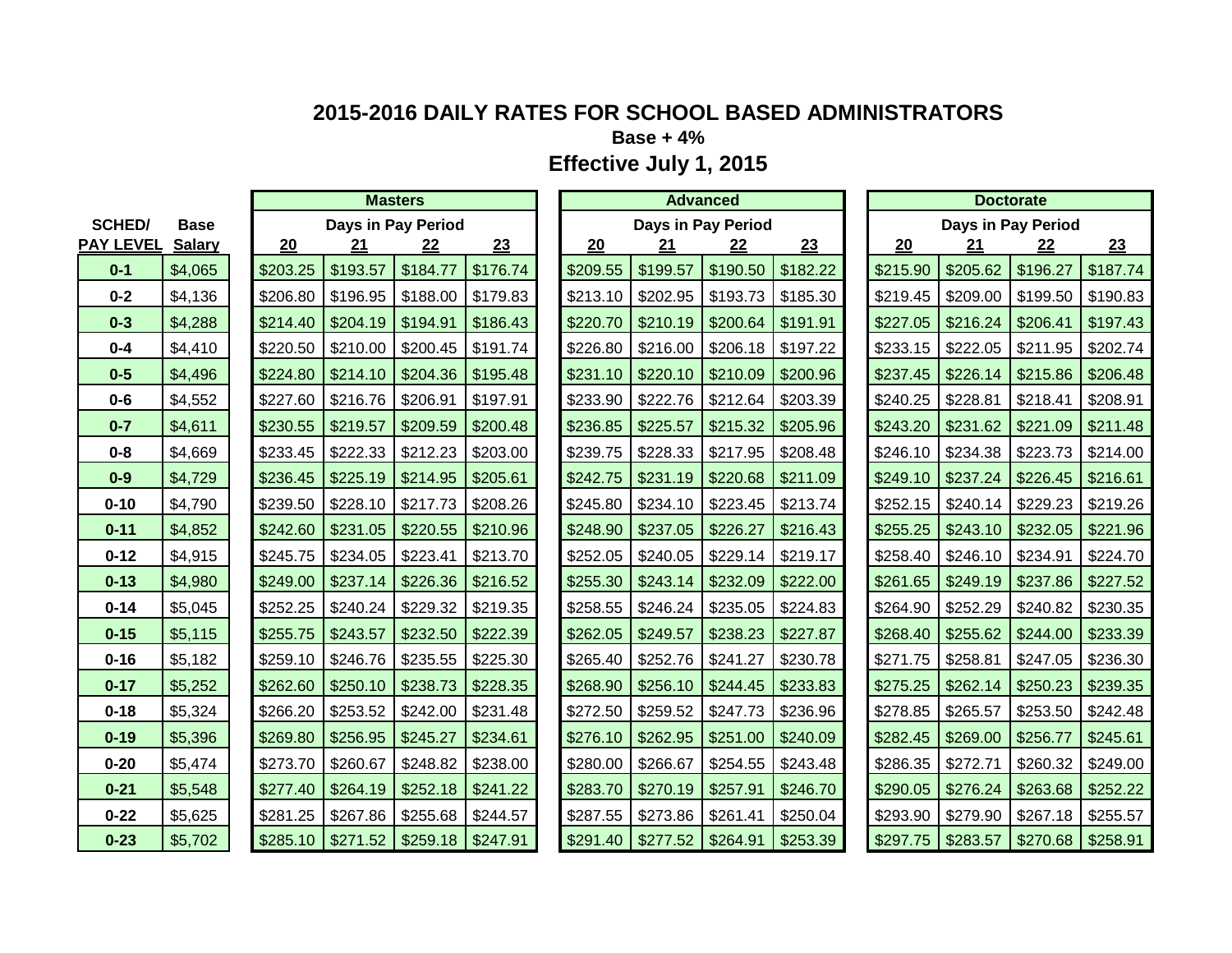**Base + 4%**, Continued

|                  |               |          |          | <b>Masters</b>      |          |          |          | <b>Advanced</b>    |          |          |          | <b>Doctorate</b>   |          |
|------------------|---------------|----------|----------|---------------------|----------|----------|----------|--------------------|----------|----------|----------|--------------------|----------|
| <b>SCHED/</b>    | <b>Base</b>   |          |          | Days in Pay Period  |          |          |          | Days in Pay Period |          |          |          | Days in Pay Period |          |
| <b>PAY LEVEL</b> | <b>Salary</b> | 20       | 21       | 22                  | 23       | 20       | 21       | $\frac{22}{2}$     | 23       | 20       | 21       | 22                 | 23       |
| $0 - 24$         | \$5,783       | \$289.15 | \$275.38 | \$262.86            | \$251.43 | \$295.45 | \$281.38 | \$268.59           | \$256.91 | \$301.80 | \$287.43 | \$274.36           | \$262.43 |
| $0 - 25$         | \$5,867       | \$293.35 | \$279.38 | \$266.68            | \$255.09 | \$299.65 | \$285.38 | \$272.41           | \$260.57 | \$306.00 | \$291.43 | \$278.18           | \$266.09 |
| $0 - 26$         | \$5,951       | \$297.55 | \$283.38 | \$270.50            | \$258.74 | \$303.85 | \$289.38 | \$276.23           | \$264.22 | \$310.20 | \$295.43 | \$282.00           | \$269.74 |
| $0 - 27$         | \$6,026       | \$301.30 | \$286.95 | \$273.91            | \$262.00 | \$307.60 | \$292.95 | \$279.64           | \$267.48 | \$313.95 | \$299.00 | \$285.41           | \$273.00 |
| $0 - 28$         | \$6,145       | \$307.25 | \$292.62 | \$279.32            | \$267.17 | \$313.55 | \$298.62 | \$285.05           | \$272.65 | \$319.90 | \$304.67 | \$290.82           | \$278.17 |
| $0 - 29$         | \$6,268       | \$313.40 | \$298.48 | \$284.91            | \$272.52 | \$319.70 | \$304.48 | \$290.64           | \$278.00 | \$326.05 | \$310.52 | \$296.41           | \$283.52 |
| $0 - 30$         | \$6,394       | \$319.70 | \$304.48 | \$290.64            | \$278.00 | \$326.00 | \$310.48 | \$296.36           | \$283.48 | \$332.35 | \$316.52 | \$302.14           | \$289.00 |
| $0 - 31$         | \$6,522       | \$326.10 | \$310.57 | \$296.45            | \$283.57 | \$332.40 | \$316.57 | \$302.18           | \$289.04 | \$338.75 | \$322.62 | \$307.95           | \$294.57 |
| $0 - 32$         | \$6,652       | \$332.60 | \$316.76 | \$302.36            | \$289.22 | \$338.90 | \$322.76 | \$308.09           | \$294.70 | \$345.25 | \$328.81 | \$313.86           | \$300.22 |
| $0 - 33$         | \$6,785       | \$339.25 | \$323.10 | \$308.41            | \$295.00 | \$345.55 | \$329.10 | \$314.14           | \$300.48 | \$351.90 | \$335.14 | \$319.91           | \$306.00 |
| $0 - 34$         | \$6,920       | \$346.00 | \$329.52 | \$314.55            | \$300.87 | \$352.30 | \$335.52 | \$320.27           | \$306.35 | \$358.65 | \$341.57 | \$326.05           | \$311.87 |
| $0 - 35$         | \$7,058       | \$352.90 | \$336.10 | \$320.82            | \$306.87 | \$359.20 | \$342.10 | \$326.55           | \$312.35 | \$365.55 | \$348.14 | \$332.32           | \$317.87 |
| $0 - 36$         | \$7,200       | \$360.00 | \$342.86 | \$327.27            | \$313.04 | \$366.30 | \$348.86 | \$333.00           | \$318.52 | \$372.65 | \$354.90 | \$338.77           | \$324.04 |
| $0 - 37$         | \$7,343       | \$367.15 | \$349.67 | \$333.77            | \$319.26 | \$373.45 | \$355.67 | \$339.50           | \$324.74 | \$379.80 | \$361.71 | \$345.27           | \$330.26 |
| $0 - 38$         | \$7,490       | \$374.50 | \$356.67 | \$340.45            | \$325.65 | \$380.80 | \$362.67 | \$346.18           | \$331.13 | \$387.15 | \$368.71 | \$351.95           | \$336.65 |
| $0 - 39$         | \$7,640       | \$382.00 | \$363.81 | \$347.27            | \$332.17 | \$388.30 | \$369.81 | \$353.00           | \$337.65 | \$394.65 | \$375.86 | \$358.77           | \$343.17 |
| $0 - 40$         | \$7,793       | \$389.65 | \$371.10 | \$354.23            | \$338.83 | \$395.95 | \$377.10 | \$359.95           | \$344.30 | \$402.30 | \$383.14 | \$365.73           | \$349.83 |
| $0 - 41$         | \$7,949       | \$397.45 | \$378.52 | \$361.32            | \$345.61 | \$403.75 | \$384.52 | \$367.05           | \$351.09 | \$410.10 | \$390.57 | \$372.82           | \$356.61 |
| $0 - 42$         | \$8,108       | \$405.40 | \$386.10 | \$368.55            | \$352.52 | \$411.70 | \$392.10 | \$374.27           | \$358.00 | \$418.05 | \$398.14 | \$380.05           | \$363.52 |
| $0 - 43$         | \$8,270       | \$413.50 | \$393.81 | \$375.91            | \$359.57 | \$419.80 | \$399.81 | \$381.64           | \$365.04 | \$426.15 | \$405.86 | \$387.41           | \$370.57 |
| $0 - 44$         | \$8,435       | \$421.75 | \$401.67 | \$383.41            | \$366.74 | \$428.05 | \$407.67 | \$389.14           | \$372.22 | \$434.40 | \$413.71 | \$394.91           | \$377.74 |
| $0 - 45$         | \$8,604       | \$430.20 | \$409.71 | \$391.09            | \$374.09 | \$436.50 | \$415.71 | \$396.82           | \$379.57 | \$442.85 | \$421.76 | \$402.59           | \$385.09 |
| $0 - 46$         | \$8,776       | \$438.80 |          | $$417.90$ $$398.91$ | \$381.57 | \$445.10 | \$423.90 | \$404.64           | \$387.04 | \$451.45 | \$429.95 | \$410.41           | \$392.57 |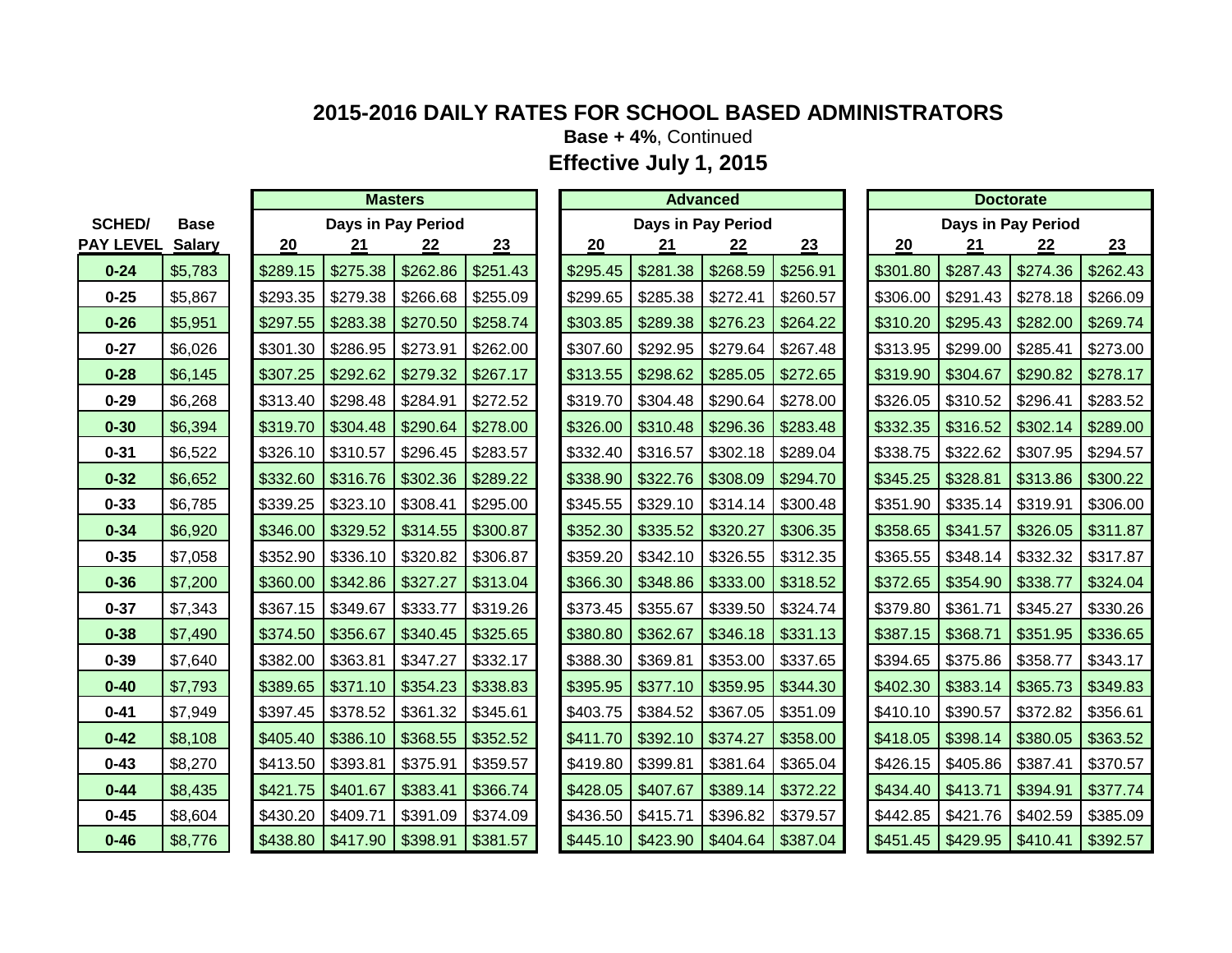**Base + 5%**

|                  |               |          |                     | <b>Masters</b>     |          |          |                     | <b>Advanced</b>    |          |          |          | <b>Doctorate</b>    |          |
|------------------|---------------|----------|---------------------|--------------------|----------|----------|---------------------|--------------------|----------|----------|----------|---------------------|----------|
| <b>SCHED/</b>    | <b>Base</b>   |          |                     | Days in Pay Period |          |          |                     | Days in Pay Period |          |          |          | Days in Pay Period  |          |
| <b>PAY LEVEL</b> | <b>Salary</b> | 20       | 21                  | 22                 | 23       | 20       | 21                  | 22                 | 23       | 20       | 21       | 22                  | 23       |
| $0 - 1$          | \$4,104       | \$205.20 | \$195.43            | \$186.55           | \$178.43 | \$211.50 | \$201.43            | \$192.27           | \$183.91 | \$217.85 | \$207.48 | \$198.05            | \$189.43 |
| $0 - 2$          | \$4,176       | \$208.80 | \$198.86            | \$189.82           | \$181.57 | \$215.10 | \$204.86            | \$195.55           | \$187.04 | \$221.45 | \$210.90 | \$201.32            | \$192.57 |
| $0 - 3$          | \$4,329       | \$216.45 | \$206.14            | \$196.77           | \$188.22 | \$222.75 | \$212.14            | \$202.50           | \$193.70 | \$229.10 | \$218.19 | \$208.27            | \$199.22 |
| $0 - 4$          | \$4,452       | \$222.60 | \$212.00            | \$202.36           | \$193.57 | \$228.90 | \$218.00            | \$208.09           | \$199.04 | \$235.25 | \$224.05 | \$213.86            | \$204.57 |
| $0-5$            | \$4,539       | \$226.95 | \$216.14            | \$206.32           | \$197.35 | \$233.25 | \$222.14            | \$212.05           | \$202.83 | \$239.60 | \$228.19 | \$217.82            | \$208.35 |
| $0 - 6$          | \$4,596       | \$229.80 | \$218.86            | \$208.91           | \$199.83 | \$236.10 | \$224.86            | \$214.64           | \$205.30 | \$242.45 | \$230.90 | \$220.41            | \$210.83 |
| $0 - 7$          | \$4,656       | \$232.80 | \$221.71            | \$211.64           | \$202.43 | \$239.10 | \$227.71            | \$217.36           | \$207.91 | \$245.45 | \$233.76 | \$223.14            | \$213.43 |
| $0 - 8$          | \$4,713       | \$235.65 | \$224.43            | \$214.23           | \$204.91 | \$241.95 | \$230.43            | \$219.95           | \$210.39 | \$248.30 | \$236.48 | \$225.73            | \$215.91 |
| $0-9$            | \$4,774       | \$238.70 | \$227.33            | \$217.00           | \$207.57 | \$245.00 | \$233.33            | \$222.73           | \$213.04 | \$251.35 | \$239.38 | \$228.50            | \$218.57 |
| $0 - 10$         | \$4,836       | \$241.80 | \$230.29            | \$219.82           | \$210.26 | \$248.10 | \$236.29            | \$225.55           | \$215.74 | \$254.45 | \$242.33 | \$231.32            | \$221.26 |
| $0 - 11$         | \$4,898       | \$244.90 | \$233.24            | \$222.64           | \$212.96 | \$251.20 | \$239.24            | \$228.36           | \$218.43 | \$257.55 | \$245.29 | \$234.14            | \$223.96 |
| $0 - 12$         | \$4,962       | \$248.10 | \$236.29            | \$225.55           | \$215.74 | \$254.40 | \$242.29            | \$231.27           | \$221.22 | \$260.75 | \$248.33 | \$237.05            | \$226.74 |
| $0 - 13$         | \$5,027       | \$251.35 | \$239.38            | \$228.50           | \$218.57 | \$257.65 | \$245.38            | \$234.23           | \$224.04 | \$264.00 | \$251.43 | \$240.00            | \$229.57 |
| $0 - 14$         | \$5,094       | \$254.70 | \$242.57            | \$231.55           | \$221.48 | \$261.00 | \$248.57            | \$237.27           | \$226.96 | \$267.35 | \$254.62 | \$243.05            | \$232.48 |
| $0 - 15$         | \$5,164       | \$258.20 | \$245.90            | \$234.73           | \$224.52 | \$264.50 | \$251.90            | \$240.45           | \$230.00 | \$270.85 | \$257.95 | \$246.23            | \$235.52 |
| $0 - 16$         | \$5,232       | \$261.60 | \$249.14            | \$237.82           | \$227.48 | \$267.90 | \$255.14            | \$243.55           | \$232.96 | \$274.25 | \$261.19 | \$249.32            | \$238.48 |
| $0 - 17$         | \$5,303       | \$265.15 | \$252.52            | \$241.05           | \$230.57 | \$271.45 | \$258.52            | \$246.77           | \$236.04 | \$277.80 | \$264.57 | \$252.55            | \$241.57 |
| $0 - 18$         | \$5,375       | \$268.75 | \$255.95            | \$244.32           | \$233.70 | \$275.05 | \$261.95            | \$250.05           | \$239.17 | \$281.40 | \$268.00 | \$255.82            | \$244.70 |
| $0 - 19$         | \$5,447       | \$272.35 | \$259.38            | \$247.59           | \$236.83 | \$278.65 | \$265.38            | \$253.32           | \$242.30 | \$285.00 | \$271.43 | \$259.09            | \$247.83 |
| $0 - 20$         | \$5,526       | \$276.30 | \$263.14            | \$251.18           | \$240.26 | \$282.60 | \$269.14            | \$256.91           | \$245.74 | \$288.95 | \$275.19 | \$262.68            | \$251.26 |
| $0 - 21$         | \$5,602       | \$280.10 | \$266.76            | \$254.64           | \$243.57 | \$286.40 | \$272.76            | \$260.36           | \$249.04 | \$292.75 | \$278.81 | \$266.14            | \$254.57 |
| $0 - 22$         | \$5,679       | \$283.95 | \$270.43            | \$258.14           | \$246.91 | \$290.25 | \$276.43            | \$263.86           | \$252.39 | \$296.60 | \$282.48 | \$269.64            | \$257.91 |
| $0 - 23$         | \$5,757       |          | $$287.85$ $$274.14$ | \$261.68           | \$250.30 | \$294.15 | $$280.14$ $$267.41$ |                    | \$255.78 | \$300.50 | \$286.19 | $$273.18$ $$261.30$ |          |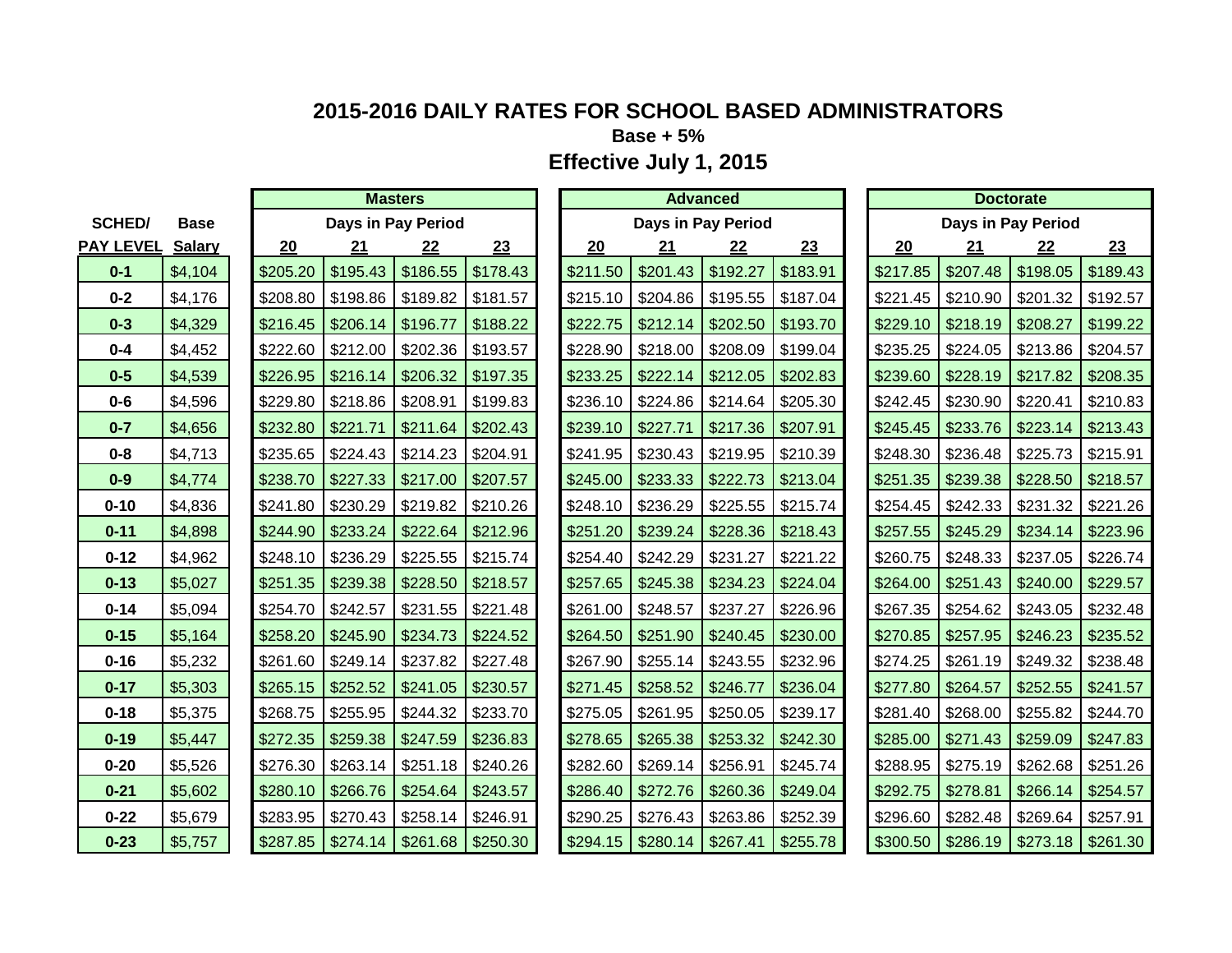**Base + 5%**, Continued

|                  |               |          |          | <b>Masters</b>     |          |          |                     | <b>Advanced</b> |          |          |                    | <b>Doctorate</b> |          |
|------------------|---------------|----------|----------|--------------------|----------|----------|---------------------|-----------------|----------|----------|--------------------|------------------|----------|
| <b>SCHED/</b>    | <b>Base</b>   |          |          | Days in Pay Period |          |          | Days in Pay Period  |                 |          |          | Days in Pay Period |                  |          |
| <b>PAY LEVEL</b> | <b>Salary</b> | 20       | 21       | 22                 | 23       | 20       | 21                  | 22              | 23       | 20       | 21                 | 22               | 23       |
| $0 - 24$         | \$5,839       | \$291.95 | \$278.05 | \$265.41           | \$253.87 | \$298.25 | \$284.05            | \$271.14        | \$259.35 | \$304.60 | \$290.10           | \$276.91         | \$264.87 |
| $0 - 25$         | \$5,923       | \$296.15 | \$282.05 | \$269.23           | \$257.52 | \$302.45 | \$288.05            | \$274.95        | \$263.00 | \$308.80 | \$294.10           | \$280.73         | \$268.52 |
| $0 - 26$         | \$6,008       | \$300.40 | \$286.10 | \$273.09           | \$261.22 | \$306.70 | \$292.10            | \$278.82        | \$266.70 | \$313.05 | \$298.14           | \$284.59         | \$272.22 |
| $0 - 27$         | \$6,084       | \$304.20 | \$289.71 | \$276.55           | \$264.52 | \$310.50 | \$295.71            | \$282.27        | \$270.00 | \$316.85 | \$301.76           | \$288.05         | \$275.52 |
| $0 - 28$         | \$6,204       | \$310.20 | \$295.43 | \$282.00           | \$269.74 | \$316.50 | \$301.43            | \$287.73        | \$275.22 | \$322.85 | \$307.48           | \$293.50         | \$280.74 |
| $0 - 29$         | \$6,328       | \$316.40 | \$301.33 | \$287.64           | \$275.13 | \$322.70 | \$307.33            | \$293.36        | \$280.61 | \$329.05 | \$313.38           | \$299.14         | \$286.13 |
| $0 - 30$         | \$6,455       | \$322.75 | \$307.38 | \$293.41           | \$280.65 | \$329.05 | \$313.38            | \$299.14        | \$286.13 | \$335.40 | \$319.43           | \$304.91         | \$291.65 |
| $0 - 31$         | \$6,585       | \$329.25 | \$313.57 | \$299.32           | \$286.30 | \$335.55 | \$319.57            | \$305.05        | \$291.78 | \$341.90 | \$325.62           | \$310.82         | \$297.30 |
| $0 - 32$         | \$6,716       | \$335.80 | \$319.81 | \$305.27           | \$292.00 | \$342.10 | \$325.81            | \$311.00        | \$297.48 | \$348.45 | \$331.86           | \$316.77         | \$303.00 |
| $0 - 33$         | \$6,850       | \$342.50 | \$326.19 | \$311.36           | \$297.83 | \$348.80 | \$332.19            | \$317.09        | \$303.30 | \$355.15 | \$338.24           | \$322.86         | \$308.83 |
| $0 - 34$         | \$6,987       | \$349.35 | \$332.71 | \$317.59           | \$303.78 | \$355.65 | \$338.71            | \$323.32        | \$309.26 | \$362.00 | \$344.76           | \$329.09         | \$314.78 |
| $0 - 35$         | \$7,126       | \$356.30 | \$339.33 | \$323.91           | \$309.83 | \$362.60 | \$345.33            | \$329.64        | \$315.30 | \$368.95 | \$351.38           | \$335.41         | \$320.83 |
| $0 - 36$         | \$7,269       | \$363.45 | \$346.14 | \$330.41           | \$316.04 | \$369.75 | \$352.14            | \$336.14        | \$321.52 | \$376.10 | \$358.19           | \$341.91         | \$327.04 |
| $0 - 37$         | \$7,414       | \$370.70 | \$353.05 | \$337.00           | \$322.35 | \$377.00 | \$359.05            | \$342.73        | \$327.83 | \$383.35 | \$365.10           | \$348.50         | \$333.35 |
| $0 - 38$         | \$7,562       | \$378.10 | \$360.10 | \$343.73           | \$328.78 | \$384.40 | \$366.10            | \$349.45        | \$334.26 | \$390.75 | \$372.14           | \$355.23         | \$339.78 |
| $0 - 39$         | \$7,713       | \$385.65 | \$367.29 | \$350.59           | \$335.35 | \$391.95 | $$373.29$ \\$356.32 |                 | \$340.83 | \$398.30 | \$379.33           | \$362.09         | \$346.35 |
| $0 - 40$         | \$7,868       | \$393.40 | \$374.67 | \$357.64           | \$342.09 | \$399.70 | \$380.67            | \$363.36        | \$347.57 | \$406.05 | \$386.71           | \$369.14         | \$353.09 |
| $0 - 41$         | \$8,025       | \$401.25 | \$382.14 | \$364.77           | \$348.91 | \$407.55 | \$388.14            | \$370.50        | \$354.39 | \$413.90 | \$394.19           | \$376.27         | \$359.91 |
| $0 - 42$         | \$8,186       | \$409.30 | \$389.81 | \$372.09           | \$355.91 | \$415.60 | \$395.81            | \$377.82        | \$361.39 | \$421.95 | \$401.86           | \$383.59         | \$366.91 |
| $0 - 43$         | \$8,350       | \$417.50 | \$397.62 | \$379.55           | \$363.04 | \$423.80 | \$403.62            | \$385.27        | \$368.52 | \$430.15 | \$409.67           | \$391.05         | \$374.04 |
| $0 - 44$         | \$8,517       | \$425.85 | \$405.57 | \$387.14           | \$370.30 | \$432.15 | \$411.57            | \$392.86        | \$375.78 | \$438.50 | \$417.62           | \$398.64         | \$381.30 |
| $0 - 45$         | \$8,687       | \$434.35 | \$413.67 | \$394.86           | \$377.70 | \$440.65 | \$419.67            | \$400.59        | \$383.17 | \$447.00 | \$425.71           | \$406.36         | \$388.70 |
| $0 - 46$         | \$8,860       | \$443.00 | \$421.90 | \$402.73           | \$385.22 | \$449.30 | $$427.90$ $$408.45$ |                 | \$390.70 | \$455.65 | \$433.95           | \$414.23         | \$396.22 |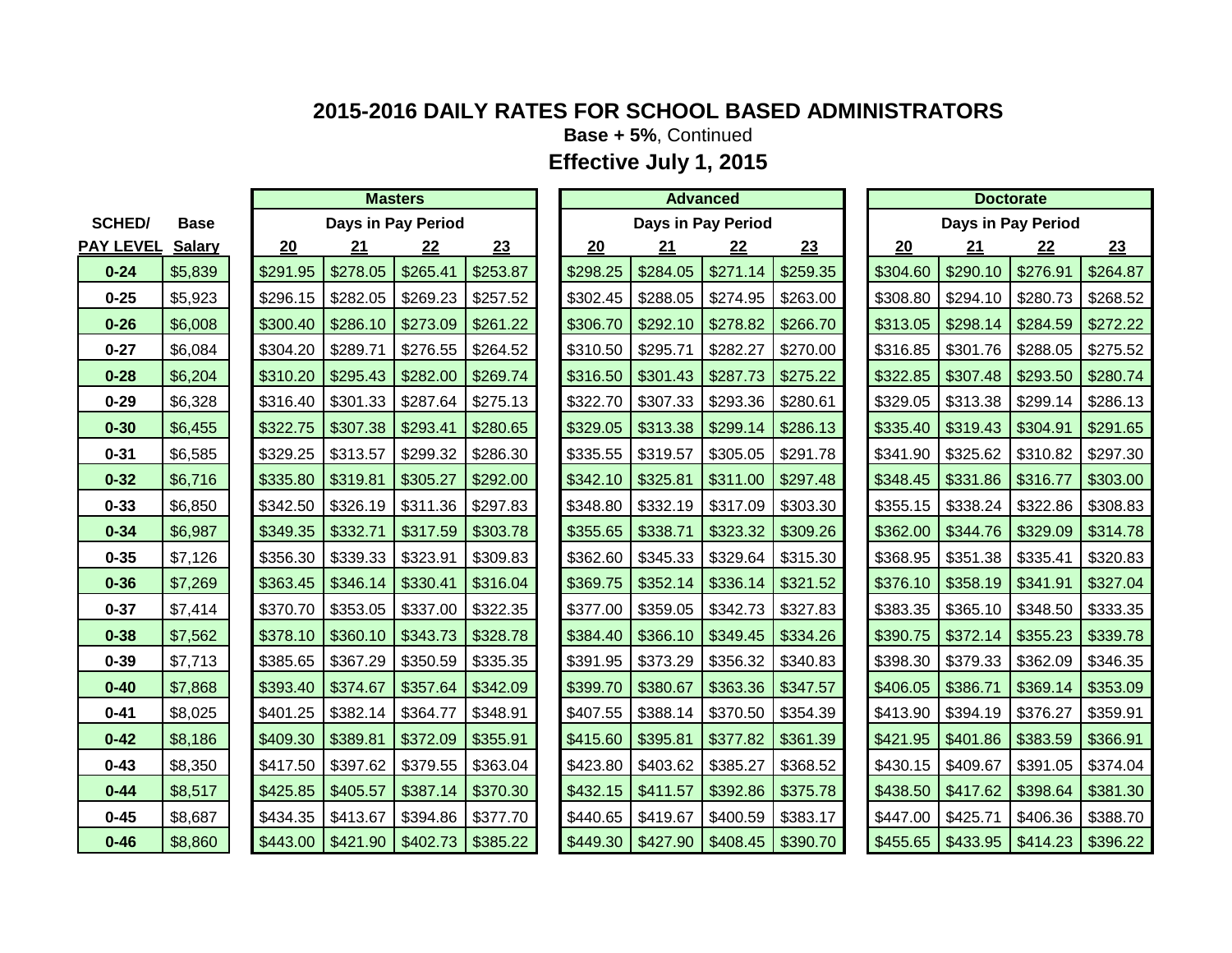**Base + 6%**

|                  |               |          |          | <b>Masters</b>     |          |          |                     | <b>Advanced</b>     |          |          |          | <b>Doctorate</b>   |          |
|------------------|---------------|----------|----------|--------------------|----------|----------|---------------------|---------------------|----------|----------|----------|--------------------|----------|
| <b>SCHED/</b>    | <b>Base</b>   |          |          | Days in Pay Period |          |          |                     | Days in Pay Period  |          |          |          | Days in Pay Period |          |
| <b>PAY LEVEL</b> | <b>Salary</b> | 20       | 21       | 22                 | 23       | 20       | 21                  | 22                  | 23       | 20       | 21       | 22                 | 23       |
| $0 - 1$          | \$4,144       | \$207.20 | \$197.33 | \$188.36           | \$180.17 | \$213.50 | \$203.33            | \$194.09            | \$185.65 | \$219.85 | \$209.38 | \$199.86           | \$191.17 |
| $0 - 2$          | \$4,216       | \$210.80 | \$200.76 | \$191.64           | \$183.30 | \$217.10 | \$206.76            | \$197.36            | \$188.78 | \$223.45 | \$212.81 | \$203.14           | \$194.30 |
| $0 - 3$          | \$4,370       | \$218.50 | \$208.10 | \$198.64           | \$190.00 | \$224.80 | \$214.10            | \$204.36            | \$195.48 | \$231.15 | \$220.14 | \$210.14           | \$201.00 |
| $0 - 4$          | \$4,494       | \$224.70 | \$214.00 | \$204.27           | \$195.39 | \$231.00 | \$220.00            | \$210.00            | \$200.87 | \$237.35 | \$226.05 | \$215.77           | \$206.39 |
| $0-5$            | \$4,582       | \$229.10 | \$218.19 | \$208.27           | \$199.22 | \$235.40 | \$224.19            | \$214.00            | \$204.70 | \$241.75 | \$230.24 | \$219.77           | \$210.22 |
| $0 - 6$          | \$4,640       | \$232.00 | \$220.95 | \$210.91           | \$201.74 | \$238.30 | \$226.95            | \$216.64            | \$207.22 | \$244.65 | \$233.00 | \$222.41           | \$212.74 |
| $0 - 7$          | \$4,700       | \$235.00 | \$223.81 | \$213.64           | \$204.35 | \$241.30 | \$229.81            | \$219.36            | \$209.83 | \$247.65 | \$235.86 | \$225.14           | \$215.35 |
| $0 - 8$          | \$4,758       | \$237.90 | \$226.57 | \$216.27           | \$206.87 | \$244.20 | \$232.57            | \$222.00            | \$212.35 | \$250.55 | \$238.62 | \$227.77           | \$217.87 |
| $0-9$            | \$4,820       | \$241.00 | \$229.52 | \$219.09           | \$209.57 | \$247.30 | \$235.52            | \$224.82            | \$215.04 | \$253.65 | \$241.57 | \$230.59           | \$220.57 |
| $0 - 10$         | \$4,882       | \$244.10 | \$232.48 | \$221.91           | \$212.26 | \$250.40 |                     | $$238.48$ $$227.64$ | \$217.74 | \$256.75 | \$244.52 | \$233.41           | \$223.26 |
| $0 - 11$         | \$4,945       | \$247.25 | \$235.48 | \$224.77           | \$215.00 | \$253.55 | $$241.48$ $$230.50$ |                     | \$220.48 | \$259.90 | \$247.52 | \$236.27           | \$226.00 |
| $0 - 12$         | \$5,010       | \$250.50 | \$238.57 | \$227.73           | \$217.83 | \$256.80 | \$244.57            | \$233.45            | \$223.30 | \$263.15 | \$250.62 | \$239.23           | \$228.83 |
| $0 - 13$         | \$5,075       | \$253.75 | \$241.67 | \$230.68           | \$220.65 | \$260.05 | \$247.67            | \$236.41            | \$226.13 | \$266.40 | \$253.71 | \$242.18           | \$231.65 |
| $0 - 14$         | \$5,142       | \$257.10 | \$244.86 | \$233.73           | \$223.57 | \$263.40 | \$250.86            | \$239.45            | \$229.04 | \$269.75 | \$256.90 | \$245.23           | \$234.57 |
| $0 - 15$         | \$5,213       | \$260.65 | \$248.24 | \$236.95           | \$226.65 | \$266.95 | \$254.24            | \$242.68            | \$232.13 | \$273.30 | \$260.29 | \$248.45           | \$237.65 |
| $0 - 16$         | \$5,282       | \$264.10 | \$251.52 | \$240.09           | \$229.65 | \$270.40 | \$257.52            | \$245.82            | \$235.13 | \$276.75 | \$263.57 | \$251.59           | \$240.65 |
| $0 - 17$         | \$5,353       | \$267.65 | \$254.90 | \$243.32           | \$232.74 | \$273.95 | \$260.90            | \$249.05            | \$238.22 | \$280.30 | \$266.95 | \$254.82           | \$243.74 |
| $0 - 18$         | \$5,426       | \$271.30 | \$258.38 | \$246.64           | \$235.91 | \$277.60 | \$264.38            | \$252.36            | \$241.39 | \$283.95 | \$270.43 | \$258.14           | \$246.91 |
| $0 - 19$         | \$5,499       | \$274.95 | \$261.86 | \$249.95           | \$239.09 | \$281.25 | \$267.86            | \$255.68            | \$244.57 | \$287.60 | \$273.90 | \$261.45           | \$250.09 |
| $0 - 20$         | \$5,579       | \$278.95 | \$265.67 | \$253.59           | \$242.57 | \$285.25 | \$271.67            | \$259.32            | \$248.04 | \$291.60 | \$277.71 | \$265.09           | \$253.57 |
| $0 - 21$         | \$5,655       | \$282.75 | \$269.29 | \$257.05           | \$245.87 | \$289.05 | \$275.29            | \$262.77            | \$251.35 | \$295.40 | \$281.33 | \$268.55           | \$256.87 |
| $0 - 22$         | \$5,734       | \$286.70 | \$273.05 | \$260.64           | \$249.30 | \$293.00 | \$279.05            | \$266.36            | \$254.78 | \$299.35 | \$285.10 | \$272.14           | \$260.30 |
| $0 - 23$         | \$5,812       | \$290.60 | \$276.76 | \$264.18           | \$252.70 | \$296.90 | $$282.76$ $$269.91$ |                     | \$258.17 | \$303.25 | \$288.81 | \$275.68           | \$263.70 |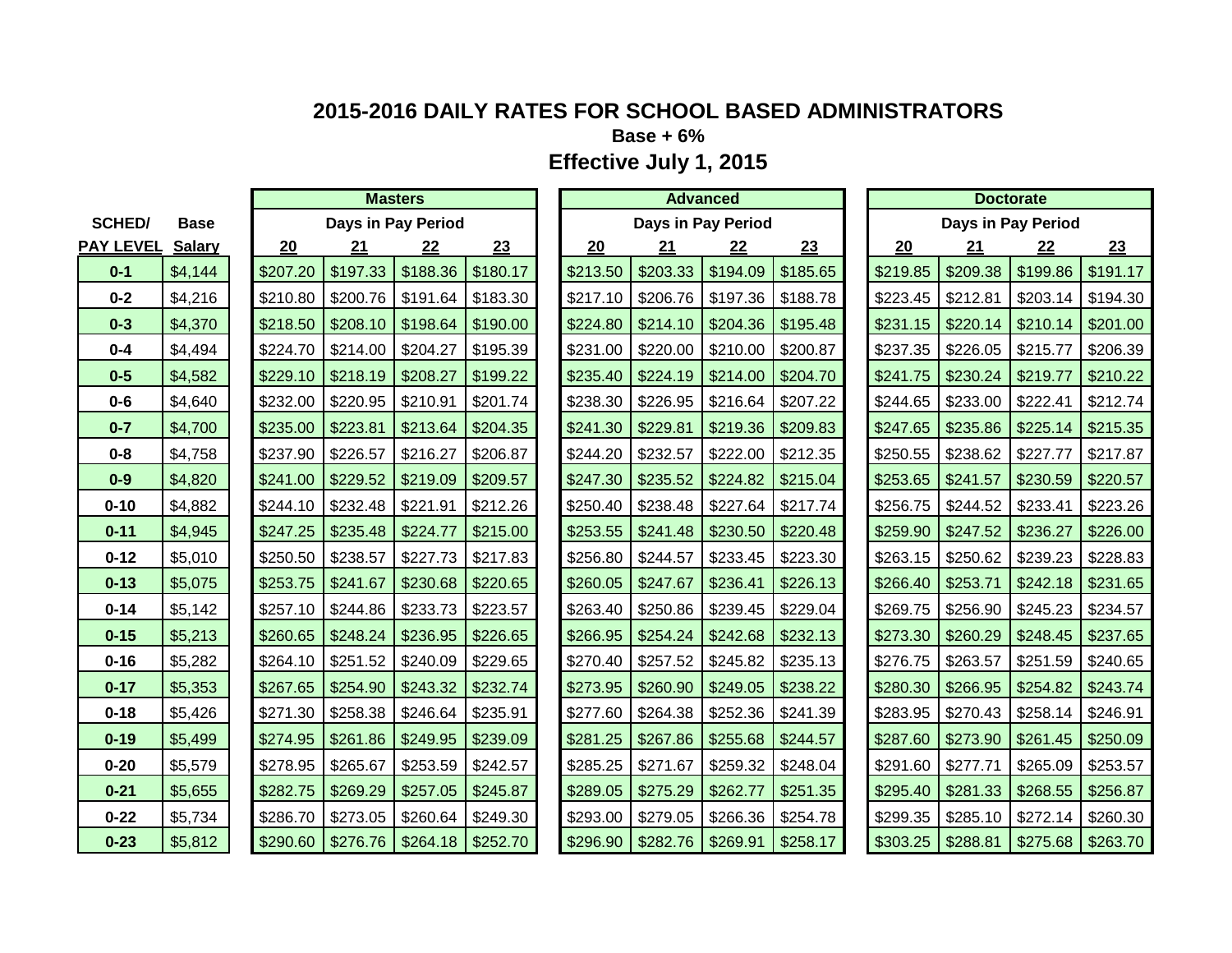**Base + 6%**, Continued

|                  |               |          |          | <b>Masters</b>     |          |          |                     | <b>Advanced</b>    |          |          |                    | <b>Doctorate</b> |          |
|------------------|---------------|----------|----------|--------------------|----------|----------|---------------------|--------------------|----------|----------|--------------------|------------------|----------|
| <b>SCHED/</b>    | <b>Base</b>   |          |          | Days in Pay Period |          |          |                     | Days in Pay Period |          |          | Days in Pay Period |                  |          |
| <b>PAY LEVEL</b> | <b>Salary</b> | 20       | 21       | 22                 | 23       | 20       | 21                  | 22                 | 23       | 20       | 21                 | 22               | 23       |
| $0 - 24$         | \$5,895       | \$294.75 | \$280.71 | \$267.95           | \$256.30 | \$301.05 | \$286.71            | \$273.68           | \$261.78 | \$307.40 | \$292.76           | \$279.45         | \$267.30 |
| $0 - 25$         | \$5,979       | \$298.95 | \$284.71 | \$271.77           | \$259.96 | \$305.25 | \$290.71            | \$277.50           | \$265.43 | \$311.60 | \$296.76           | \$283.27         | \$270.96 |
| $0 - 26$         | \$6,065       | \$303.25 | \$288.81 | \$275.68           | \$263.70 | \$309.55 | \$294.81            | \$281.41           | \$269.17 | \$315.90 | \$300.86           | \$287.18         | \$274.70 |
| $0 - 27$         | \$6,142       | \$307.10 | \$292.48 | \$279.18           | \$267.04 | \$313.40 | \$298.48            | \$284.91           | \$272.52 | \$319.75 | \$304.52           | \$290.68         | \$278.04 |
| $0 - 28$         | \$6,264       | \$313.20 | \$298.29 | \$284.73           | \$272.35 | \$319.50 | \$304.29            | \$290.45           | \$277.83 | \$325.85 | \$310.33           | \$296.23         | \$283.35 |
| $0 - 29$         | \$6,389       | \$319.45 | \$304.24 | \$290.41           | \$277.78 | \$325.75 | \$310.24            | \$296.14           | \$283.26 | \$332.10 | \$316.29           | \$301.91         | \$288.78 |
| $0 - 30$         | \$6,517       | \$325.85 | \$310.33 | \$296.23           | \$283.35 | \$332.15 | \$316.33            | \$301.95           | \$288.83 | \$338.50 | \$322.38           | \$307.73         | \$294.35 |
| $0 - 31$         | \$6,647       | \$332.35 | \$316.52 | \$302.14           | \$289.00 | \$338.65 | $$322.52$ $$307.86$ |                    | \$294.48 | \$345.00 | \$328.57           | \$313.64         | \$300.00 |
| $0 - 32$         | \$6,780       | \$339.00 | \$322.86 | \$308.18           | \$294.78 | \$345.30 | $$328.86$ $$313.91$ |                    | \$300.26 | \$351.65 | \$334.90           | \$319.68         | \$305.78 |
| $0 - 33$         | \$6,915       | \$345.75 | \$329.29 | \$314.32           | \$300.65 | \$352.05 | \$335.29            | \$320.05           | \$306.13 | \$358.40 | \$341.33           | \$325.82         | \$311.65 |
| $0 - 34$         | \$7,053       | \$352.65 | \$335.86 | \$320.59           | \$306.65 | \$358.95 | \$341.86            | \$326.32           | \$312.13 | \$365.30 | \$347.90           | \$332.09         | \$317.65 |
| $0 - 35$         | \$7,194       | \$359.70 | \$342.57 | \$327.00           | \$312.78 | \$366.00 | \$348.57            | \$332.73           | \$318.26 | \$372.35 | \$354.62           | \$338.50         | \$323.78 |
| $0 - 36$         | \$7,338       | \$366.90 | \$349.43 | \$333.55           | \$319.04 | \$373.20 | \$355.43            | \$339.27           | \$324.52 | \$379.55 | \$361.48           | \$345.05         | \$330.04 |
| $0 - 37$         | \$7,485       | \$374.25 | \$356.43 | \$340.23           | \$325.43 | \$380.55 | \$362.43            | \$345.95           | \$330.91 | \$386.90 | \$368.48           | \$351.73         | \$336.43 |
| $0 - 38$         | \$7,634       | \$381.70 | \$363.52 | \$347.00           | \$331.91 | \$388.00 | \$369.52            | \$352.73           | \$337.39 | \$394.35 | \$375.57           | \$358.50         | \$342.91 |
| $0 - 39$         | \$7,787       | \$389.35 | \$370.81 | \$353.95           | \$338.57 | \$395.65 | \$376.81            | \$359.68           | \$344.04 | \$402.00 | \$382.86           | \$365.45         | \$349.57 |
| $0 - 40$         | \$7,943       | \$397.15 | \$378.24 | \$361.05           | \$345.35 | \$403.45 | \$384.24            | \$366.77           | \$350.83 | \$409.80 | \$390.29           | \$372.55         | \$356.35 |
| $0 - 41$         | \$8,102       | \$405.10 | \$385.81 | \$368.27           | \$352.26 | \$411.40 | \$391.81            | \$374.00           | \$357.74 | \$417.75 | \$397.86           | \$379.77         | \$363.26 |
| $0 - 42$         | \$8,264       | \$413.20 | \$393.52 | \$375.64           | \$359.30 | \$419.50 | \$399.52            | \$381.36           | \$364.78 | \$425.85 | \$405.57           | \$387.14         | \$370.30 |
| $0 - 43$         | \$8,429       | \$421.45 | \$401.38 | \$383.14           | \$366.48 | \$427.75 | \$407.38            | \$388.86           | \$371.96 | \$434.10 | \$413.43           | \$394.64         | \$377.48 |
| $0 - 44$         | \$8,598       | \$429.90 | \$409.43 | \$390.82           | \$373.83 | \$436.20 | \$415.43            | \$396.55           | \$379.30 | \$442.55 | \$421.48           | \$402.32         | \$384.83 |
| $0 - 45$         | \$8,769       | \$438.45 | \$417.57 | \$398.59           | \$381.26 | \$444.75 | \$423.57            | \$404.32           | \$386.74 | \$451.10 | \$429.62           | \$410.09         | \$392.26 |
| $0 - 46$         | \$8,944       | \$447.20 | \$425.90 | \$406.55           | \$388.87 | \$453.50 | $$431.90$ $$412.27$ |                    | \$394.35 | \$459.85 | \$437.95           | \$418.05         | \$399.87 |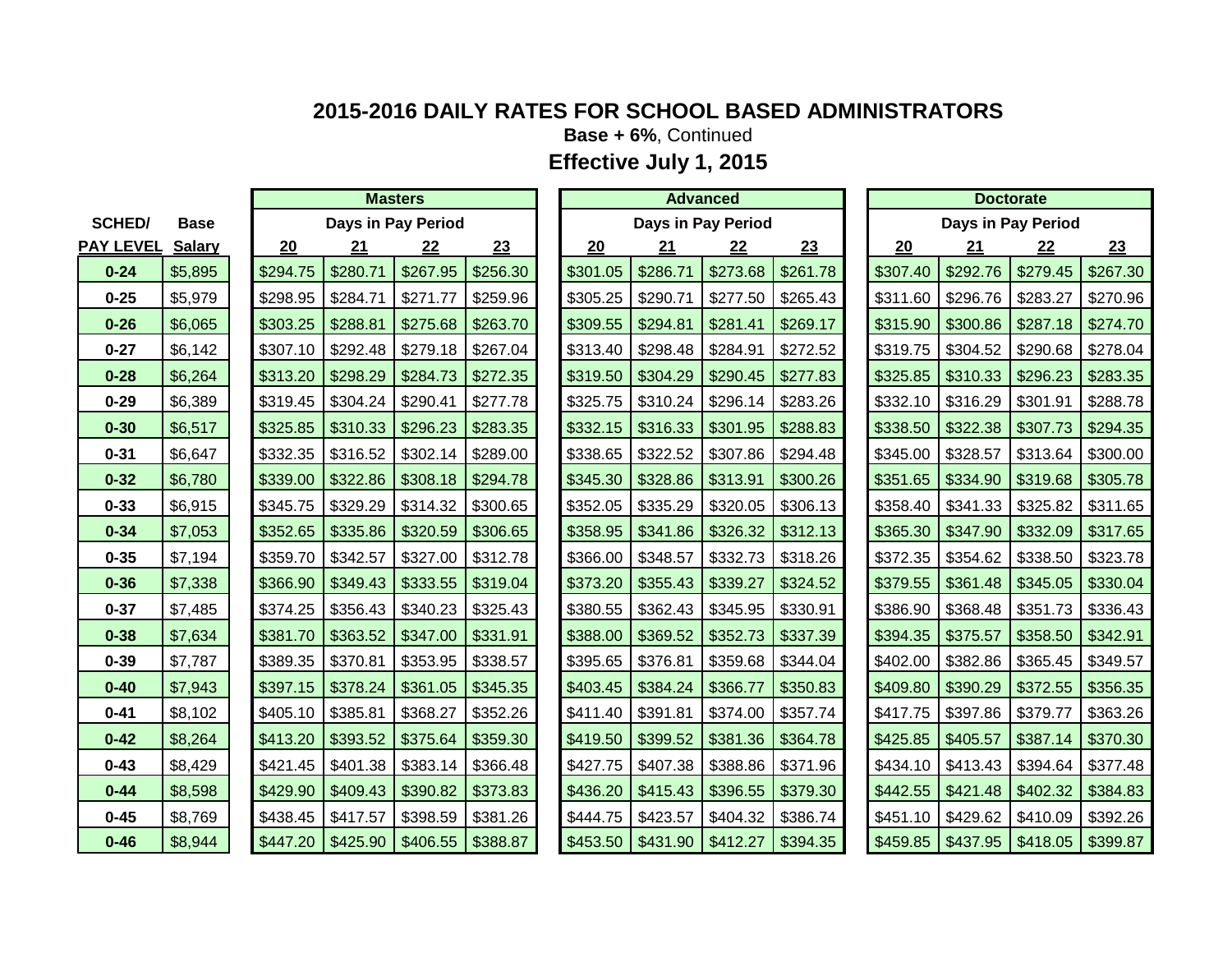## **CENTRAL OFFICE ADMINISTRATOR SALARY RANGES ASSOCIATE SUPERINTENDENTS, ASSISTANT SUPERINTENDENTS, DIRECTORS, SUPERVISORS, COORDINATORS, AND FINANCE OFFICERS**

| <b>Classification</b>           | <b>Minimum</b><br><b>Monthly Salary</b> | <b>Maximum</b><br><b>Monthly Salary</b> |
|---------------------------------|-----------------------------------------|-----------------------------------------|
| School Administrator I          | \$3,391                                 | \$6,323                                 |
| School Administrator II         | \$3,592                                 | \$6,704                                 |
| <b>School Administrator III</b> | \$3,811                                 | \$7,110                                 |
| <b>School Administrator IV</b>  | \$3,962                                 | \$7,391                                 |
| School Administrator V          | \$4,120                                 | \$7,689                                 |
| <b>School Administrator VI</b>  | \$4,368                                 | \$8,151                                 |
| <b>School Administrator VII</b> | \$4,542                                 | \$8,478                                 |

## **Effective July 1, 2015**

### **NOTES:**

- 1. Salary determinations shall be made by the local board of education within the salary range which corresponds to the School Administrator assignment.
- 2. ADD \$126 per month for an appropriate advanced license.
- 3. ADD \$253 per month for an appropriate advanced license and an earned doctorate.
- 4. The range maximums do not include advanced (\$126) or doctoral (\$253) monthly supplements.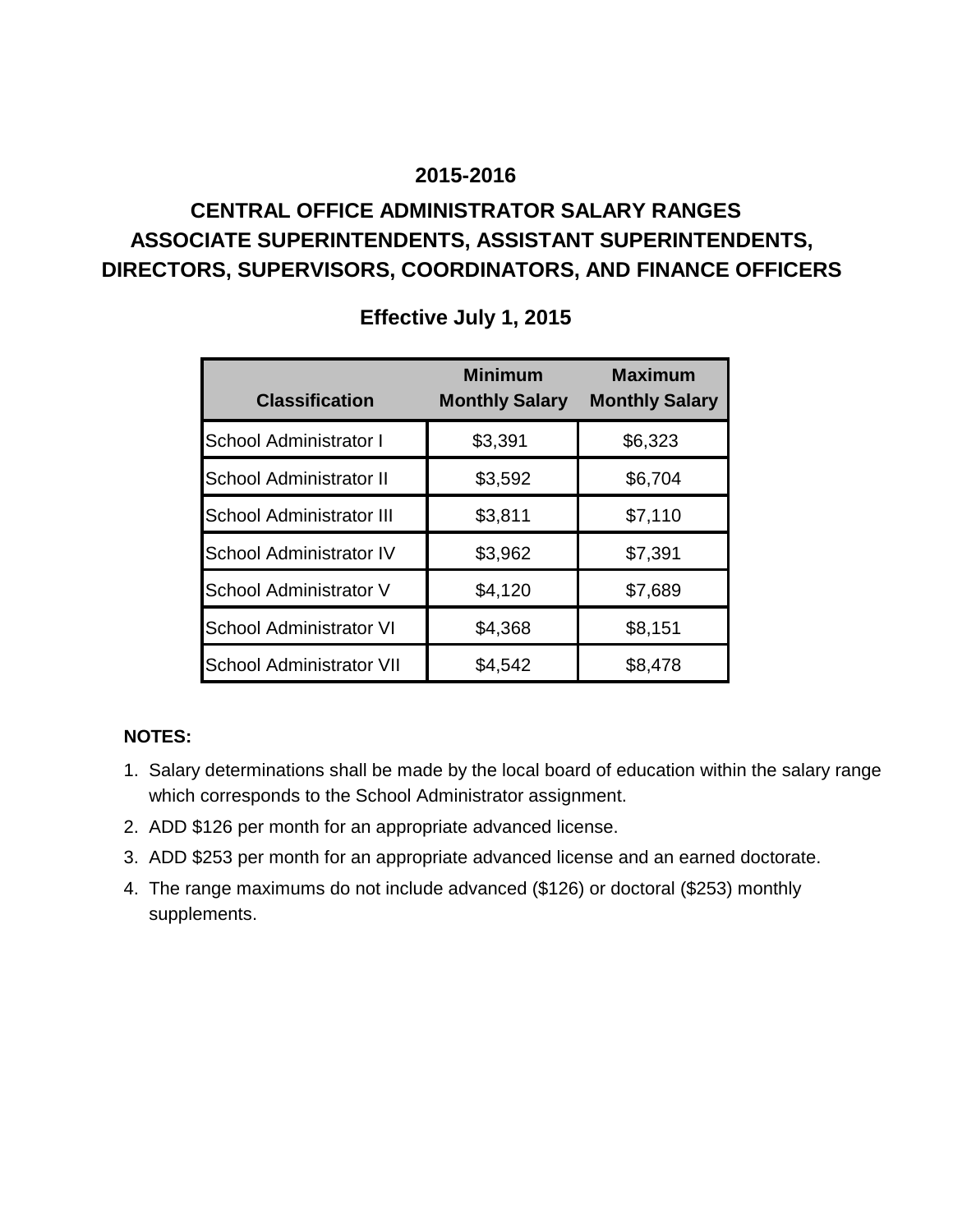## **SUPERINTENDENT SALARY RANGES 2015-2016**

| <b>Classification</b>                        | <b>Minimum</b><br><b>Monthly Salary</b> | <b>Maximum</b><br><b>Monthly Salary</b> |
|----------------------------------------------|-----------------------------------------|-----------------------------------------|
| Superintendent I<br>(Up to 2,500 ADM)        | \$4,819                                 | \$8,991                                 |
| Superintendent II<br>$(2,501 - 5,000$ ADM)   | \$5,113                                 | \$9,532                                 |
| Superintendent III<br>$(5,001 - 10,000$ ADM) | \$5,422                                 | \$10,109                                |
| Superintendent IV<br>$(10,001 - 25,000$ ADM) | \$5,752                                 | \$10,721                                |
| Superintendent V<br>(Over 25,000 ADM)        | \$6,102                                 | \$11,372                                |

## **Effective July 1, 2015**

### **NOTES:**

- 1. Salary Assignment: Superintendents are paid within salary ranges determined by the ADM of the local education agency (LEA) to which they are assigned. ADM is based on the higher of the best one of the first two months projected ADM, or the best one of the first two months prior year actual ADM. Placement within the ADM salary ranges is determined by the local board of education.
- 2. ADD \$126 per month for an advanced superintendent's certificate (AS).
- 3. ADD \$253 per month for an advanced superintendent's certificate based on an earned doctorate degree (DAS).
- 4. The range maximums do not include advanced (\$126) or doctoral (\$253) monthly supplements.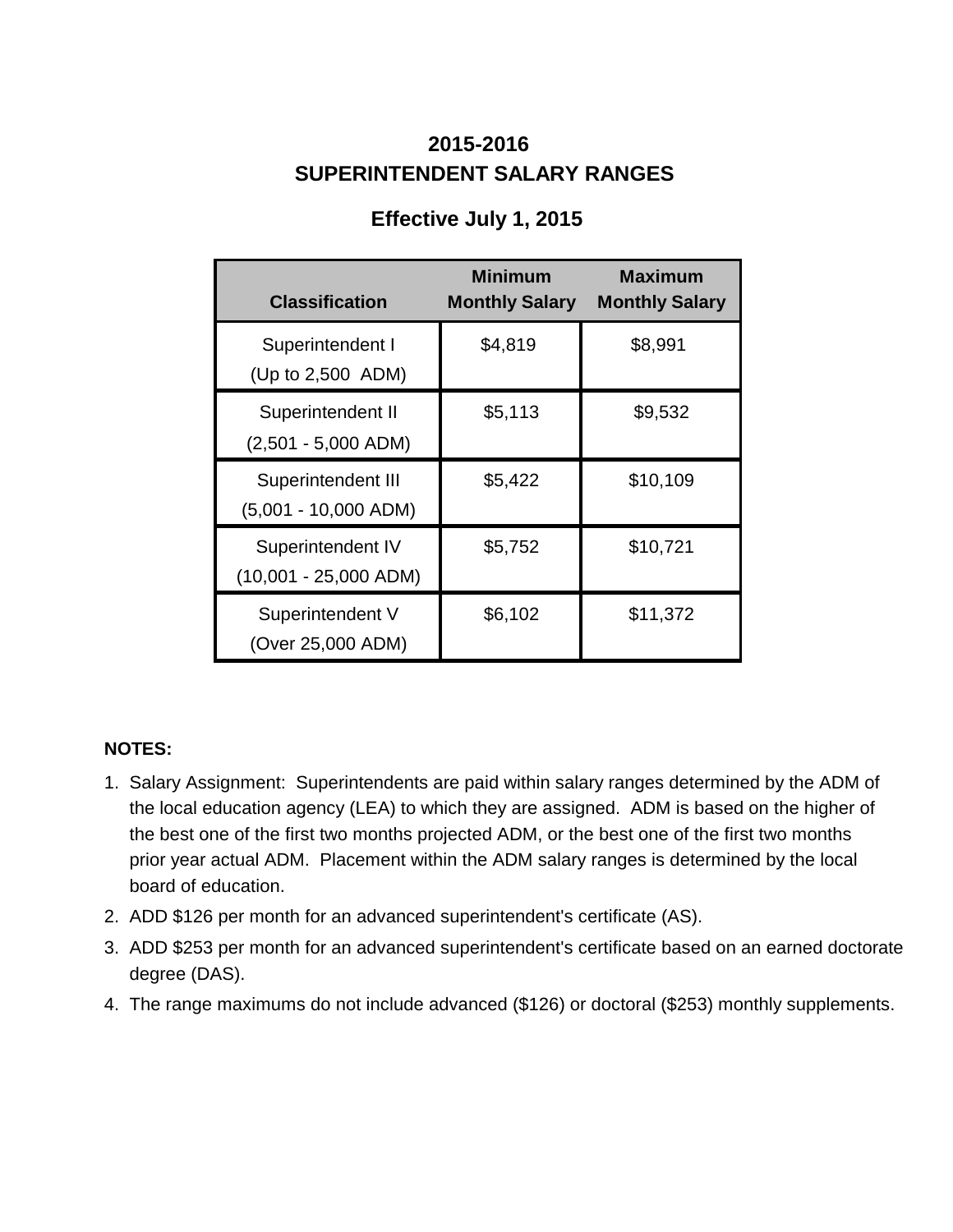## **Public School Employees**

|              |                | <b>Monthly Amounts</b> |
|--------------|----------------|------------------------|
| <u>Grade</u> | <u>Minimum</u> | <u>Maximum</u>         |
| 50           | 1,898.40       | 2,576.32               |
| 51           | 1,898.40       | 2,704.24               |
| 52           | 1,898.40       | 2,751.62               |
| 53           | 1,898.40       | 2,841.41               |
| 54           | 1,898.40       | 2,938.43               |
| 55           | 1,916.76       | 3,034.28               |
| 56           | 1,977.18       | 3,143.20               |
| 57           | 2,015.49       | 3,258.10               |
| 58           | 2,053.80       | 3,375.77               |
| 59           | 2,121.62       | 3,499.48               |
| 60           | 2,192.23       | 3,633.63               |
| 61           | 2,269.02       | 3,771.93               |
| 62           | 2,344.71       | 3,911.91               |
| 63           | 2,426.51       | 4,060.42               |
| 64           | 2,509.60       | 4,220.95               |
| 65           | 2,596.77       | 4,394.77               |
| 66           | 2,691.15       | 4,572.84               |
| 67           | 2,793.02       | 4,752.01               |
| 68           | 2,895.27       | 4,965.99               |
| 69           | 3,003.44       | 5,184.59               |
| 70           | 3,123.27       | 5,417.28               |
| 71           | 3,241.52       | 5,657.92               |
| 72           | 3,363.75       | 5,912.87               |
| 73           | 3,493.48       | 6,184.75               |
| 74           | 3,640.54       | 6,474.21               |
| 75           | 3,798.56       | 6,773.15               |
| 76           | 3,957.62       | 7,088.00               |
| 77           | 4,136.55       | 7,417.02               |
| 78           | 4,321.34       | 7,766.47               |
| 79           | 4,520.34       | 8,131.93               |
| 80           | 4,724.57       | 8,510.10               |
| 81           | 4,941.02       | 8,908.58               |
| 82           | 5,160.48       | 9,335.63               |
| 83           | 5,404.09       | 9,788.08               |
| 84           | 5,655.54       | 10,257.76              |
| 85           | 5,918.07       | 10,748.13              |
| 86           | 6,191.44       | 11,265.48              |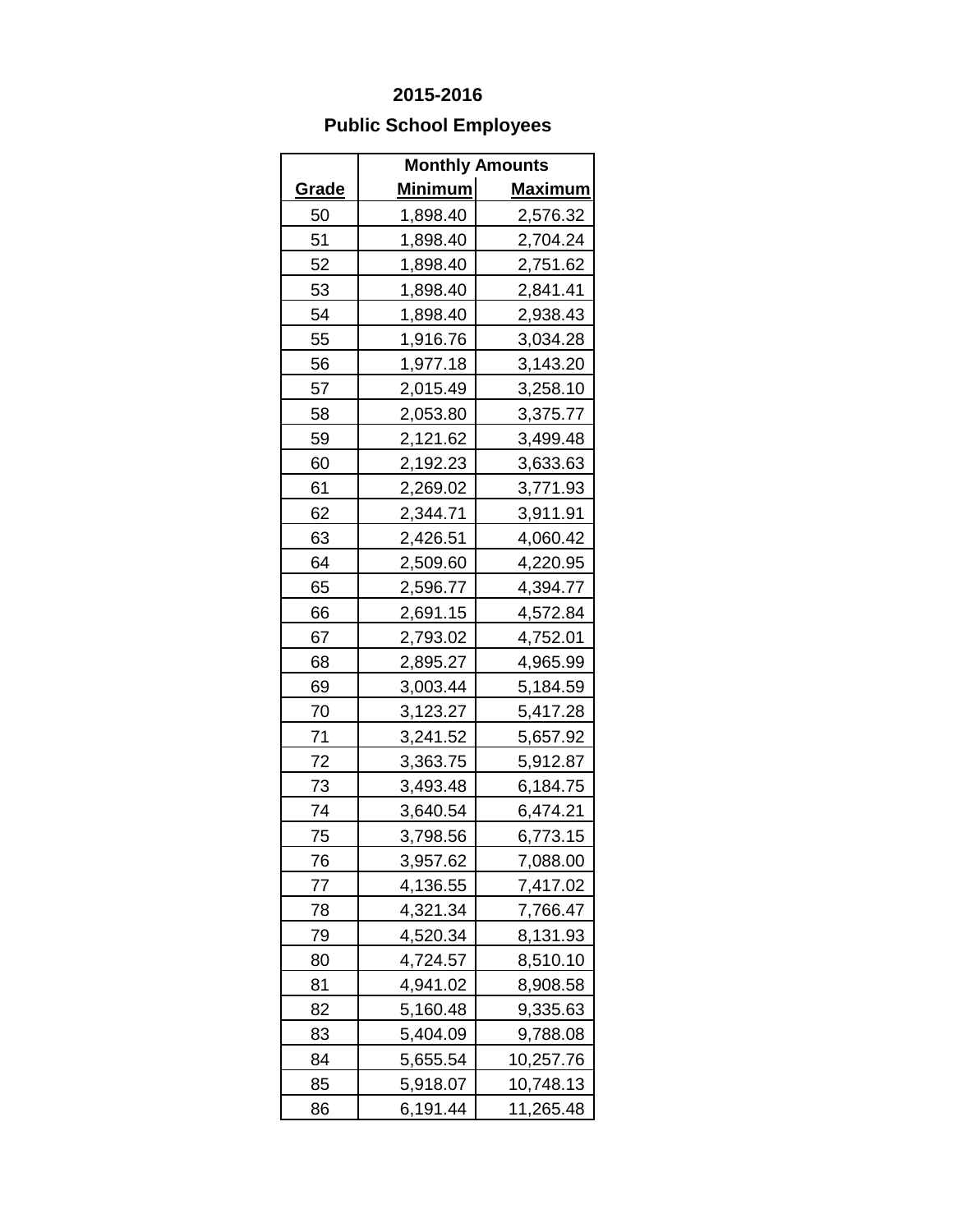## **Child Nutrition Personnel**

### **Salary Ranges**

|                                                                              | Salary |
|------------------------------------------------------------------------------|--------|
| <u>Classification</u>                                                        | Grade  |
| <b>Child Nutrition Assistant</b>                                             |        |
| I                                                                            | 50     |
| Н                                                                            | 52     |
| Ш                                                                            | 54     |
| IV                                                                           | 55     |
| <b>Child Nutrition Manager</b>                                               |        |
| ı                                                                            | 55     |
| Ш                                                                            | 56     |
| Ш                                                                            | 57     |
| IV                                                                           | 58     |
| <b>Child Nutrition Supervisor &amp;</b><br><b>Child Nutrition Director I</b> |        |
| ı                                                                            | 61     |
| Ш                                                                            | 64     |
| Ш                                                                            | 68     |
| IV                                                                           | 72     |
| <b>Child Nutrition Director II</b><br>(Bachelor's Degree)                    |        |
| Ш                                                                            | N/A    |
| IV                                                                           | N/A    |
| <b>Child Nutrition Director II</b>                                           |        |
| (Advanced Degree)                                                            | N/A    |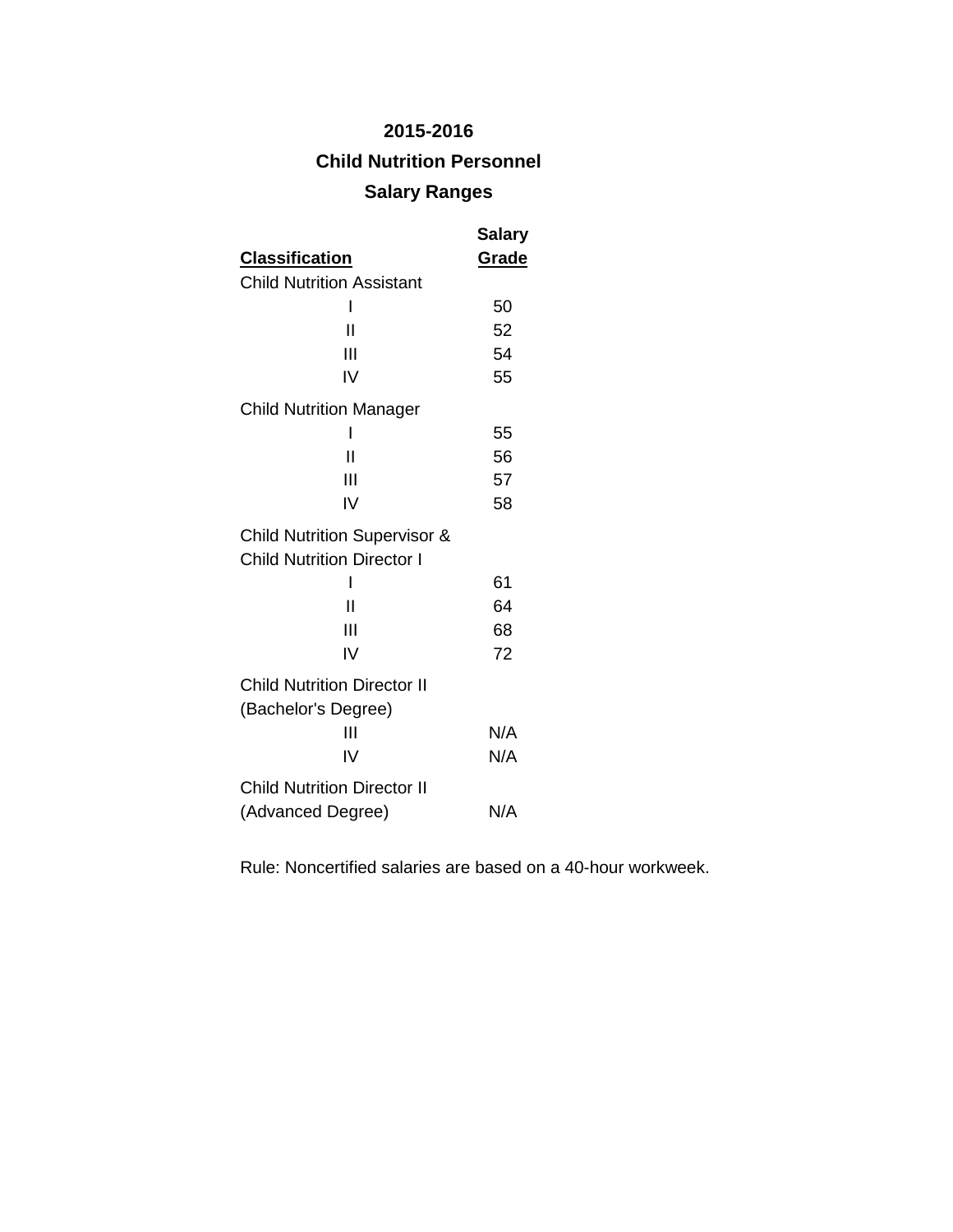## **2015-2016 Curriculum Support Personnel Salary Ranges**

| <b>Classification</b>                      | <b>Salary</b><br>Grade |
|--------------------------------------------|------------------------|
| <b>Braillist</b>                           | 59                     |
| <b>Educational Interpreter I</b>           | 62                     |
| <b>Educational Interpreter II</b>          | 64                     |
| Exceptional Children Data Manager          | 63                     |
| Occupational Therapist                     | 78                     |
| Occupational Therapist Assistant           | 67                     |
| <b>Orientation and Mobility Specialist</b> | 68                     |
| <b>Parent Counselor-Trainer</b>            | 63                     |
| <b>Physical Therapist</b>                  | 78                     |
| <b>Physical Therapist Assistant</b>        | 67                     |
| School Health Assistant                    | 52                     |
| School Nurse (Not Holding)                 | 68                     |
| Speech-Language Pathology Assistant        | 64                     |
| <b>Teacher Assistant</b>                   | 56                     |
| Technology Assistant                       | 61                     |
| <b>Therapeutic Recreation Specialist</b>   | 67                     |
| <b>Vocational Technical Assistant</b>      | 54                     |

Rule: Noncertified salaries are based on a 40-hour workweek.

Exception: Local boards of education set the standard workweek (not to exceed 40 hours) for teacher assistants.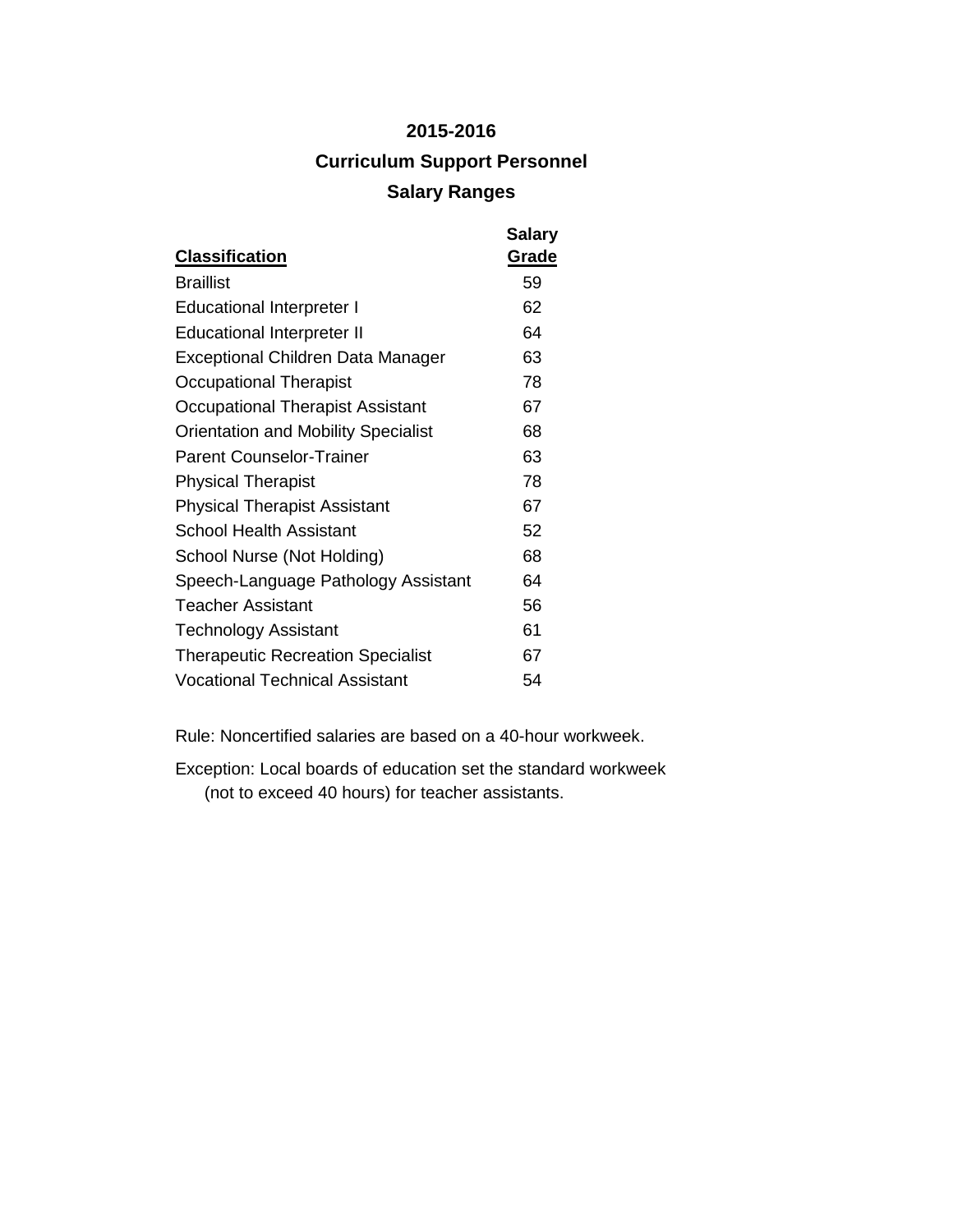## **Maintenance Personnel**

### **Salary Ranges**

|                                       | <b>Salary</b> |
|---------------------------------------|---------------|
| <b>Classification</b>                 | Grade         |
| <b>Cabinet Maker</b>                  | 61            |
| Carpenter I                           | 57            |
| <b>Carpenter II</b>                   | 61            |
| <b>Carpentry Crew Leader</b>          | 63            |
| <b>Carpenter Supervisor</b>           | 65            |
| Custodian I                           | 50            |
| Custodian II                          | 51            |
| <b>Custodian Crew Leader</b>          | 52            |
| <b>Custodian Supervisor I</b>         | 56            |
| <b>Custodian Supervisor II</b>        | 58            |
| <b>Custodian Supervisor III</b>       | 60            |
| Electrician I                         | 59            |
| <b>Electrician II</b>                 | 63            |
| <b>Electrician Crew Leader</b>        | 64            |
| <b>Electrician Supervisor I</b>       | 66            |
| <b>Electrician Supervisor II</b>      | 68            |
| Electronic Technician I               | 64            |
| <b>Electronic Technician II</b>       | 67            |
| <b>Floor Maintenance Assistant I</b>  | 53            |
| <b>Floor Maintenance Assistant II</b> | 55            |
| <b>Floor Maintenance Crew Leader</b>  | 56            |
| <b>Floor Maintenance Supervisor</b>   | 62            |
| Glazier                               | 60            |
| Grounds Keeper I                      | 56            |
| Grounds Keeper II                     | 58            |
| <b>Grounds Crew Leader</b>            | 59            |
| <b>Grounds Supervisor I</b>           | 63            |
| <b>Grounds Supervisor II</b>          | 65            |
| <b>HVAC Mechanic I</b>                | 65            |
| <b>HVAC Mechanic II</b>               | 67            |
| <b>HVAC Supervisor</b>                | 69            |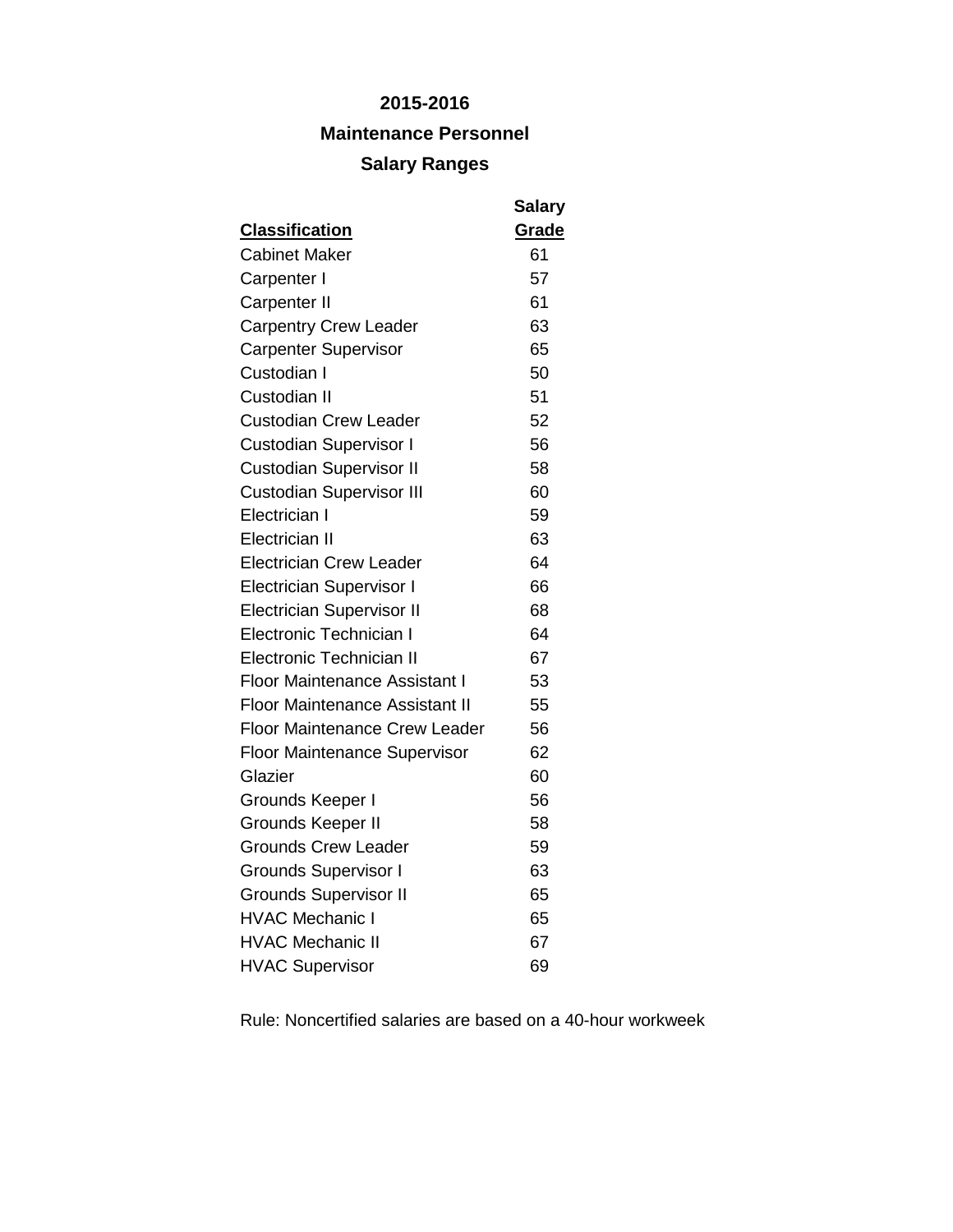## **Maintenance Personnel, cont.**

## **Salary Ranges**

|                                       | Salary |
|---------------------------------------|--------|
| <u>Classification</u>                 | Grade  |
| Laborer                               | 50     |
| Locksmith                             | 62     |
| <b>Machine Operator</b>               | 57     |
| Maintenance Supervisor/Director       |        |
| ı                                     | 65     |
| $\mathsf{I}$                          | 66     |
| Ш                                     | 68     |
| IV                                    | 70     |
| V                                     | 70     |
| VI                                    | 72     |
| VII                                   | 74     |
| VIII                                  | 76     |
| IX                                    | 77     |
| X                                     | 78     |
| Mason                                 | 63     |
| Painter I                             | 59     |
| Painter II                            | 61     |
| <b>Painter Crew Leader</b>            | 62     |
| Plasterer I                           | 63     |
| <b>Plasterer Crew Leader</b>          | 65     |
| Plumber I                             | 59     |
| Plumber II                            | 63     |
| <b>Plumber Crew Leader</b>            | 64     |
| <b>Refrigeration Mechanic</b>         | 61     |
| Roofer                                | 61     |
| Warehouse Manager I                   | 61     |
| Warehouse Manager II                  | 63     |
| Waste Water Plant Operator I          | 57     |
| <b>Waste Water Plant Operator II</b>  | 62     |
| <b>Waste Water Plant Operator III</b> | 70     |
| Welder I                              | 61     |
| Welder II                             | 63     |
| <b>Welder Crew Leader</b>             | 65     |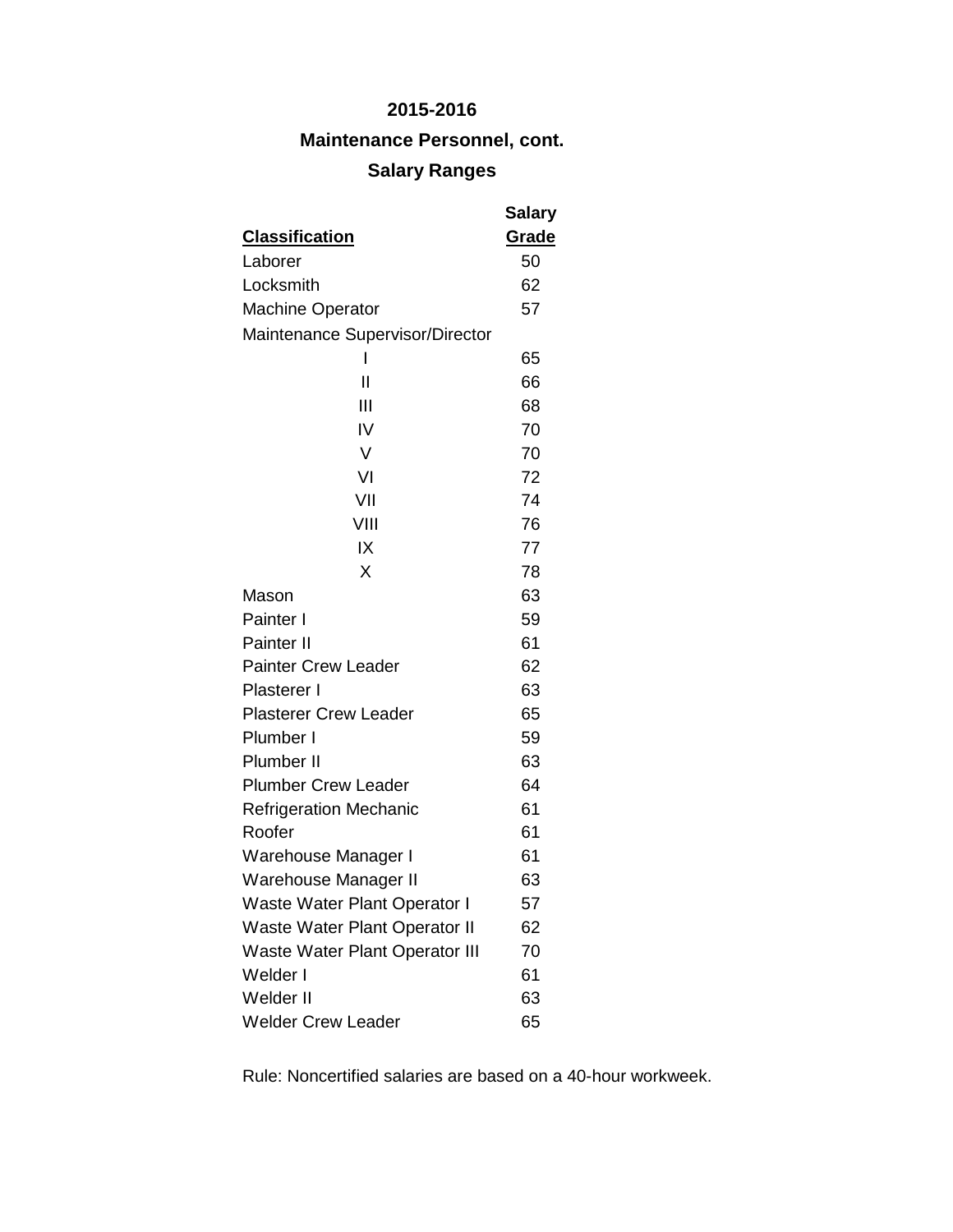## **2015-2016 Office Support Personnel Salary Ranges**

| <b>Classification</b>                            | <b>Salary</b><br>Grade |
|--------------------------------------------------|------------------------|
| <b>Distance Learning Instructional Assistant</b> | 54                     |
| Local Area Network (LAN) Engineer                | 74                     |
| Office Support I                                 | 55                     |
| <b>Office Support II</b>                         | 57                     |
| <b>Office Support III</b>                        | 59                     |
| <b>Office Support IV</b>                         | 61                     |
| Office Support V                                 | 63                     |
| <b>Student Information Data Manager I</b>        | 61                     |
| <b>Student Information Data Manager II</b>       | 63                     |
| Technology Technician I                          | 64                     |
| Technology Technician II                         | 68                     |
| <b>Technology Technician III</b>                 | 72                     |
| Wide Area Network (WAN) Engineer                 | 76                     |